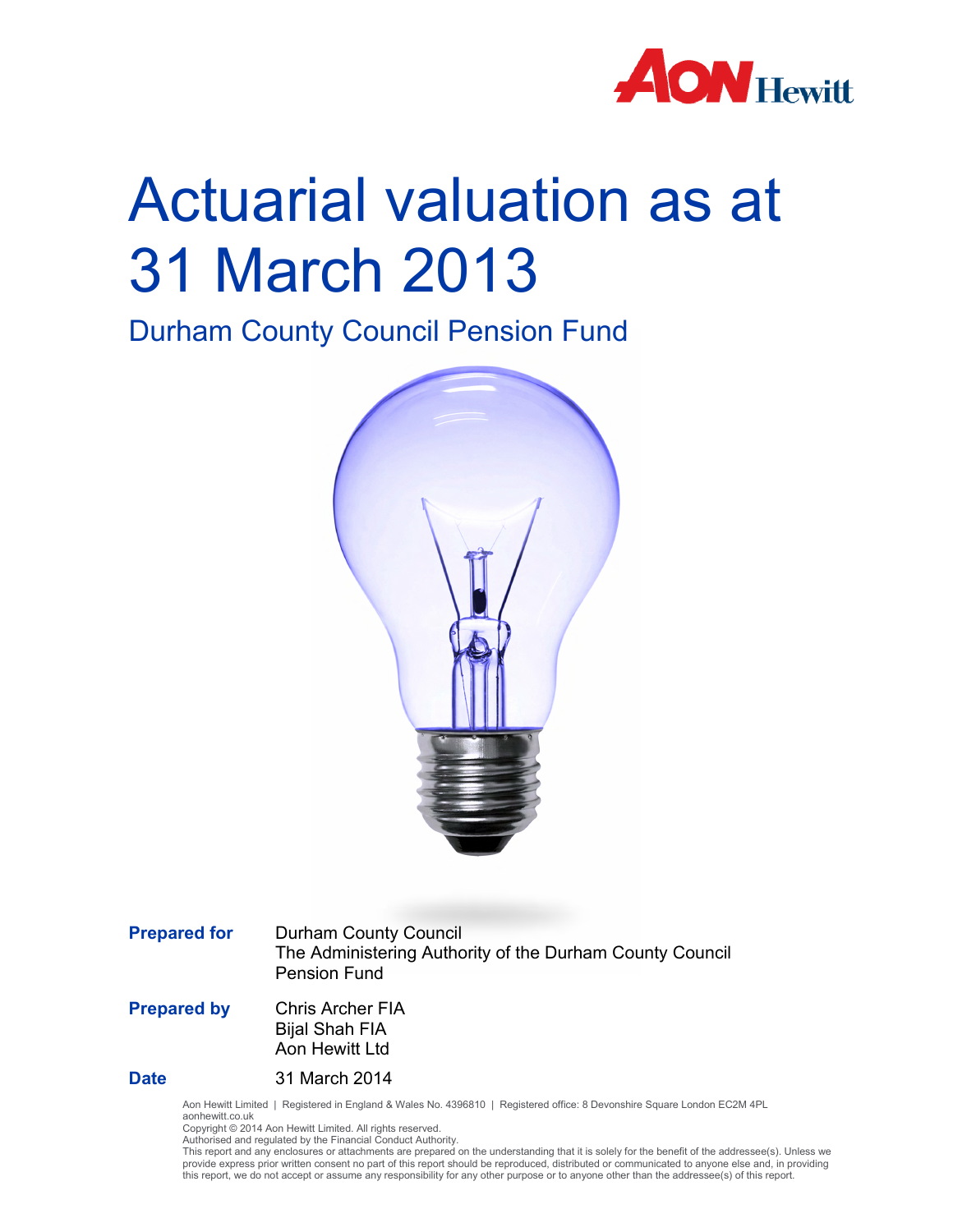### **Disclaimer**

This report and any attachments and enclosures were prepared under the terms of our Agreement with Durham County Council and on the understanding that it is solely for the benefit of Durham County Council. Unless we provide express prior written consent no part of this report may be reproduced, distributed or communicated to anyone else and, in providing this report we do not accept or assume any responsibility for any other purpose than that described herein or to anyone other than the addressees of the report.

At the request of the addressees, we have consented to their releasing a copy of this report to certain parties and/or via certain communication routes. We consent on the basis that there is no duty of care established toward, and Aon Hewitt disclaims any responsibility or liability arising from, any person having access to the report either directly from Durham County Council, indirectly from a third party or through any other means. No recipients of the report as a result of that consent are permitted to reproduce, distribute or communicate any part of this report to any other party.

Any third party using this report does so entirely at its own risk and no third party is entitled to rely on this report for any purpose whatsoever.

No decisions should be taken on the basis of this report by any party other than our client, Durham County Council, and nothing in this report removes the need for readers to take proper advice in relation to their specific circumstances.

Copyright © 2014 Aon Hewitt Limited. All rights reserved.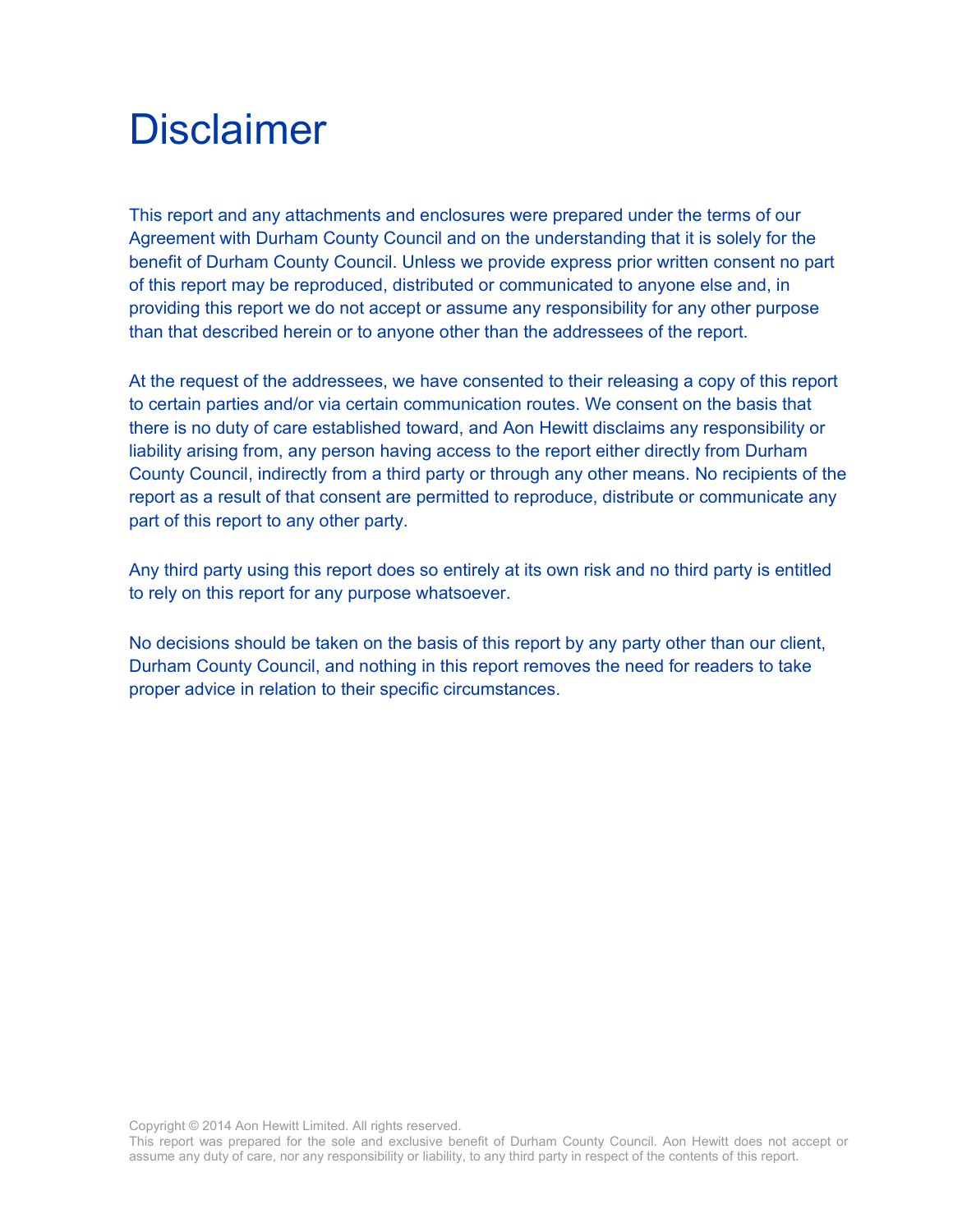### Executive Summary

*The key results of the valuation as at 31 March 2013 are set out below.* 

#### **There was a shortfall of £379.2M relative to the past service liabilities**



The aggregate Employer future service contribution rate in respect of the benefits provided by the 2014 Scheme is 13.7% of Pensionable Pay.

The aggregate Employer contribution rate required to restore the funding ratio to 100% using a recovery period of 18 years from 1 April 2014, is 20.9% of Pensionable Pay (if the membership remains broadly stable and pay increases are in line with our assumptions). The comparable figure at the previous valuation, using a recovery period of 19 years, was 19.3% of Pensionable Pay.

The contributions payable by each Employer or group of Employers may differ because they allow for each Employer's or group's particular membership profile and funding ratio, and assumptions and recovery periods appropriate to their circumstances.

Copyright © 2014 Aon Hewitt Limited. All rights reserved.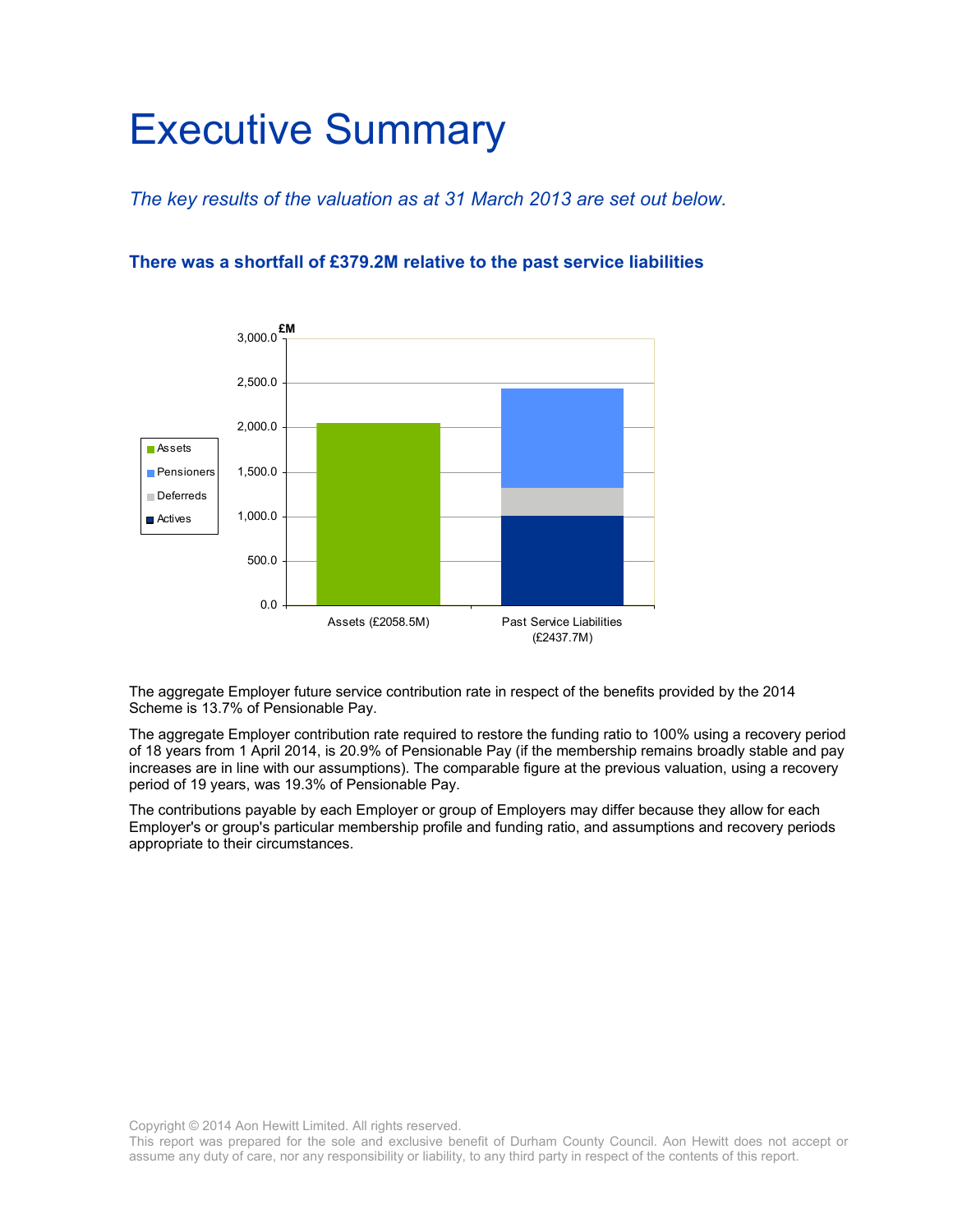### Actuarial valuation as at 31 March 2013 Durham County Council Pension Fund

### **Contents**

Copyright © 2014 Aon Hewitt Limited. All rights reserved.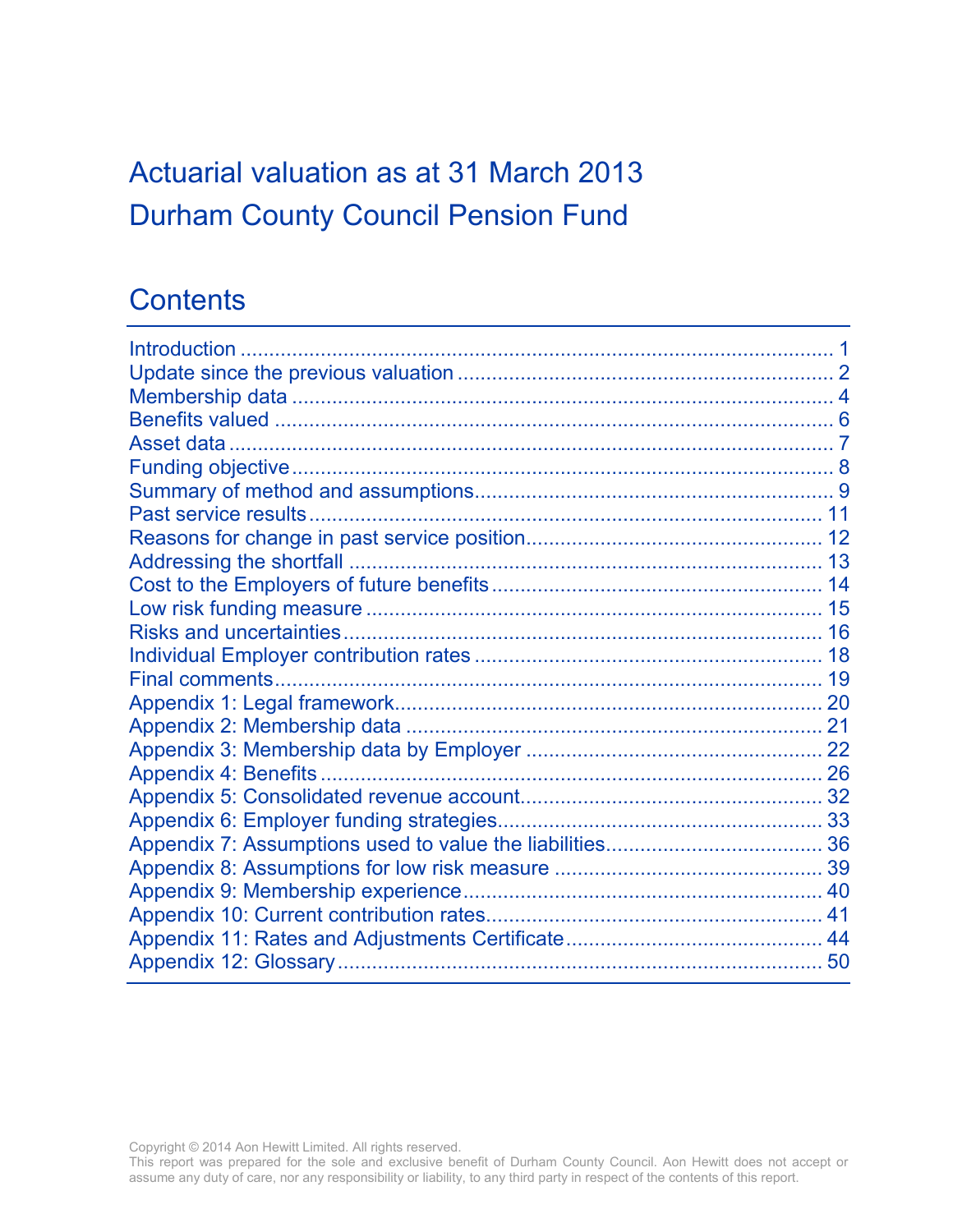### Introduction

#### *This report has been prepared for the Administering Authority. It sets out the results and conclusions of the valuation as at 31 March 2013.*

This is our actuarial valuation report. It draws together other pieces of work and advice from throughout the valuation process. Appendix 1 sets out the legal framework within which the valuation has been completed.

Throughout this report, assets and liabilities in respect of defined contribution additional voluntary contributions (or AVCs) have been excluded.

Some shorthand used in this report is explained opposite. Some technical pensions terms are explained in the Glossary in Appendix 12.

#### **Shorthand**

#### **Fund**

Durham County Council Pension Fund

#### **Administering Authority**

Durham County Council, the Administering Authority of the Durham County Council Pension Fund

#### **Employers**

Durham County Council and other Employers with employees participating in the Fund

#### **Regulations**

The Local Government Pension Scheme Regulations (see Appendix 12)

#### **Pensionable Pay**

As defined in the Regulations

#### **Pensionable Service**

Periods of membership, as defined in the Regulations

#### **Snapshot view**

The report concentrates on the Fund's financial position at the valuation date. As time moves on, the Fund's finances will fluctuate. If you are reading this report some time after it was produced, the Fund's financial position could have changed significantly.

Copyright © 2014 Aon Hewitt Limited. All rights reserved.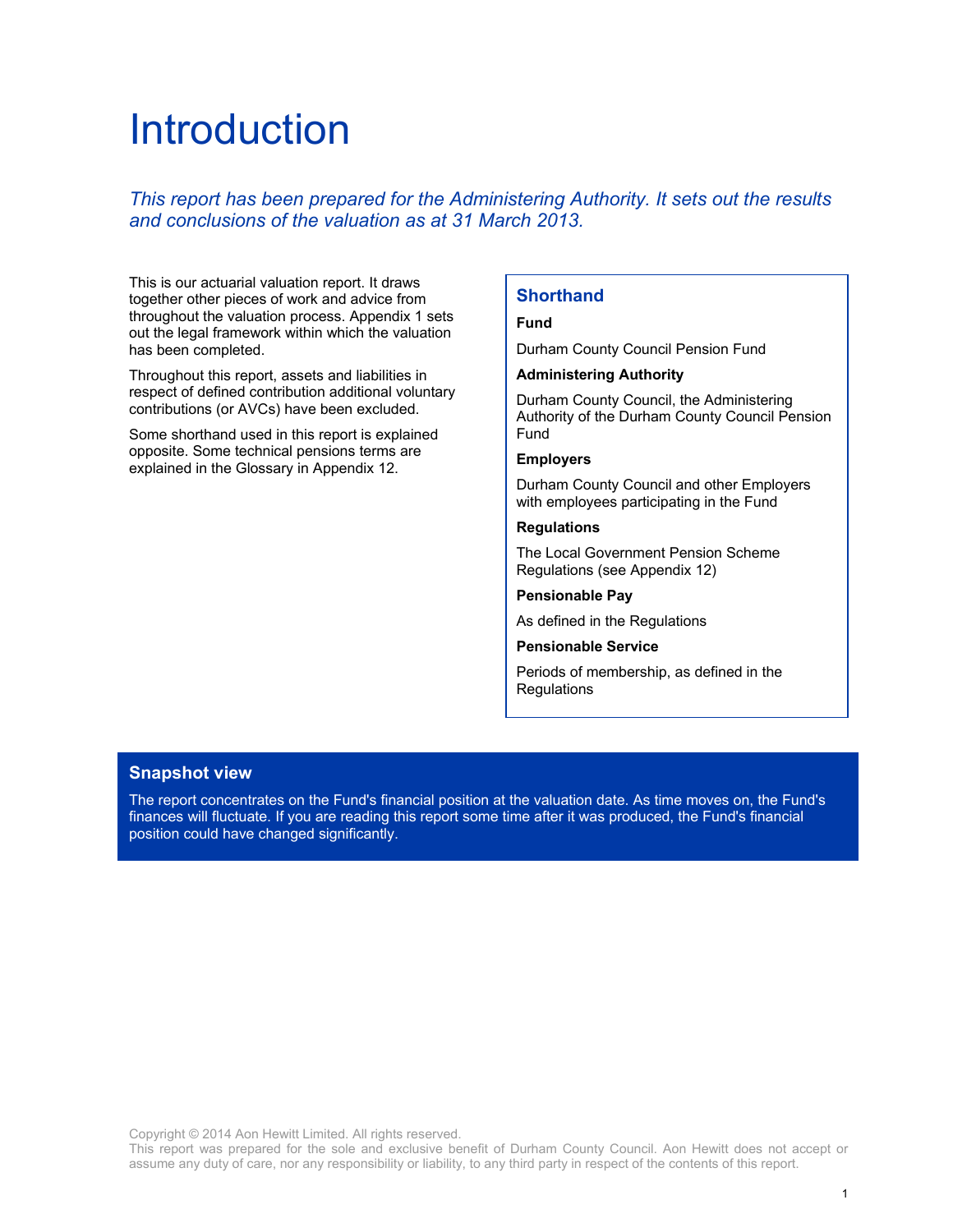### Update since the previous valuation

#### **The key results from the previous valuation as at 31 March 2010 were:**

The Fund's assets were £1,682.0M and the past service liabilities were £2,100.1M, which corresponded to a shortfall of £418.1M and a **funding ratio** of 80%.

The aggregate Employer future service contribution rate was 13.1% of Pensionable Pay.

The Administering Authority agreed Employer contributions from 1 April 2011 designed to restore the funding ratio to 100% over a period not exceeding 19 years.

The resulting aggregate Employer contributions were

- **The Employer future service contribution rate of** 13.1% of Pensionable Pay plus
- **Anticipated additional monetary amounts as** follows

| Year    | <b>Aggregate shortfall</b><br>contribution (£M) |
|---------|-------------------------------------------------|
| 2011/12 | 29.1                                            |
| 2012/13 | 28.4                                            |
| 2013/14 | 29.9                                            |

The shortfall contributions above are the aggregate for individual employers in each year and includes an estimate of the shortfall contributions that were anticipated to be paid by employers participating in the Town and Parish Councils group who paid deficit contributions as a percentage of pay.

The amount payable over 2013/14 was scheduled to increase on 1 April 2014 and each 1 April thereafter by approximately 5.3% a year.

In addition the Employers paid contributions in respect of any additional strains arising on early retirement or due to increases in benefits.

In addition, members paid contributions required under the Regulations.

#### **Financial development**

To illustrate the Fund's financial development since the previous valuation, we compare below key financial assumptions made at the previous valuation with what actually happened.

**Investment return (or discount rate)** 

The investment return has been higher than the discount rate assumed.



**Inflationary pay and pension increases**

Increases to pay were lower than assumed. Increases to pensions in payment were slightly higher than assumed



Where material we show the financial impact of the above developments later in this report.

Copyright © 2014 Aon Hewitt Limited. All rights reserved.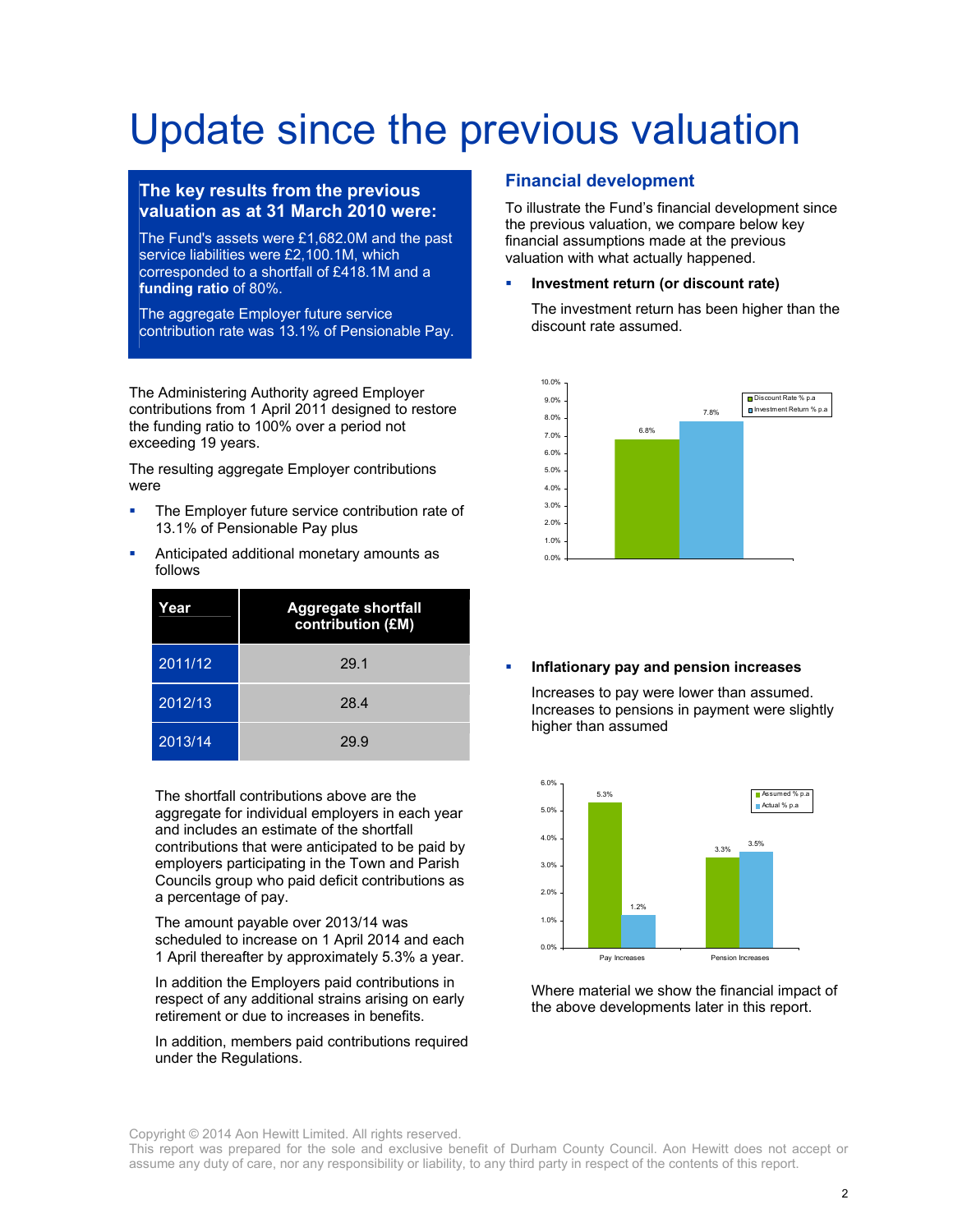### **Other key developments since the previous valuation**

As well as the contributions paid to the Fund since the previous valuation and the returns achieved on the Fund's assets, there have been the following material developments since the previous valuation:

#### **Change to pension increases**

The Government announced in 2010 that pension increases in deferment and payment (in excess of GMPs) for public sector pension schemes should be determined by reference to the Consumer Prices Index (CPI) rather than the Retail Prices Index (RPI) for all benefits in excess of Guaranteed Minimum Pensions (GMPs).

This change was reflected in our previous valuation.

#### **Changes to State Pension Age**

State Pension Age is currently transitioning from age 65 (60 for women) to age 68. The Chancellor recently announced proposals for how further changes in State Pension Age will be linked to future changes in longevity. This will affect the age at which pensions will normally commence under the 2014 Scheme. This valuation does not allow for these latest proposals. We comment later in this report on the potential effect.

#### **Bulk transfer**

There was a bulk transfer of staff from the Durham Probation Service to the Teesside Pension Fund on 1 April 2010. We have made an approximate allowance for a payment to be made from the Fund's assets to the Teesside Pension Fund (see the 'Asset data' section for further information). The corresponding past service liabilities have similarly been excluded.

#### **2014 Scheme**

A new scheme applies for Pensionable Service from 1 April 2014. The key features are:

- Career average structure
- Accrual rate of 49ths
- Pensions revalued by CPI before retirement
- Normal Retirement Age linked to State Pension Age
- Changes to member contribution rates, and in particular member contribution rates increased for those earning above £43,000 pa
- Member contribution rates will be based on actual (previously full time equivalent) pay
- Introduction of a 50/50 option, with member contribution rate and pension accrual rate both half rate
- An underpin to pensions for members within 10 years of age 65 in April 2012.

Benefits for Pensionable Service before 1 April 2014 are protected, and calculated by reference to current retirement ages. The link to final pay remains for active members.

This valuation reflects our current understanding of the benefits to be provided by the new 2014 Scheme.

Copyright © 2014 Aon Hewitt Limited. All rights reserved.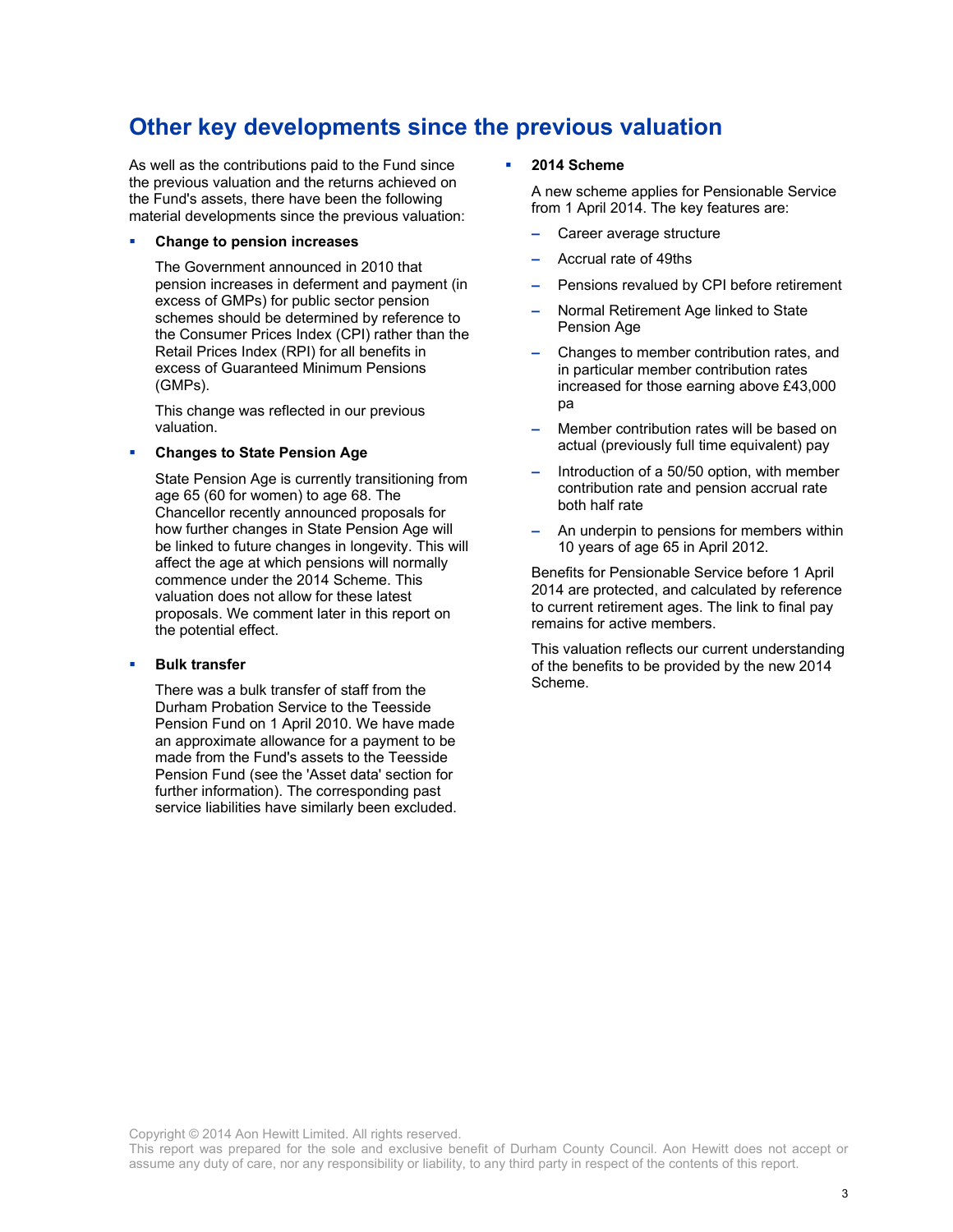### Membership data

*This valuation is based on membership data as at 31 March 2013 supplied to us by the Administering Authority* 

Summaries of the membership data are included in Appendices 2 and 3.

The chart below shows how the membership profile of the Fund has changed over the last three valuations. During this period, the Fund's total membership has grown by over 4,500 members. The Fund has also experienced a notable increase in maturity with the proportion of active members declining from 47% to 37% over the six year period.



The 2013 figures for deferred members exclude 989 members (983 in 2010) who have yet to decide whether to take a transfer payment. The 2013 figures for pensioners and dependents exclude 154 children (115 in 2010) in receipt of a pension.

Copyright © 2014 Aon Hewitt Limited. All rights reserved.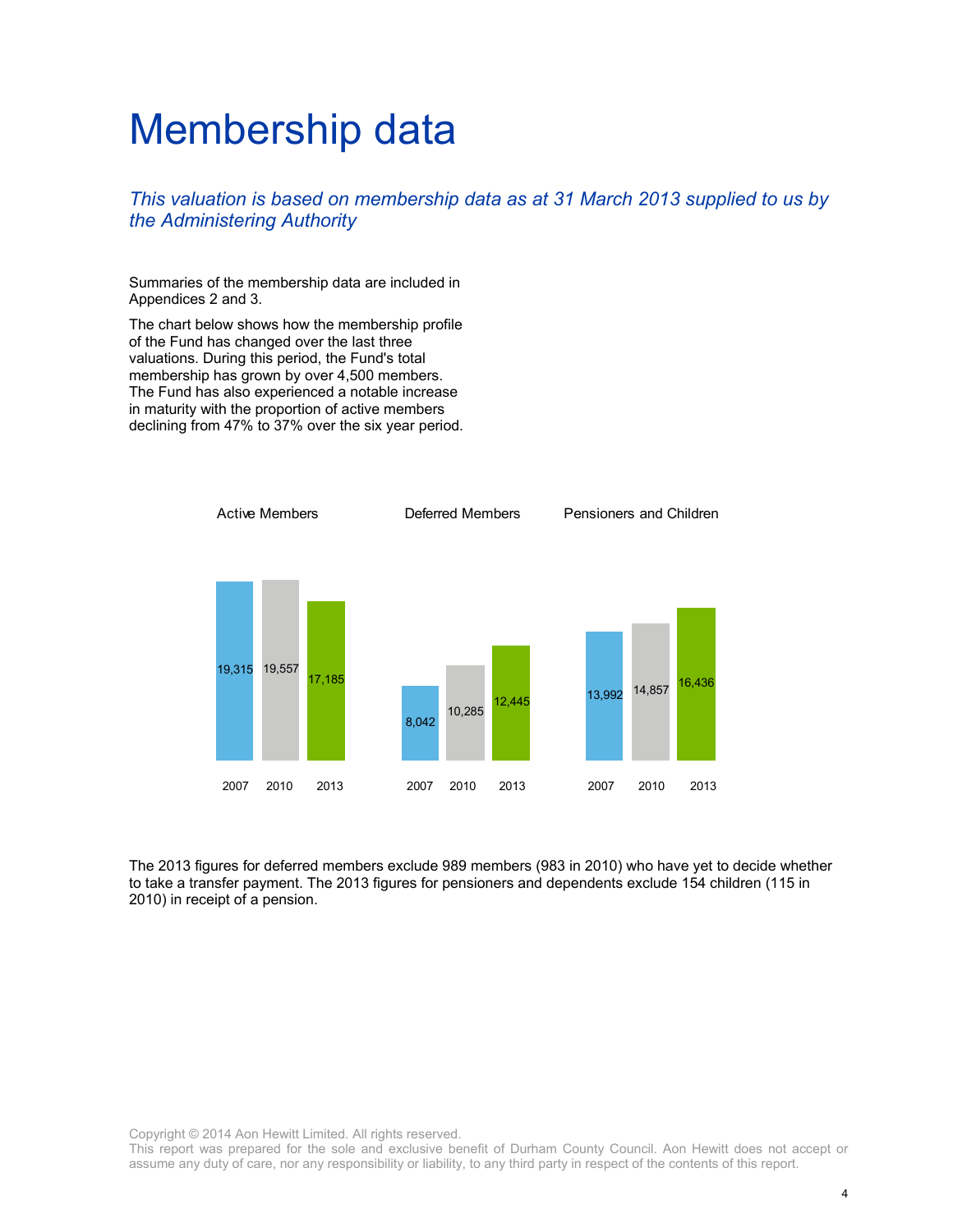### **Membership data**

We have carried out some general checks to satisfy ourselves that:

- The information used for this valuation is reasonable compared with the information used for the previous valuation and also with that shown in the Fund's Annual Report and Accounts.
- The results of this valuation are consistent with the results of the previous valuation.

However, the results in this report rely entirely on the accuracy of the information supplied. If you believe the data we have used may be incomplete or inaccurate, please let us know.

#### **Pensionable Pay in the 2014 Scheme**

We have been provided with Pensionable Pay for the year ended 31 March 2013, as defined in the Benefits Regulations. A different definition applies for benefits building up after 1 April 2014. In particular certain elements of pay which were previously not pensionable, will now be pensionable.

In this valuation, we have assumed that members have not received significant non pensionable pay, and hence that Pensionable Pay for membership before and after 1 April 2014 will be broadly similar. If this is not the case, total Pensionable Pay after 1 April 2014 will be higher than allowed for. The impact on the results of our valuation would be:

- We do not expect this to affect the cost of benefit build up as a percentage of Pensionable Pay, although the payroll to which this percentage is applied will be higher, increasing the cost in monetary terms.
- We do not expect this to affect liabilities in respect of service prior to 31 March 2014 which will continue to be based on the current definition.
- Any shortfall contributions expressed as a percentage of pay will be applied to a higher payroll than anticipated. The shortfall might then be expected to reduce faster than assumed (if experience is otherwise as expected).

Copyright © 2014 Aon Hewitt Limited. All rights reserved.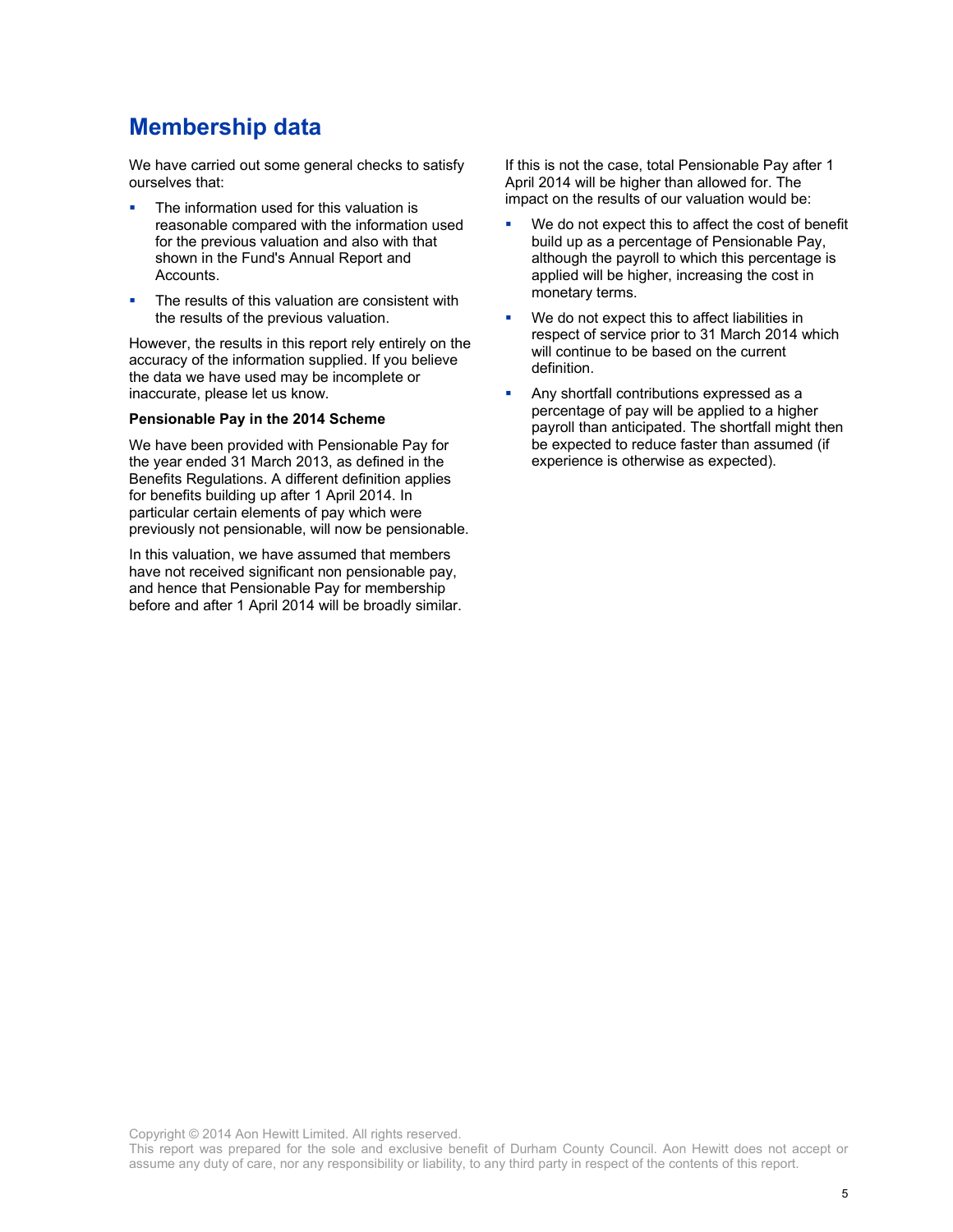### Benefits valued

*Members are entitled to benefits defined in the Regulations. Different benefits apply to Pensionable Service before 1 April 2008, between 1 April 2008 and 31 March 2014, and after 1 April 2014. A summary of the benefits allowed for in our valuation is given in Appendix 4.* 

#### **Discretionary benefits**

Employers have discretion over payment of certain benefits and it is not practical to allow for the policies of each Employer. Most discretionary benefits are financed as they occur, so the financial impact on this valuation is minimal. No specific allowance has therefore been made for discretionary benefits which are granted at the discretion of the Employer.

#### **GMP equalisation**

The Government issued a consultation in 2012 on equalising Guaranteed Minimum Pensions (GMPs) between men and women. However, there remains considerable uncertainty about exactly how this will be carried out in practice. Therefore, at this stage, we have made no allowance for the equalisation of GMPs in the valuation.

#### **State Pension Age changes**

Normal Pension Age for Pensionable Service on or after 1 April 2014 will be State Pension Age. This is currently transitioning from age 65 (60 for women) to age 68 by 2046. Legislation to bring forward the increase to age 67 to 2028 is expected to be enacted in Spring 2014.

We have reflected these known increases in State Pension Age in this valuation. No allowance has been made for the Chancellor's recent announcement that State Pension Age might be linked to future increases in longevity. We comment further on this later in this report.

#### **2013 Local Government Pension Scheme Regulations**

The Local Government Pension Scheme Regulations 2013 and the Local Government Pension Scheme (Transitional Provisions, Savings and Amendment) Regulations 2014 come into force on 1 April 2014.

Our valuation reflects our understanding of the Regulations currently available. Any future changes may affect the conclusions in this report. However we do not anticipate any significant changes at this time.

We have made no allowance in this valuation for any future potential changes to member contributions or benefits resulting from the cost management mechanism under the Regulations.

Copyright © 2014 Aon Hewitt Limited. All rights reserved.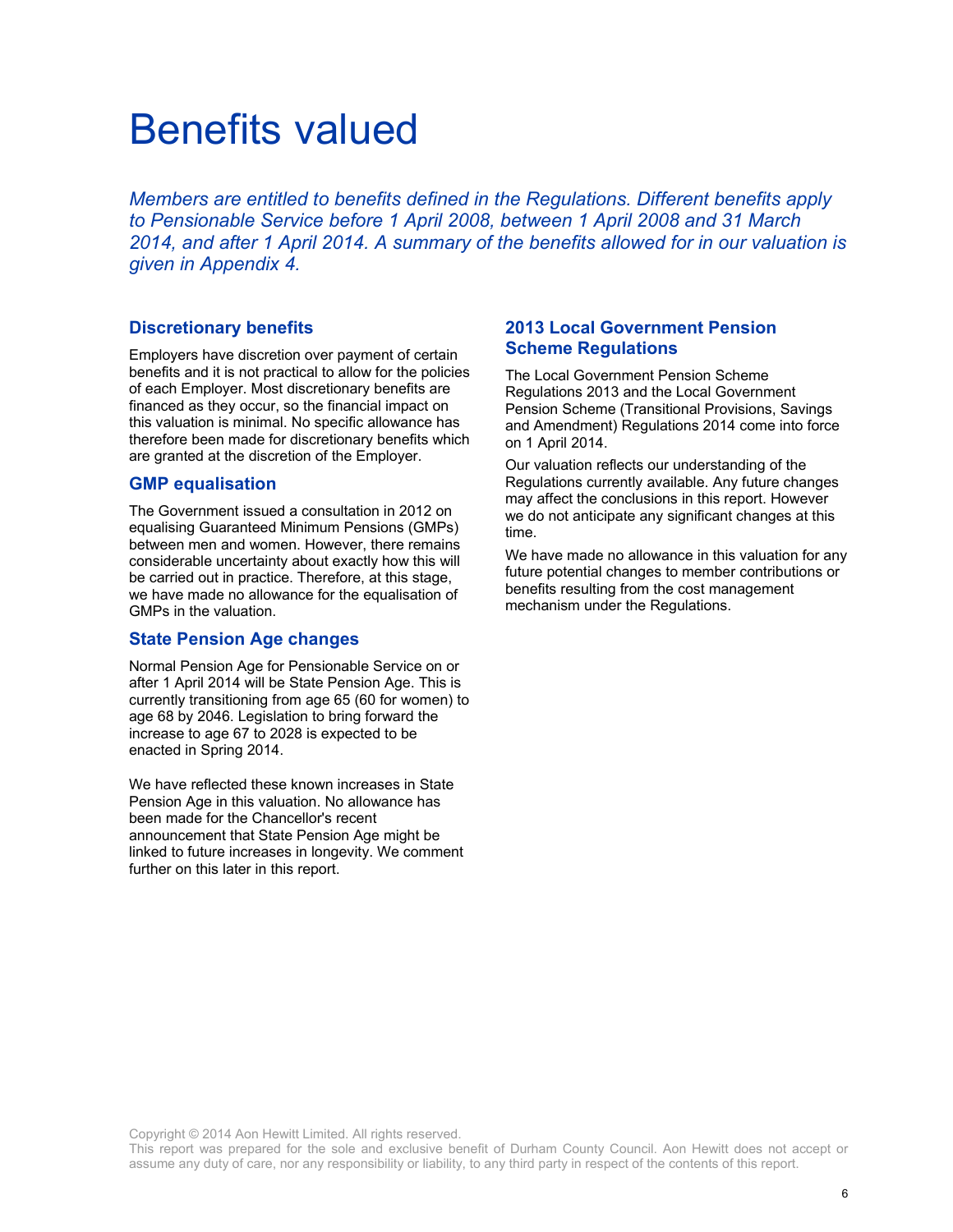### Asset data

#### *The audited accounts for the Fund for the year ended 31 March 2013 show the assets were £2,085.5M at the valuation date.*

The assets of £2,085.5M are invested as follows:



- This summary excludes assets for defined contribution AVC accounts.
- We have adjusted the assets shown above by subtracting £27.0M to reflect an anticipated payment out of the Fund in respect of a bulk transfer in respect of transfers which occurred before the valuation date. The corresponding past service liabilities have similarly been excluded.

The Statement of Investment Principles describes the Fund's investment strategy as follows:

*"The investment policy has been set with the objective of controlling the risk that the assets will not be sufficient to meet the liabilities of the Pension Fund while achieving a good return on investment. Dividing the management of the assets between seven investment managers further controls risk. Asset allocation benchmarks have been set and performance is monitored relative to the benchmarks. This is to ensure that the investment manager does not deviate from the Pension Fund Committee's investment strategy."*

Copyright © 2014 Aon Hewitt Limited. All rights reserved.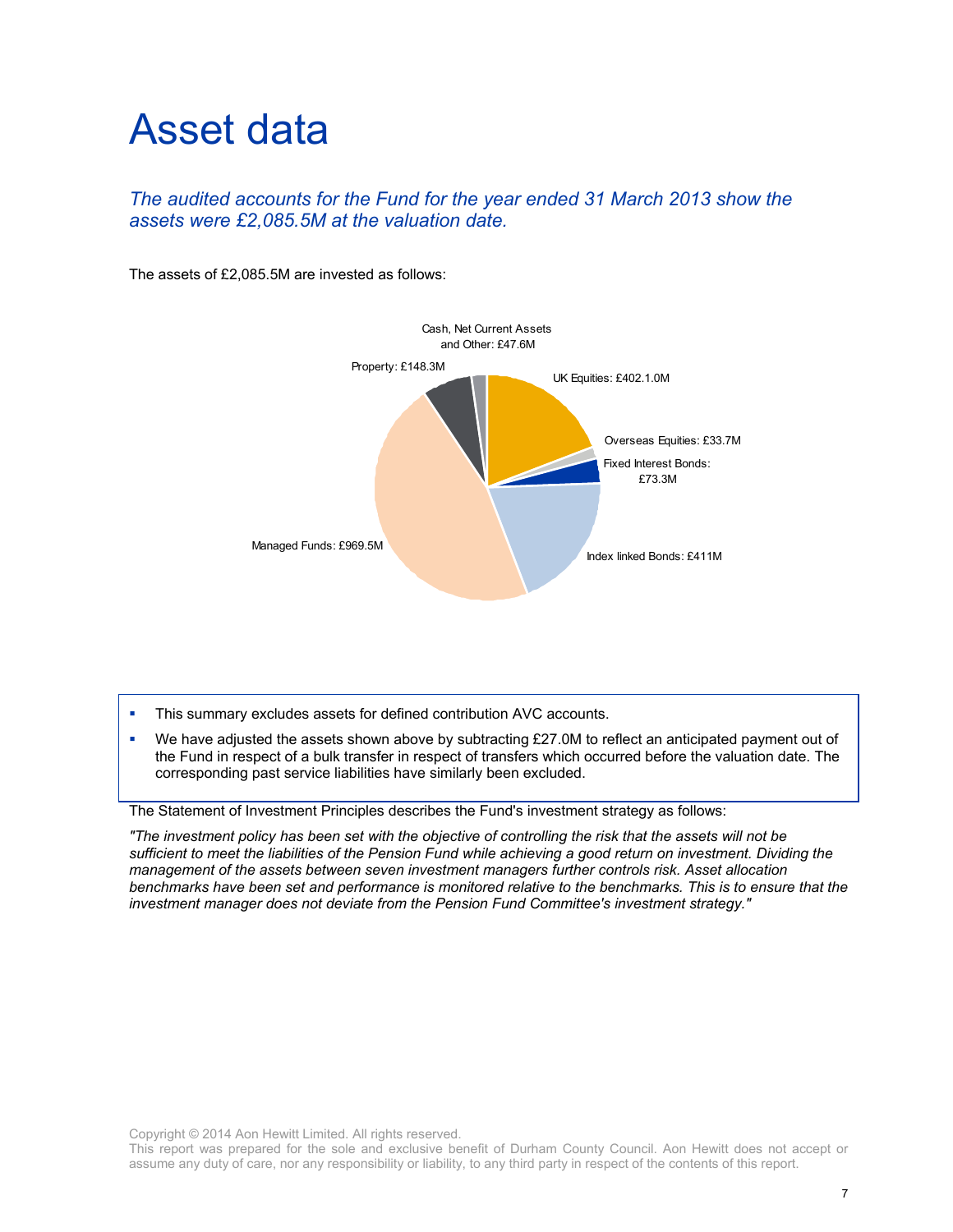### Funding objective

#### **Terminology**

#### **Past service liabilities**

The funding target for a Fund agreed as part of the actuarial valuation.

#### **Funding objective**

To hold sufficient and appropriate assets to meet the past service liabilities.

#### **Funding strategy statement**

Sets out the Administering Authority's strategy for meeting the funding objective.

The Administering Authority's funding objective is to hold assets which are at least equal to the past service liabilities ie to meet the funding objective.

In order to calculate the past service liabilities and the cost to the Employers of future benefit accrual, the benefits paid out by the Fund are estimated for each year into the future. The estimated benefit payments are then 'discounted back' to the valuation date using an agreed rate of interest known as the discount rate.

The benefit payments from the Fund are expected to be made for a very long period – the chart below shows the cashflow pattern for the current membership of a typical Fund. Some cashflows will be fixed but the majority will be linked to future levels of salary growth and inflation.



#### **The discount rate**

The funding strategy statement describes the risk based approach used to set the funding strategy and hence the discount rate. Under this risk based approach:

 The discount rate for long term scheduled bodies assumes indefinite future investment in assets similar to the Fund's holdings at the valuation date (allowing for any known planned changes to the long term investment strategy).

The Fund assets are considered to have a better than evens chance of delivering investment returns in excess of the scheduled body discount rate.

- For orphan bodies, the discount rate has regard to the possibility that participation might cease at any time and anticipates a move to a low risk investment portfolio made up of long dated gilts (of appropriate nature and term) at cessation.
- For subsumption bodies, where a long term scheduled body has agreed to subsume the liabilities of an admission body or other employer at cessation, we have agreed with the Administering Authority to use the scheduled body discount rate for that employer. Details of employers to which this applies are given in Appendix 6.

An explanation of scheduled bodies, orphan bodies and subsumption bodies is given in the Glossary in Appendix 12.

Copyright © 2014 Aon Hewitt Limited. All rights reserved.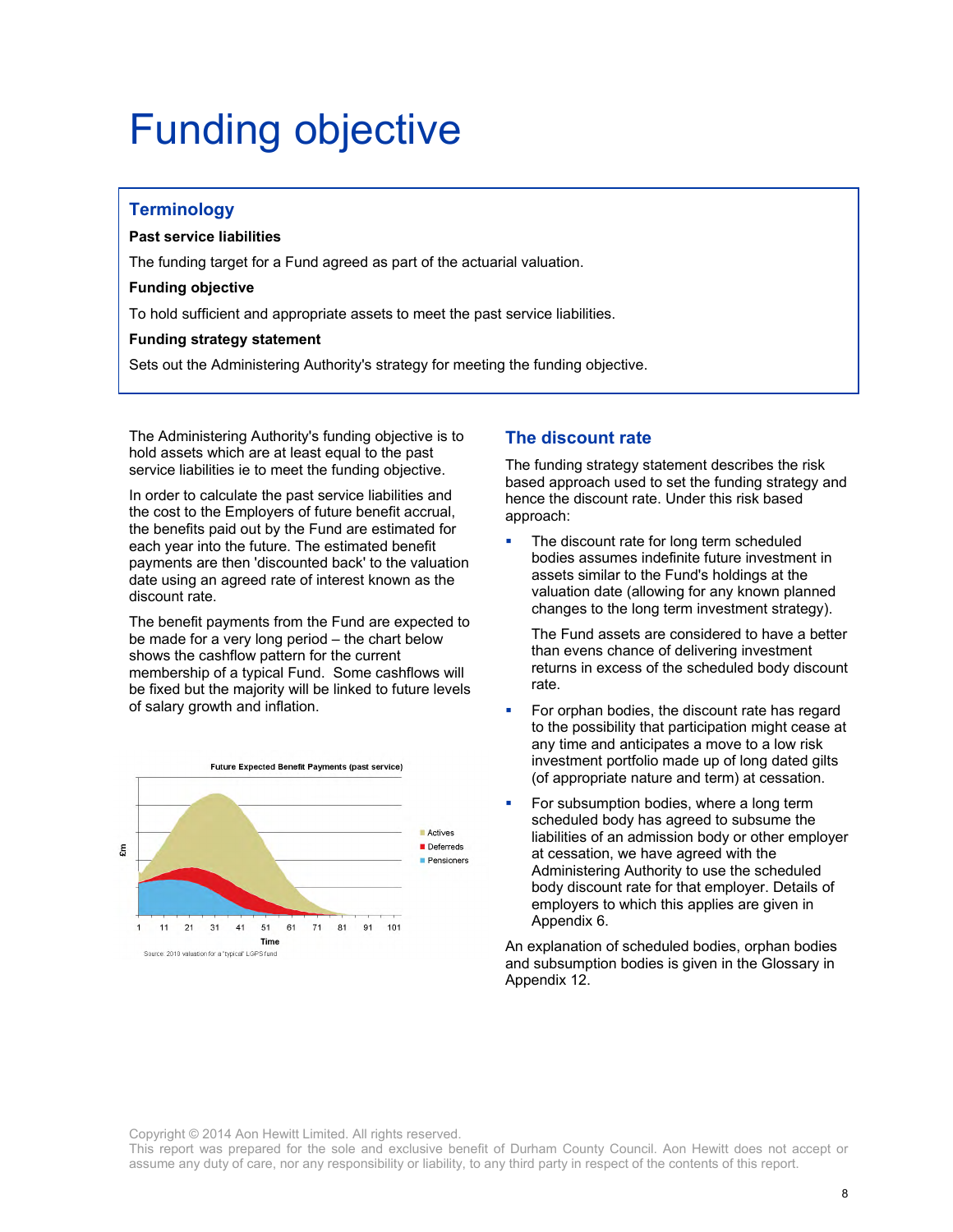## Summary of method and assumptions

*The Administering Authority agreed the assumptions used to calculate the past service liabilities and the cost of future benefit accrual. The table below summarises the key assumptions, together with those used for the previous valuation, and the reasons for any change. Further details of all of the assumptions are set out in Appendix 7.* 

| <b>Assumption</b>                                                              | <b>This valuation</b>                                                                  | <b>Previous</b><br>valuation                                                             | <b>Rationale for change</b>                                                                                           |
|--------------------------------------------------------------------------------|----------------------------------------------------------------------------------------|------------------------------------------------------------------------------------------|-----------------------------------------------------------------------------------------------------------------------|
| Average in service discount<br>rate                                            | 5.4% pa                                                                                | 6.8% pa                                                                                  | Updated to reflect the Administering<br>Authority's attitude to risk and<br>financial conditions at 31 March<br>2013. |
| Average left service discount<br>rate                                          | $5.4\%$ pa                                                                             | $6.8%$ pa                                                                                | Updated to reflect the Administering<br>Authority's attitude to risk and<br>financial conditions at 31 March<br>2013. |
| <b>Rate of revaluation of</b><br>pension accounts                              | 2.4% pa                                                                                | N/A                                                                                      | Not required in the 2010 valuation.                                                                                   |
| <b>Rate of pension increases</b><br>on non GMPs<br>on post 88GMPs              | $2.4%$ pa<br>$2.0\%$ pa                                                                | $3.3%$ pa<br>2.7% pa                                                                     | Updated to reflect outlook for CPI<br>inflation at 31 March 2013.                                                     |
| <b>Pensionable Pay Increases</b>                                               | $3.9%$ pa                                                                              | 5.3% pa                                                                                  | Updated to reflect outlook at 31<br>March 2013.                                                                       |
| <b>Post-retirement mortality</b><br>assumption (normal health) -<br>base table | <b>SAPS Normal</b><br>tables with<br>scaling factors<br>Of:<br>Men 105%<br>Women: 105% | <b>SAPS Normal</b><br>tables with<br>scaling factors<br>Of:<br>Men 105%<br>Women: 105%   | Updated to reflect recent research<br>and the Fund's pensioner mortality<br>experience since the last valuation       |
| <b>Post-retirement mortality</b><br>assumption - future<br><b>improvements</b> | CMI 2012 core<br>projections with<br>long-term<br>improvement<br>rate of 1.5% pa       | <b>CMI 2009 core</b><br>projections with<br>long-term<br>improvement<br>rate of 1.25% pa | Updated to reflect recent research                                                                                    |

Copyright © 2014 Aon Hewitt Limited. All rights reserved.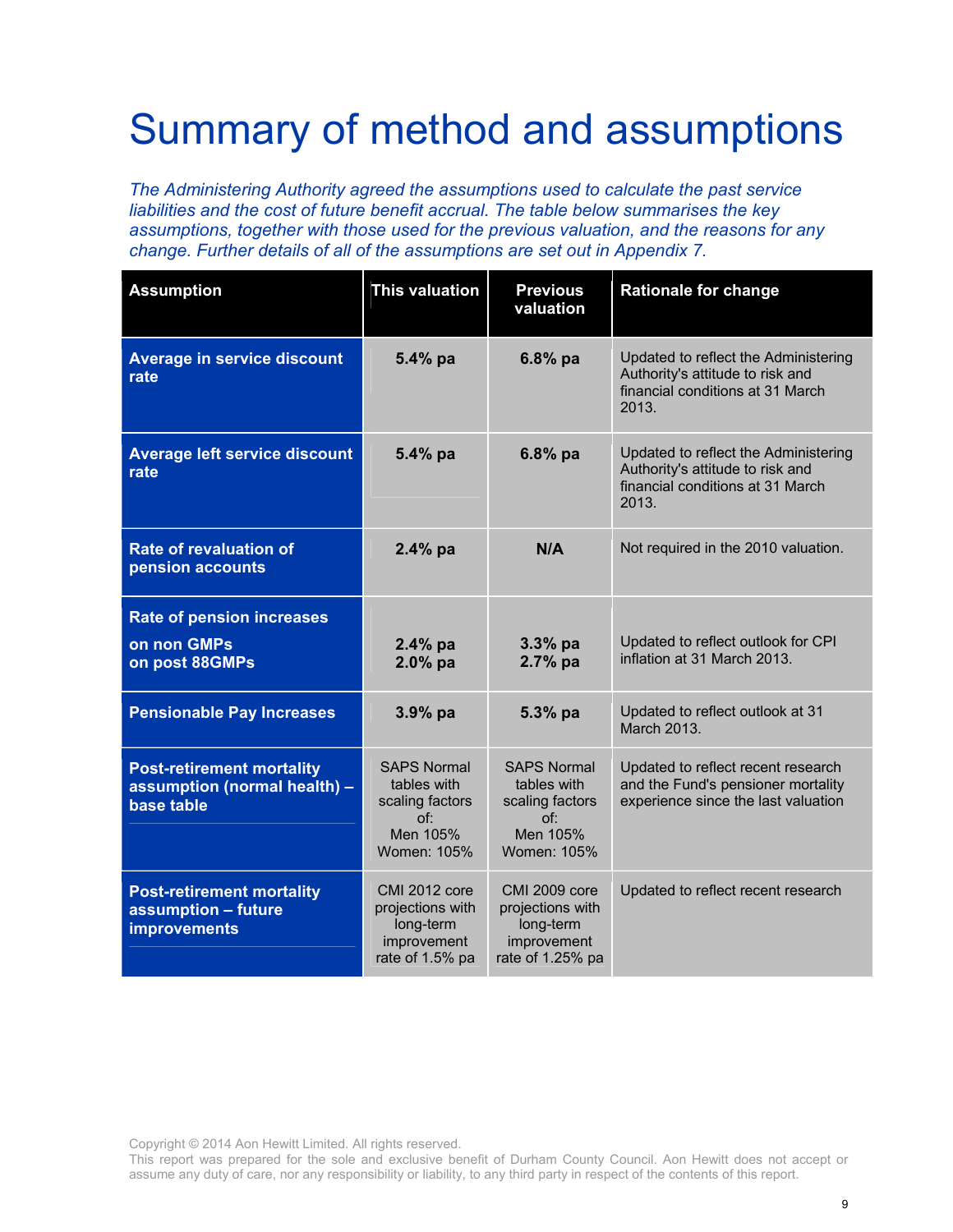We show below the assumed life expectancies at age 65 for current members resulting from these post retirement mortality assumptions and the assumptions used at the previous valuation.

| <b>Assumed Life expectancy</b><br>at age 65 |                | <b>Member currently aged 65</b> | <b>Member currently aged 45</b> |                           |  |
|---------------------------------------------|----------------|---------------------------------|---------------------------------|---------------------------|--|
|                                             | This valuation | <b>Previous valuation</b>       | This valuation                  | <b>Previous valuation</b> |  |
| Men'<br>Women                               | 22.4<br>24.9   | 22.1<br>24.6                    | 24.5<br>27.2                    | 23.9<br>26.5              |  |

We believe these assumptions are appropriate for the purposes of the valuation, and setting Employer contributions to the Fund.

As for the previous valuation, the past service liabilities have been calculated using the projected unit method. This method, with a one year control period, has also been used to calculate the cost of future benefits building up for most Employers. The attained age method has been used for some Employers who do not permit new employees to join the Fund.

The costs of providing the cash sum on death in service in the period since the previous valuation have been pooled across all Employers in the Fund.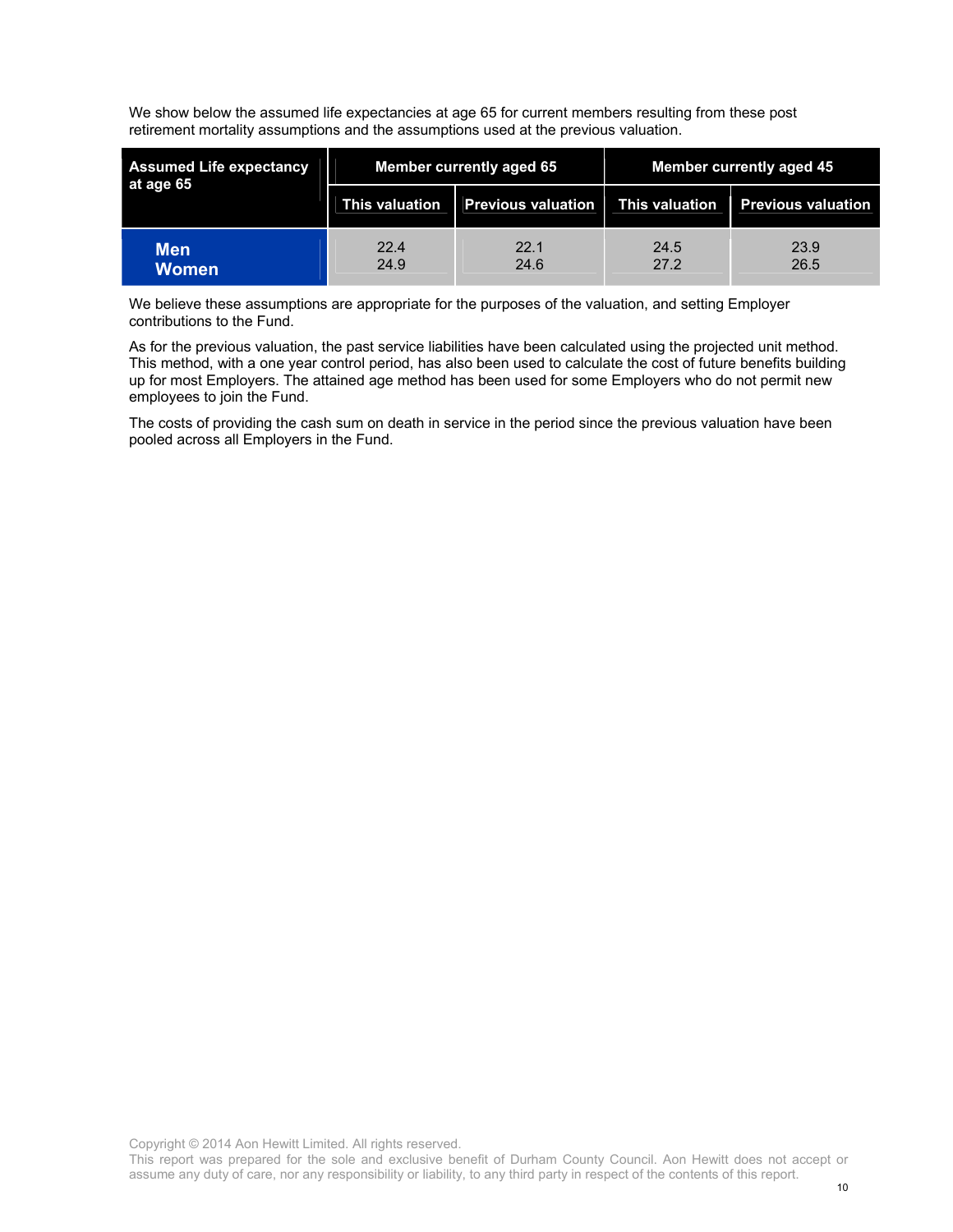### Past service results

*A comparison of the Fund's past service liabilities with the assets is shown below. The past service liabilities have been calculated using the assumptions described in the previous section.* 

|                                       | £M      |
|---------------------------------------|---------|
| Value of past service benefits for    |         |
| <b>Actives</b>                        | 1,004.5 |
| <b>Deferred members</b>               | 310.9   |
| <b>Pensioners</b>                     | 1,122.3 |
| <b>Total past service liabilities</b> | 2,437.7 |
| Value of assets                       | 2,058.5 |
| Past service surplus (shortfall)      | (379.2) |
| <b>Funding ratio</b>                  | 84%     |

Employers will need to pay additional contributions to remove this shortfall. This is considered later.

This report was prepared for the sole and exclusive benefit of Durham County Council. Aon Hewitt does not accept or assume any duty of care, nor any responsibility or liability, to any third party in respect of the contents of this report.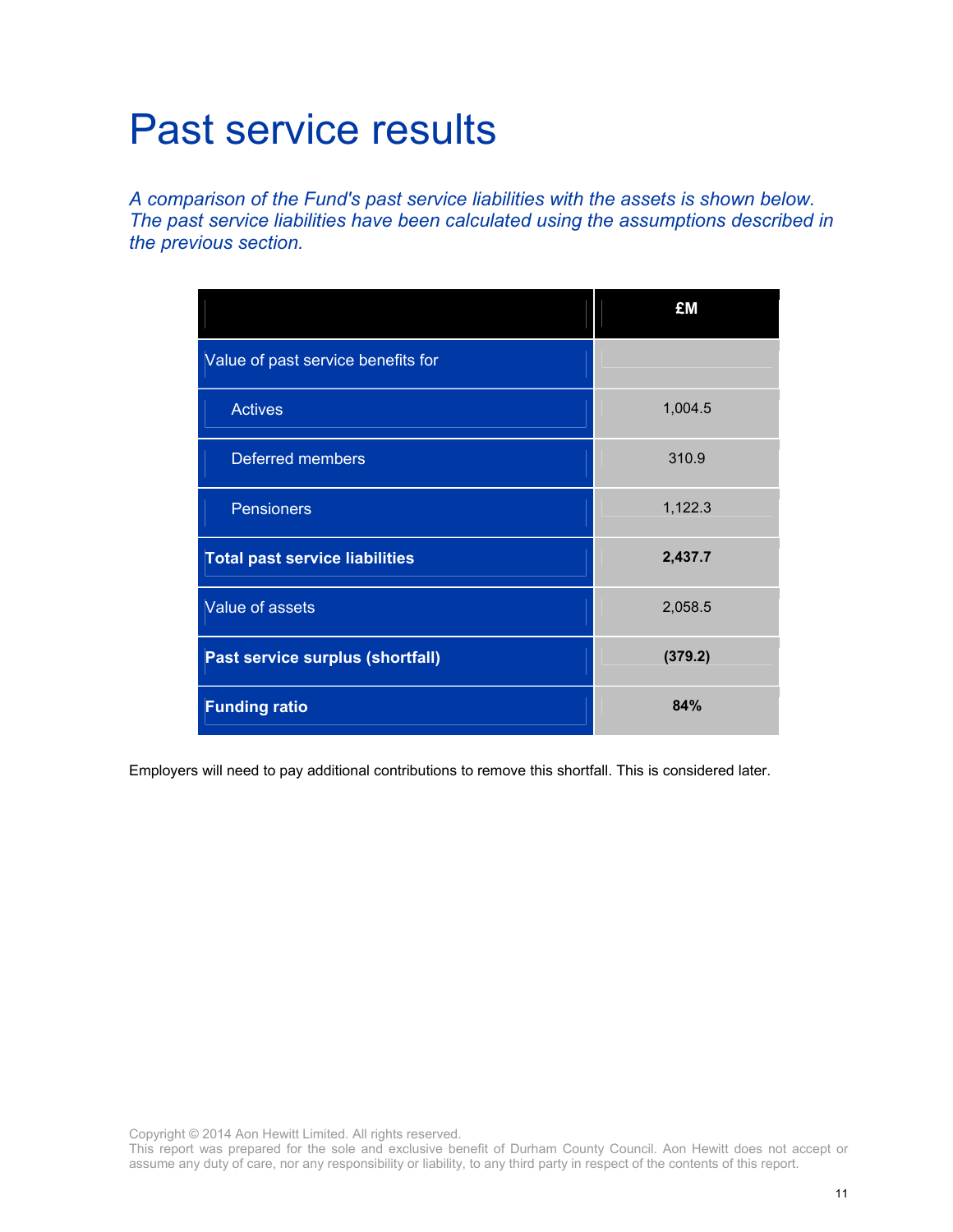### Reasons for change in past service position

*At the previous valuation, the Fund had a shortfall of £418.1M. The funding position has therefore improved by £38.9M over the period.* 

The chart below shows the key reasons for the change in funding position.



The analysis shows that the main factors affecting the funding position since the previous valuation have been:

- Investment returns on the Fund's assets above those previously assumed
- Pay increases below those previously assumed
- Payment of shortfall contributions
- Changes in pay and pension increase assumptions, relative to RPI
- Changes to demographic assumptions other than mortality

which have all improved the position; and

- Interest on the shortfall at the previous valuation
- A change in the real discount rate (discount rate relative to RPI)
- A change in the mortality assumption

which have worsened the position.

The miscellaneous item includes the effect of membership movements.

This report was prepared for the sole and exclusive benefit of Durham County Council. Aon Hewitt does not accept or assume any duty of care, nor any responsibility or liability, to any third party in respect of the contents of this report.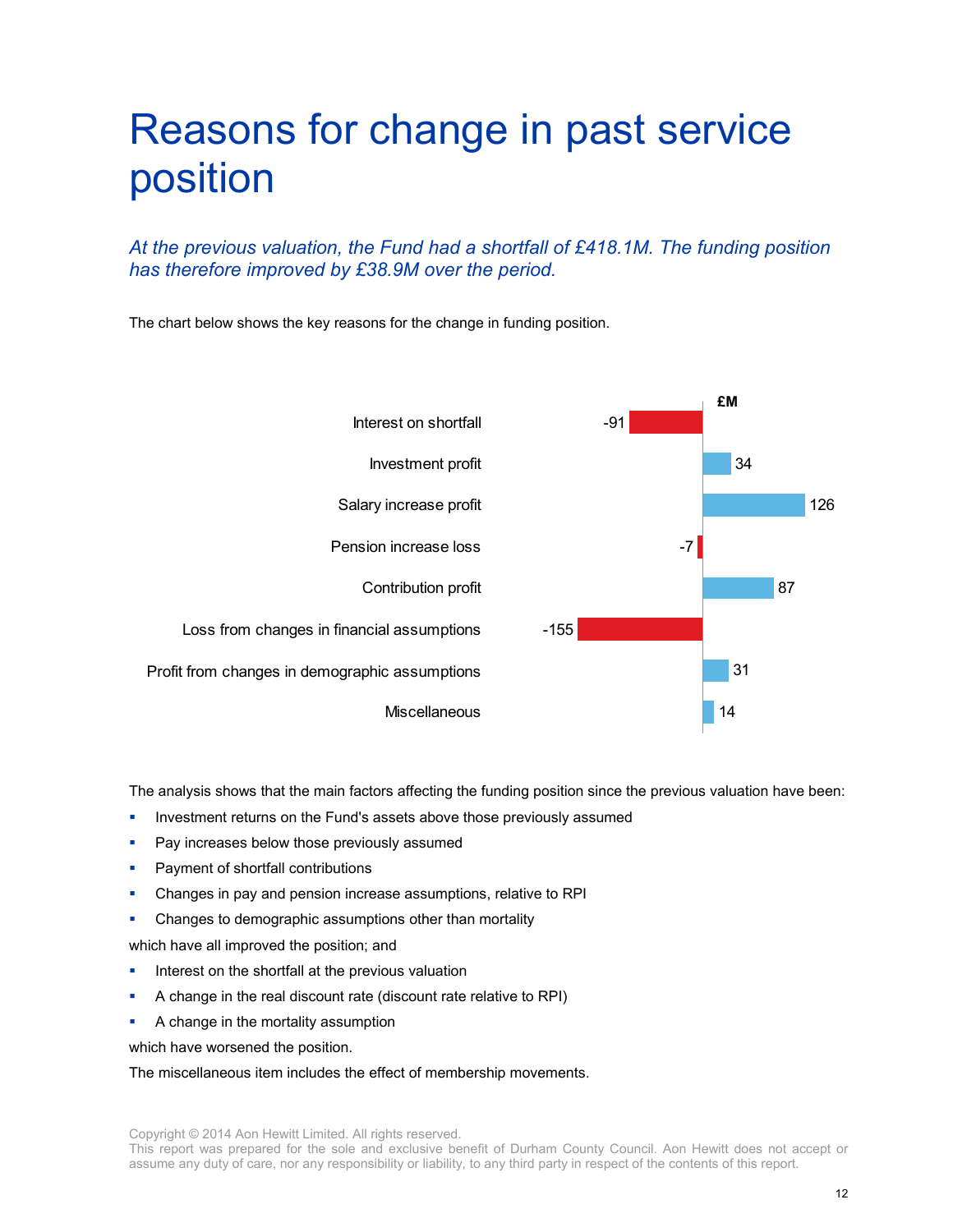### Addressing the shortfall

#### *Employers will need to pay additional contributions to remove the shortfall.*

We have agreed with the Administering Authority a recovery plan such that the shortfall will be removed by payment of additional contributions by the Employers over a range of different recovery periods not exceeding 19 years.

The recovery period used for each Employer is set out in Appendix 6. For some Employers, contribution increases may be phased in over a number of years (or 'steps'). These are also shown in Appendix 6.

The assumptions used to calculate the recovery plans for each Employer are the same as those used to calculate the Employer's past service liabilities.

The aggregate additional contributions required to remove the shortfall by the end of 18 years from 1 April 2014 are £24.3M pa, increasing at 3.9% pa. This is equivalent to approximately 7.2% of Pensionable Pay assuming the membership remains broadly stable and payroll increases in line with our salary increase assumption. In calculating the shortfall contributions we have assumed that the Employers' payroll at 1 April 2014 will be the same as that provided for the valuation (i.e. over 2012/13).

#### **Terminology**

#### **Recovery plan**

A plan for making good any shortfall relative to the past service liabilities.

#### **Recovery period**

The period for which any contributions to remove the shortfall are to be paid.

#### **Shortfall contributions**

The additional contributions to remove the shortfall by the end of the recovery period.

Copyright © 2014 Aon Hewitt Limited. All rights reserved.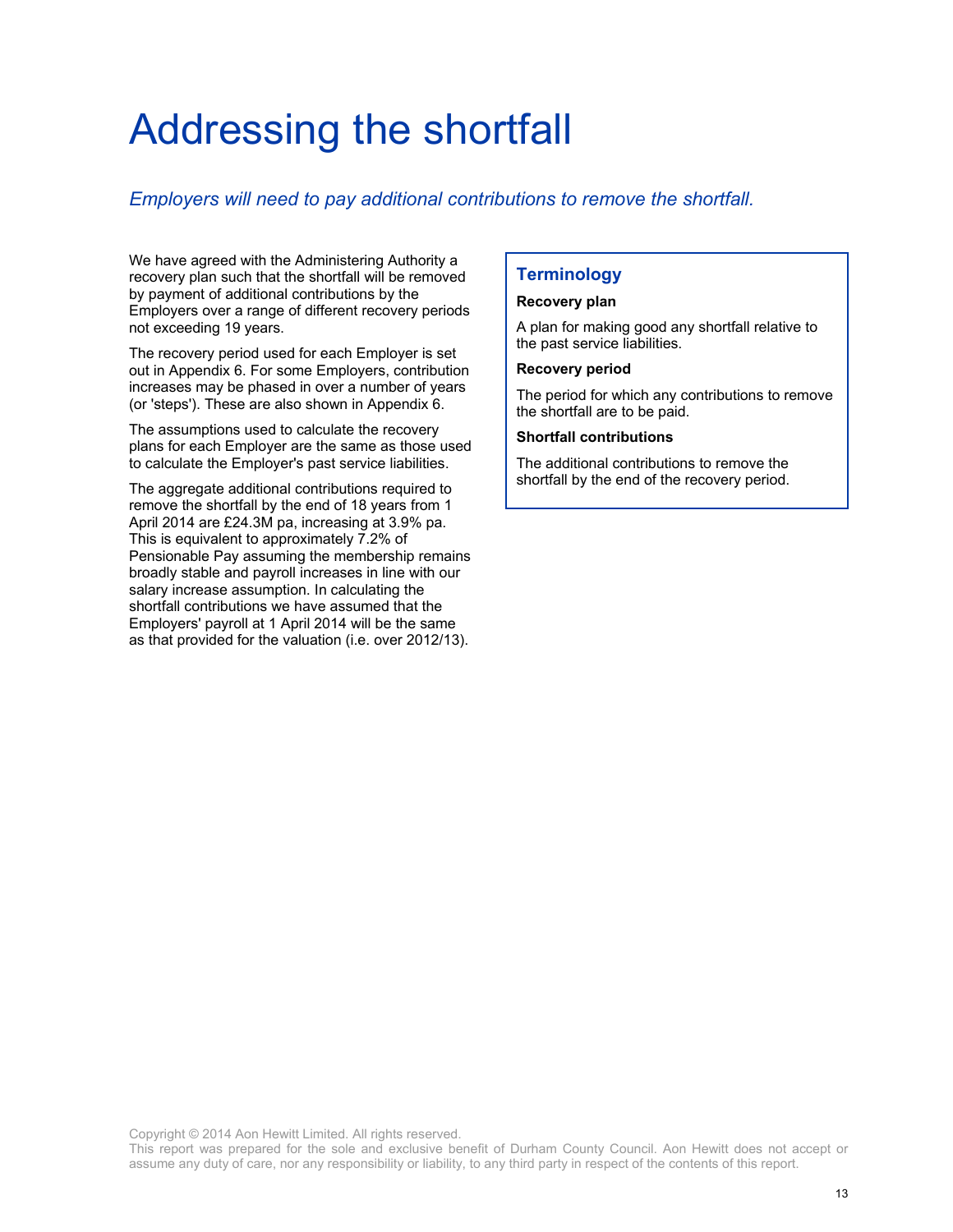### Cost to the Employers of future benefits

*The table below shows the calculated cost to Employers at the valuation date of benefits in the 2014 Scheme that members will earn in the Fund in future. This rate of Employer contribution would be appropriate if the Fund had no surplus or shortfall.* 

The rates have been calculated using the same assumptions as used to calculate the past service liabilities.

|                                  | % of Pensionable Pay |
|----------------------------------|----------------------|
| Value of benefits building up    | 19.4                 |
| Death in service cash sum        | 0.2                  |
| <b>Administration expenses</b>   | 0.4                  |
| Less member contributions        | (6.3)                |
| <b>Net cost to the Employers</b> | 13.7                 |

Employers will also pay additional contributions to remove the shortfall for past service liabilities.

The cost of future benefits has increased since the previous valuation and the main reasons for this are:

A reduction in the discount rate relative to RPI price inflation

Which has increased the cost; and

- The introduction of the 2014 Scheme
- Changes in the pay and pension increase assumptions relative to RPI price inflation Which have reduced the cost.

Copyright © 2014 Aon Hewitt Limited. All rights reserved.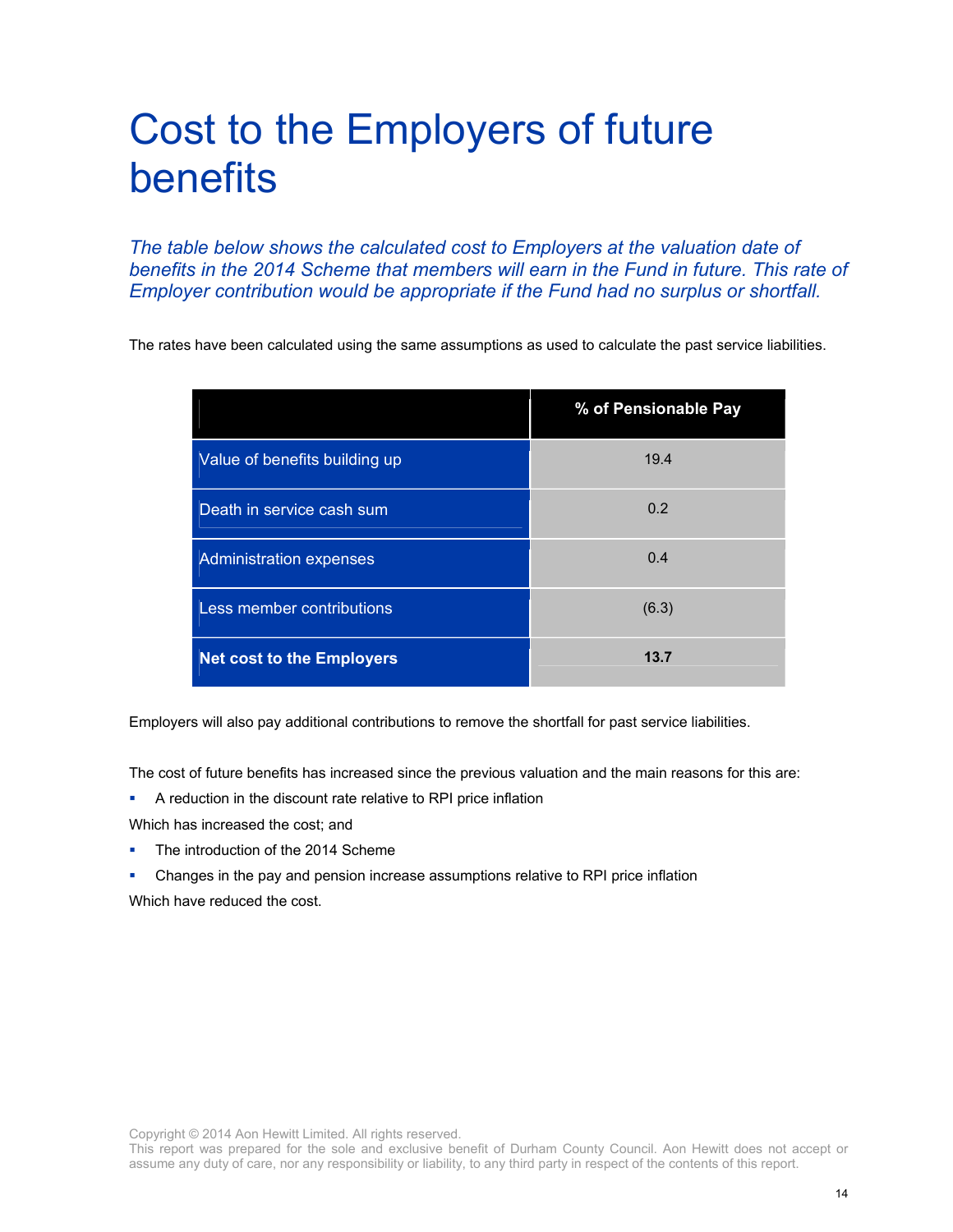### Low risk funding measure

*The low risk measure shown below considers the position if no allowance is made in the discount rate for returns on the Fund assets to exceed the yields available on long dated UK government bonds as at 31 March 2013.* 

Comparing the low risk measure with the past service result provides an indication of the level of reliance of the valuation past service results on future assumed investment returns on the Fund's asset holdings which are uncertain, and may not be achieved. Details of the assumptions used to calculate this low risk measure are summarised in Appendix 8.

|                                    | £M        |
|------------------------------------|-----------|
| Value of past service benefits for |           |
| <b>Actives</b>                     | 1,724.6   |
| Deferred members                   | 523.2     |
| <b>Pensioners</b>                  | 1,447.3   |
| Low risk value of liabilities      | 3,695.1   |
| Value of assets                    | 2,058.5   |
| Low risk surplus / (shortfall)     | (1,636.6) |
| Low risk funding ratio             | 56%       |

Copyright © 2014 Aon Hewitt Limited. All rights reserved.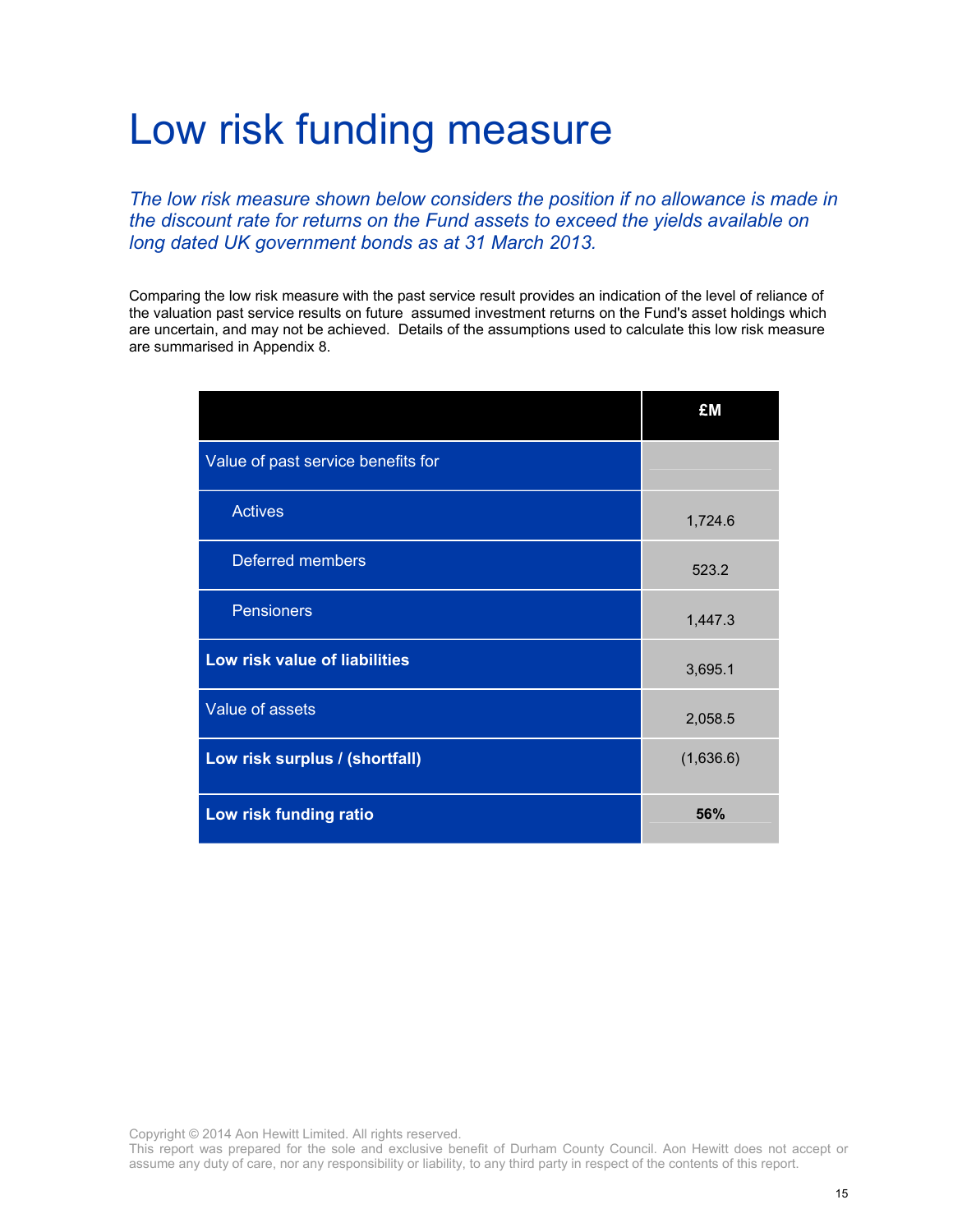### Risks and uncertainties

#### *The Fund faces a number of key risks which could affect its funding position.*

These risks include:

- Funding risk the risk that the value placed on the past service liabilities is set too low and proves insufficient to meet the payments as they fall due.
- **Employer risk the risk that an Employer is no** longer able to meet its liabilities in the Fund.
- Investment risks the risk that investment returns are lower than allowed for in the valuation, and that investment returns and assets move out of line with the liabilities, so the funding position is not stable.
- Longevity risk the risk that Fund members live for longer than assumed and that pensions would therefore need to be paid for longer resulting in a higher cost for the Fund.
- $\blacksquare$  Inflation risk the risk that inflation is higher than assumed, increasing the pensions that need to be paid.
- Options for members (or other parties) the risk that members exercise options resulting in unanticipated extra costs. For example, members could swap less of their pension for cash than allowed for.

To quantify some of these risks, the chart on the following page shows the approximate impact of the following one-off step changes on the Fund's funding position on the past service liabilities (all other elements of the valuation being unchanged):

- Life expectancy at age 65 is three years longer than anticipated (with corresponding increases at other ages).
- A 1% fall in long term expected investment returns (the discount rate) with no change in asset values
- A 1% pa increase in expected price inflation (measured by CPI).
- A 25% fall in the market value of equities (with no change in bond markets.
- A 1% pa increase in expected Pensionable Pay increases.

Copyright © 2014 Aon Hewitt Limited. All rights reserved.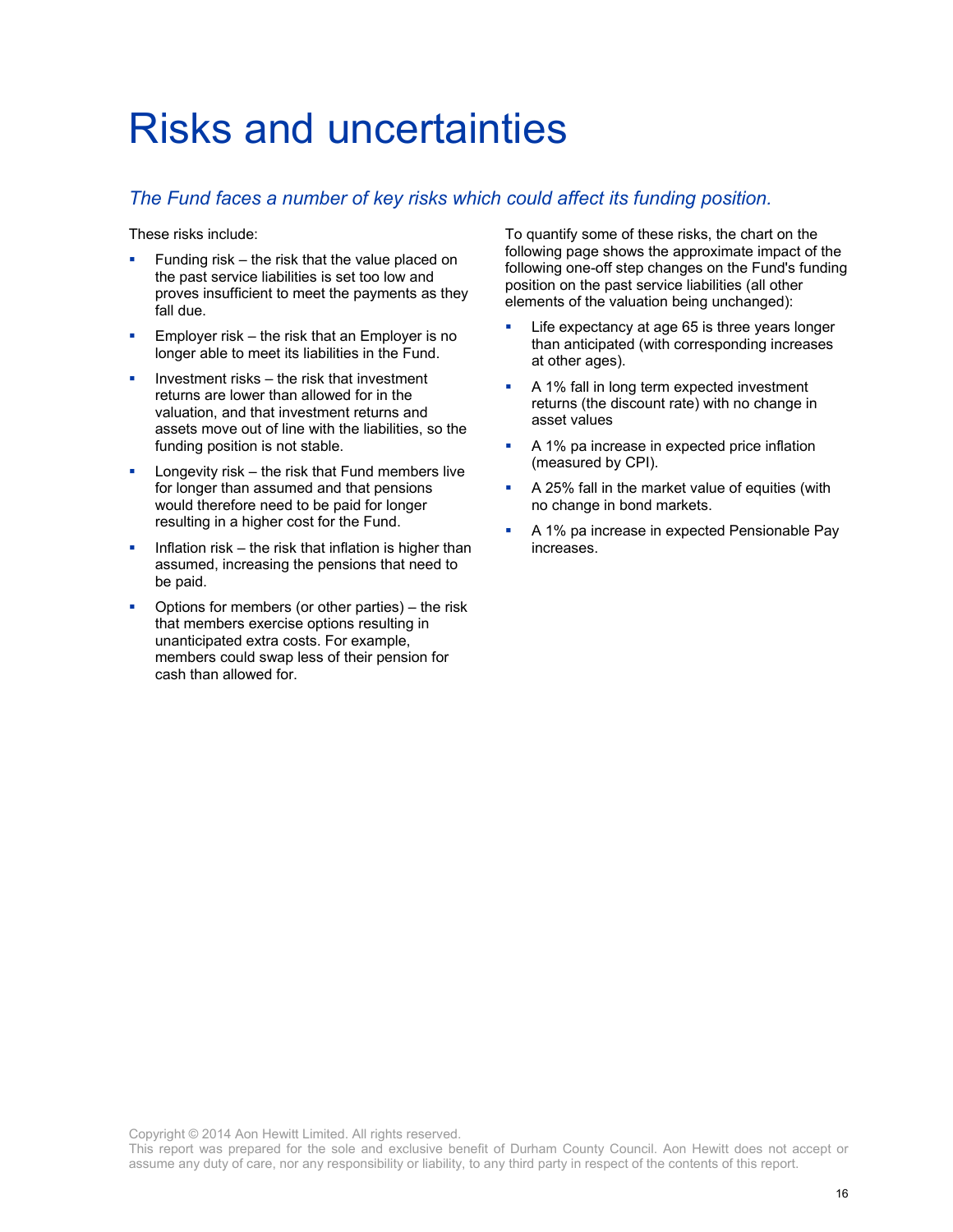### **Risks and uncertainties**

The chart below shows the approximate impact on the funding ratio of the Fund under a number of different scenarios with no change to other assumptions. The top figure represents the funding ratio shown in the section 'Past Service Results'



The analysis demonstrates that on the approach used the Fund is susceptible to:

- Falls in expected investment returns, or the market value of equities
- **Rising inflation and pay increase** expectations
- Members living longer than expected

The scenarios considered are not 'worst case' scenarios, and could occur in combination (rather than in isolation).

The low risk measure is also highly sensitive to these factors.

Copyright © 2014 Aon Hewitt Limited. All rights reserved.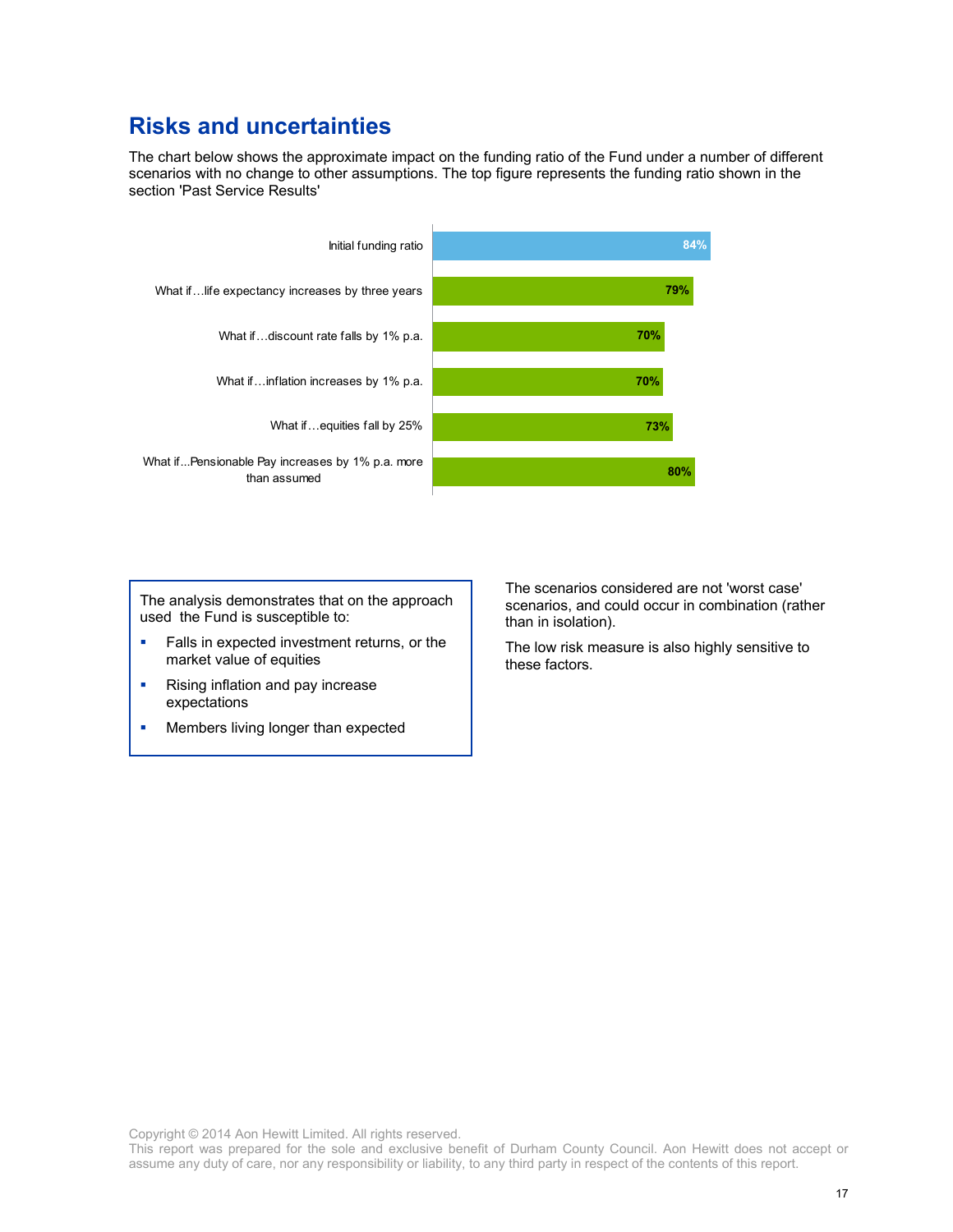# Individual Employer contribution rates

#### *Employers, or groups of Employers, are set their own contribution rate which reflects their specific circumstances.*

The Employer contribution rates are set by the Actuary taking into account a number of factors including:

- Administration Regulation 36 which requires the Actuary to have regard to
	- The existing and prospective liabilities
	- The desirability of maintaining as nearly constant a common rate as possible and
	- The current version of the Administering Authority's funding strategy statement.
- The results of the valuation.
- Developments since the valuation date.
- Discussions between the actuary, the Administering Authority and Employers.

Contribution rates for Employers which contribute to the Fund are set out in the Rates and Adjustments Certificate in Appendix 11.

Rates of contribution payable by individual Employers, or groups of Employers, differ because they take into account Employers' particular membership profiles and funding ratios and, in some cases, the assumptions and recovery periods are specific to the Employer's circumstances.

For Employers who are in surplus and where it is appropriate to an Employer's circumstances, it has been agreed with the Administering Authority that the Employer can use the surplus to support the payment of contributions to the Fund at a rate below the future service contribution rate.

Details are given in Appendix 6.

#### **Terminology**

#### **Rates and Adjustments Certificate**

Specifies the contributions payable by the Employers until March 2017.

The aggregate Employer contributions certified for the 3 years from 1 April 2014 can be summarised as follows:

| <b>Year from 1</b><br>April | <b>Future service</b><br>rate<br>$%$ of<br><b>Pensionable Pay</b> | <b>Aggregate</b><br>shortfall<br>contribution<br>(EM) |
|-----------------------------|-------------------------------------------------------------------|-------------------------------------------------------|
| 2014                        | 13.7                                                              | 24.8                                                  |
| 2015                        | 13.7                                                              | 25.7                                                  |
| 2016                        | 13.7                                                              | 26.8                                                  |

- The annual shortfall contributions above are the aggregate of the shortfall contributions for individual Employers in each year. This includes estimates where the deficit is being paid as a percentage of pay and where employers have a surplus and are therefore paying a contribution rate lower than the future service rate.
- The contributions payable by individual Employers are set out in Appendix 11.
- Payments to meet additional costs arising from early retirements and other increases in benefits are payable in addition.
- At the end of the period shown above, the annual shortfall contributions for each Employer or group are anticipated to increase by approximately 3.9% pa until the end of the relevant recovery period. Thereafter, aggregate contributions are anticipated to be in line with the future service contribution rate of 13.7% of Pensionable Pay. These contributions will be subject to review at future actuarial valuations.
- Member contributions are payable in addition to the Employer contributions set out above and in Appendix 11. These are set out in the Regulations. AVCs are payable in addition.
- Contributions by active members and Employers should be paid to the Fund at such time and at such frequency as required by the Regulations. Any monetary shortfall contributions have been calculated on the basis that they are payable uniformly over the relevant year.

Copyright © 2014 Aon Hewitt Limited. All rights reserved.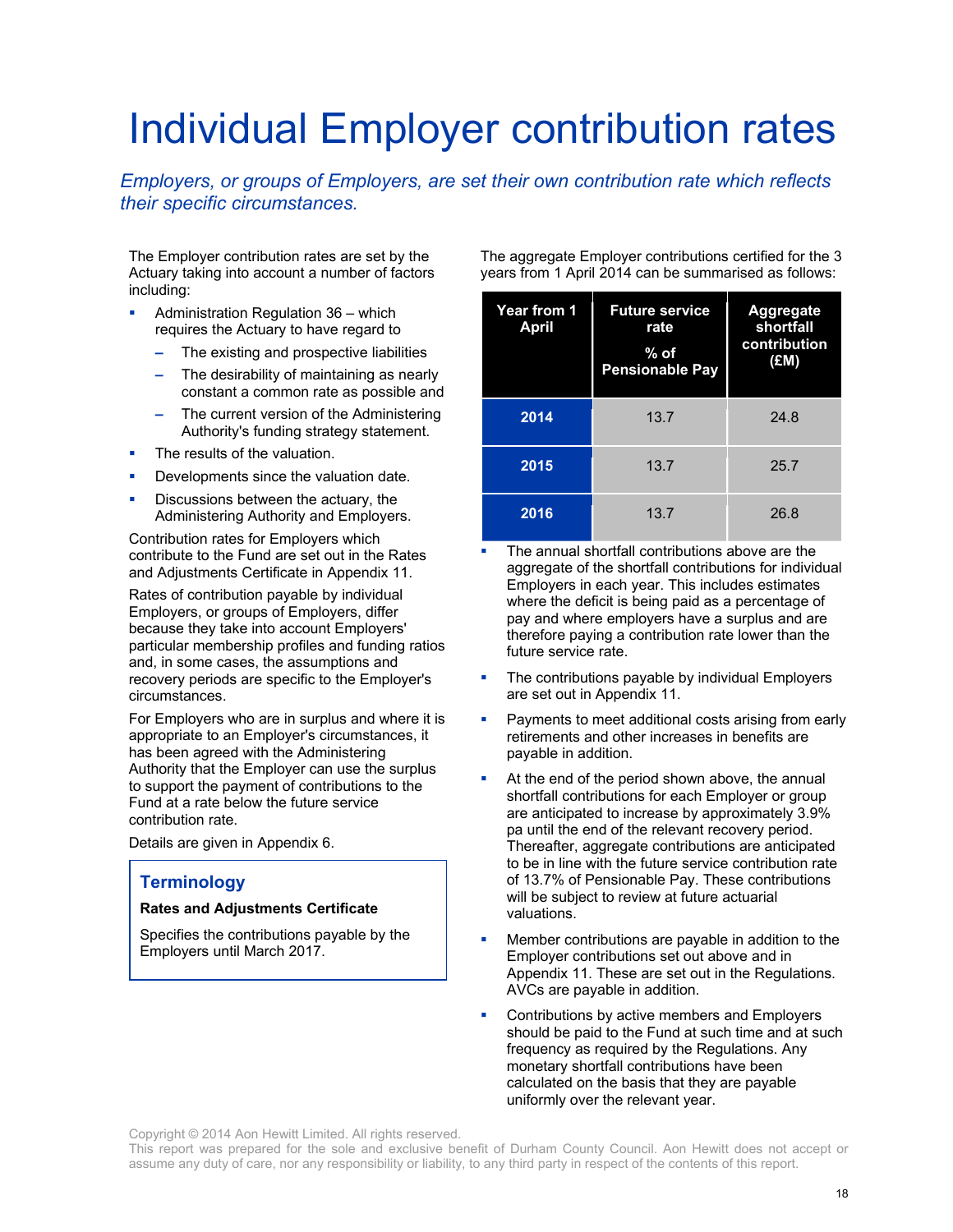# Final comments

#### **The key results from this valuation are:**

The Fund's assets were £2,058.5M and the past service liabilities were £2,437.7M which correspond to

- a shortfall of £379.2M and
- a funding ratio of 84%.

The cost of future benefits building up is 13.7% of Pensionable Pay after 1 April 2014.

If the shortfall is removed over 18 years from 1 April 2014, the aggregate Employer contributions needed would be equivalent to 20.9%\* of Pensionable Pay until 31 March 2030, reverting to 13.7% of Pensionable Pay thereafter.

*\* if the membership remains broadly stable and pay increases in line with our assumptions.*

#### **Developments since the valuation date**

**State Pension Age changes**

The Chancellor has recently announced proposals for how State Pension Age will be linked to future changes in longevity, and indicated that these might result in State Pension Age increasing

- To age 68 by the mid 2030s
- To age 69 by the late 2040s.

Normal Pension Age in the Fund will be linked to State Pension Age so this will affect Normal Pension Age for benefits building up after 1 April 2014 for younger members in the Fund. As indicated earlier in this report no allowance has been made in this valuation for these possible further changes to State Pension Age.

We estimate that anticipating these further possible changes in this valuation might reduce the future service contribution rate by about 0.2% of Pensionable Pay, if no other changes were made. In practice, however, we would expect this to be offset by the cost of improvements in members' longevity so the overall impact might be expected to be negligible.

#### **Market movements since 31 March 2013**

Since 31 March 2013, equity markets have generally risen, although this has been offset by a fall in bond markets and a reduction in the riskbased discount rate that would be used for employing authorities and other long term bodies. Therefore, overall, we believe that market movements since the valuation date have had little impact on the funding ratio.

#### **Abolition of contracting-out**

The Government is due to enact legislation in Spring 2014 to abolish contracting out from the State Second Pension from 6 April 2016. As a result the rebate in employee and employer National Insurance contributions will cease from that date.

At this stage there are no proposals to amend the Local Government Pension Scheme to mitigate these additional costs for employers and employees.

#### **Monitoring the Fund**

In light of the volatility inherent in situations where investments do not match liabilities, as for this Fund, we suggest the Administering Authority monitors the financial position in an appropriate manner on a quarterly basis.

#### **Next actuarial valuation**

The next formal actuarial valuation is due to take place as at 31 March 2016.

If actual experience before the next actuarial valuation is in line with the assumptions in this report, we expect the Fund's funding ratio to increase to about 87%. This would be mainly due to payment of shortfall contributions to 31 March 2014.

This report was prepared for the sole and exclusive benefit of Durham County Council. Aon Hewitt does not accept or assume any duty of care, nor any responsibility or liability, to any third party in respect of the contents of this report.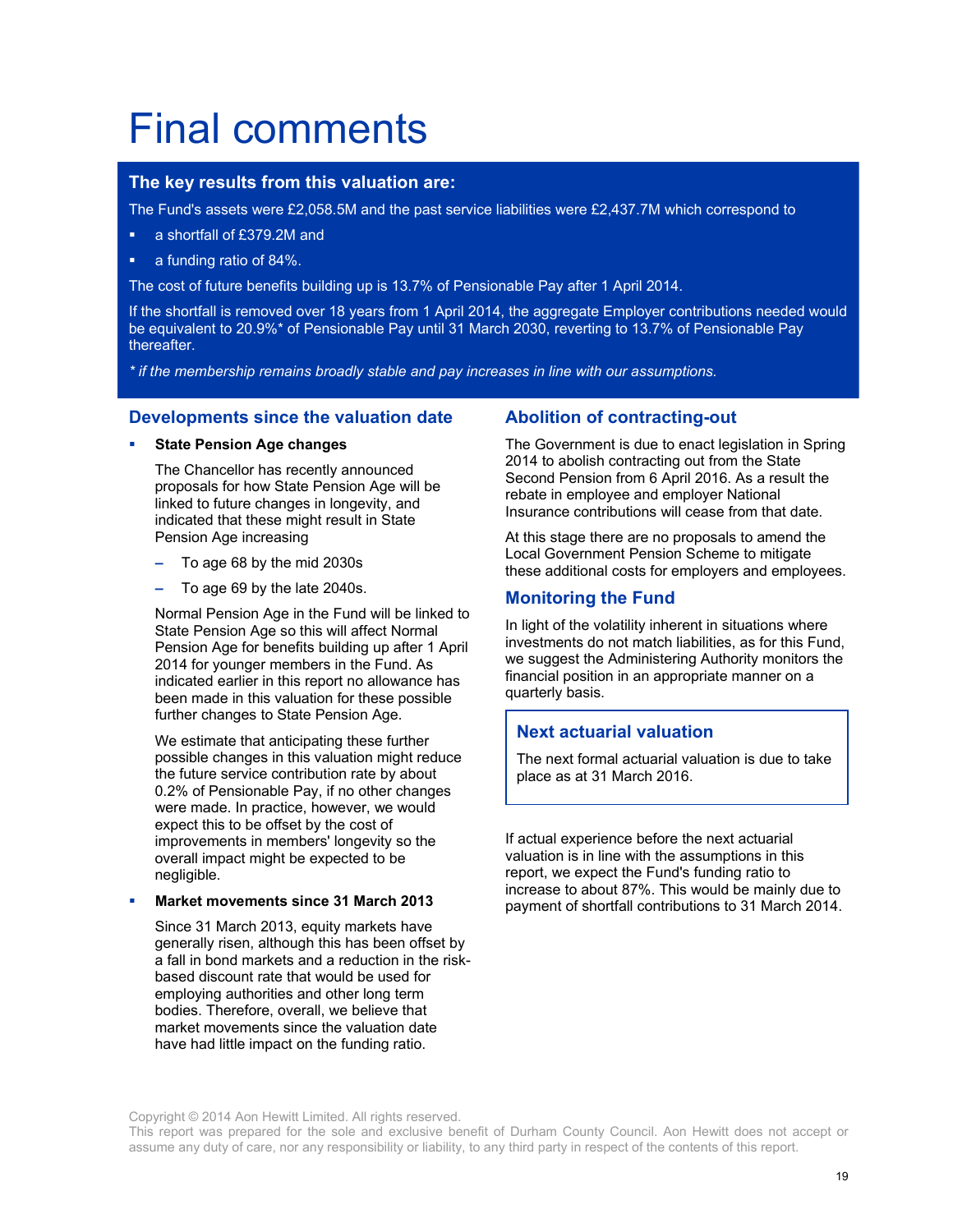## Appendix 1: Legal framework

#### *It is a legal requirement to carry out a full valuation at least once every three years.*

This report was commissioned by and is produced solely for the use of the Administering Authority.

It is produced in compliance with:

- **Requilation 36 of the Local Government Pension** Scheme (Administration) Regulations 2008.
- The terms of the agreement between the Administering Authority and Aon Hewitt Limited, on the understanding that the report is solely for the benefit of the addressees.

Unless prior written consent has been given by Aon Hewitt Limited, this report should not be disclosed to or discussed with anyone else unless they have a statutory right to see it.

We permit the Administering Authority to release copies of this report to the following parties only:

- Any Employer which contributes to the Fund.
- **The Department for Communities and Local** Government.

We also permit the Department for Communities and Local Government to pass our report to the Government Actuary's Department in connection with their statutory duties. None of the above bodies have our permission to pass our report on to any other parties.

**Notwithstanding such consent, Aon Hewitt Limited does not assume responsibility to anyone other than the addressees of this report.** 

This report was prepared for the sole and exclusive benefit of Durham County Council ("**Client**"). Aon Hewitt does not accept or assume any duty of care, nor any responsibility or liability, to any third party in respect of the contents of this report.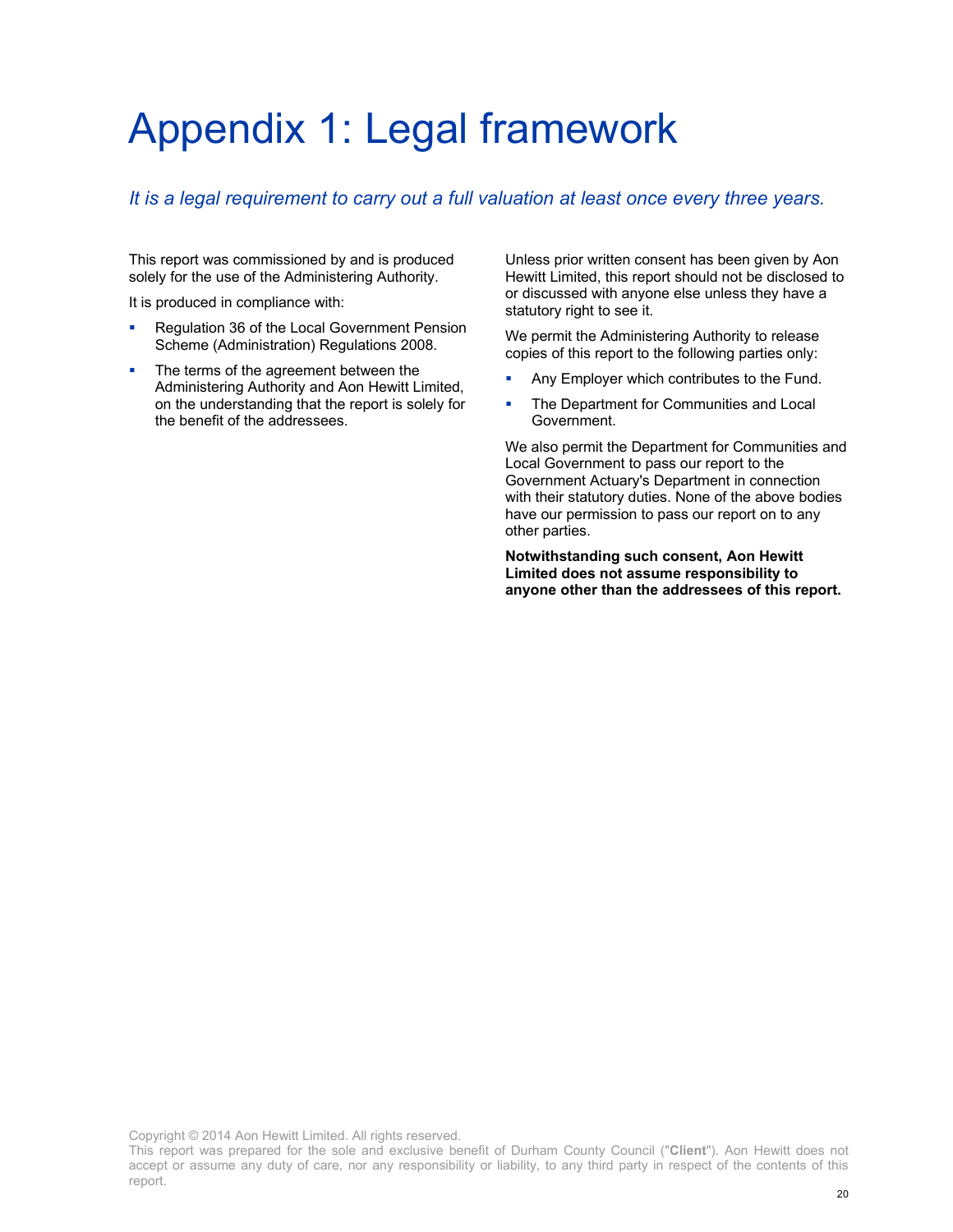# Appendix 2: Membership data

*Membership data was provided by Durham County Council.* 

| <b>Active</b><br>members |      | <b>Number</b> | Average<br>age | <b>Total</b><br>pensionable<br>pay (£000 pa) | Average<br>pensionable<br>pay(£ pa) | <b>Average</b><br>service<br>(years) |
|--------------------------|------|---------------|----------------|----------------------------------------------|-------------------------------------|--------------------------------------|
| Men                      | 2013 | 5,400         | 45.9           | 127,955                                      | 23,695                              | 14.4                                 |
|                          | 2010 | 6,598         | 45.3           | 154,460                                      | 23,410                              | 13.6                                 |
| <b>Women</b>             | 2013 | 11,785        | 44.8           | 203,701                                      | 17,285                              | 9.4                                  |
|                          | 2010 | 12,959        | 43.7           | 222,529                                      | 17,172                              | 8.7                                  |
| <b>Total</b>             | 2013 | 17,185        | 45.1           | 331,656                                      | 19,299                              | 11.0                                 |
|                          | 2010 | 19,557        | 44.2           | 376,989                                      | 19,276                              | 10.4                                 |

*Note: Pensionable Pay is over the year to the valuation date, and includes annualised pay for new entrants during the year. Actual part-time pay is included for part-timers.* 

| <b>Deferred</b><br>members |      | <b>Number</b> | Average<br>age | <b>Total pension</b><br>$(£000 p\overline{a})$ | Average<br>pension<br>(E pa) |
|----------------------------|------|---------------|----------------|------------------------------------------------|------------------------------|
| Men                        | 2013 | 3,915         | 44.1           | 9,117                                          | 2,329                        |
|                            | 2010 | 3,380         | 43.8           | 7,072                                          | 2,092                        |
| <b>Women</b>               | 2013 | 8.530         | 44.6           | 12,408                                         | 1.455                        |
|                            | 2010 | 6,905         | 43.6           | 8,267                                          | 1,197                        |
| <b>Total</b>               | 2013 | 12.445        | 44.4           | 21,525                                         | 1,730                        |
|                            | 2010 | 10.285        | 43.7           | 15,339                                         | 1,491                        |

*Note: The deferred pension amounts shown above include increases up to and including April 2013 (2010: April 2010). There were also 989 members (2010:983) who had yet to decide whether to take a transfer payment and suitable allowance has been made for these in our calculations.* 

| <b>Pensioners</b> |      | <b>Number</b> | Average<br>age | <b>Total pension</b><br>(£000 pa) | Average<br>pension<br>$(E$ pa) |
|-------------------|------|---------------|----------------|-----------------------------------|--------------------------------|
| Men               | 2013 | 6,469         | 69.9           | 46,366                            | 7,167                          |
|                   | 2010 | 5.939         | 69.5           | 38.748                            | 6.524                          |
| Women             | 2013 | 7,242         | 69.8           | 23,855                            | 3,294                          |
|                   | 2010 | 6,393         | 69.4           | 18,511                            | 2,896                          |
| <b>Dependants</b> | 2013 | 2,725         | 73.0           | 7.401                             | 2.716                          |
|                   | 2010 | 2.525         | 75.7           | 6.457                             | 2,557                          |
| <b>Total</b>      | 2013 | 16.436        | 70.4           | 77.622                            | 4.723                          |
|                   | 2010 | 14,857        | 70.5           | 63.716                            | 4.289                          |

*Note: The pension amounts shown above include the increase awarded in April 2013 (2010: April 2010). The 2013 figures include 154 children (2010: 115) who are in receipt of pension. Suitable allowance has been made for these in our calculations* 

Copyright © 2014 Aon Hewitt Limited. All rights reserved.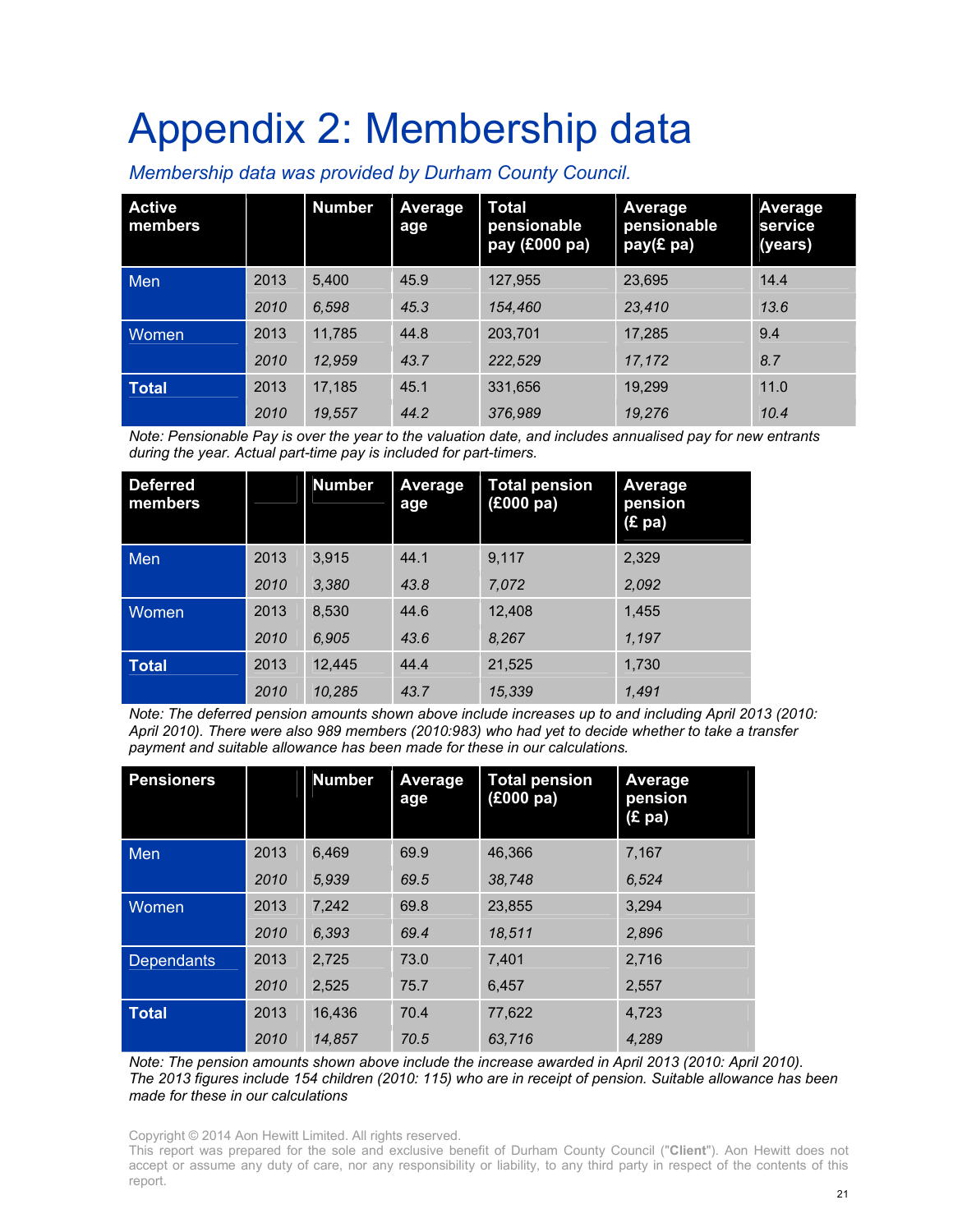# Appendix 3: Membership data by Employer

*The distribution of membership by Employer, as indicated by the data, is shown below.* 

| <b>Employer</b>                                            | Number of<br>active<br>members | <b>Total</b><br>£000 | <b>Number of</b><br>Pensionable Pay deferred members | <b>Number of</b><br>pensioners<br>and<br>dependants |
|------------------------------------------------------------|--------------------------------|----------------------|------------------------------------------------------|-----------------------------------------------------|
| <b>Barnard Castle School</b>                               | 47                             | 768                  | 32                                                   | 28                                                  |
| <b>Bishop Auckland College</b>                             | 121                            | 2,213                | 157                                                  | 56                                                  |
| <b>Bowes Museum</b>                                        | $\overline{7}$                 | 156                  | 3                                                    | 12                                                  |
| <b>BRandH</b> Academy                                      | 28                             | 256                  | $\overline{\mathbf{4}}$                              | $\mathbf 0$                                         |
| Carillion                                                  | $\boldsymbol{9}$               | 75                   | $\overline{2}$                                       | $\overline{2}$                                      |
| <b>Carmel Education Trust</b>                              | 78                             | 1,118                | $6\phantom{1}$                                       | $\mathbf{1}$                                        |
| Central Durham Joint Crematorium<br>Committee              | $\overline{4}$                 | 71                   | 2                                                    | $\overline{7}$                                      |
| <b>Cestria Community Housing</b>                           | 115                            | 3,059                | 28                                                   | 20                                                  |
| <b>Churchill Contract Services Limited</b>                 | $\overline{7}$                 | 30                   | $\mathbf 0$                                          | $\mathbf 0$                                         |
| <b>Compass Group UK</b>                                    | $\overline{\mathbf{4}}$        | 26                   | $\overline{4}$                                       | 3                                                   |
| County Durham & Darlington Fire &<br><b>Rescue Brigade</b> | 95                             | 2,658                | 72                                                   | 32                                                  |
| <b>Creative Management Services</b>                        | $\overline{2}$                 |                      | $\mathbf{1}$                                         | $\mathbf 0$                                         |
| Dale and Valley Homes                                      | 53                             | 1,600                | 19                                                   | $\overline{4}$                                      |
| Darlington Borough Council                                 | 1,755                          | 34,279               | 1,973                                                | 1,624                                               |
| <b>Darlington College</b>                                  | 185                            | 3,022                | 213                                                  | 92                                                  |
| Derwentside College                                        | 78                             | 1,894                | 110                                                  | 71                                                  |
| <b>Derwentside Homes</b>                                   | 181                            | 4,765                | 18                                                   | 45                                                  |
| Durham County Council*                                     | 10,983                         | 210,825              | 8,364                                                | 13,273                                              |
| <b>East Durham College</b>                                 | 188                            | 3,300                | 245                                                  | 78                                                  |
| Easington Academy                                          | 31                             | 533                  | $\bf 0$                                              | $\mathbf{0}$                                        |
| <b>East Durham Homes Limited</b>                           | 133                            | 3,139                | 102                                                  | 72                                                  |

Copyright © 2014 Aon Hewitt Limited. All rights reserved.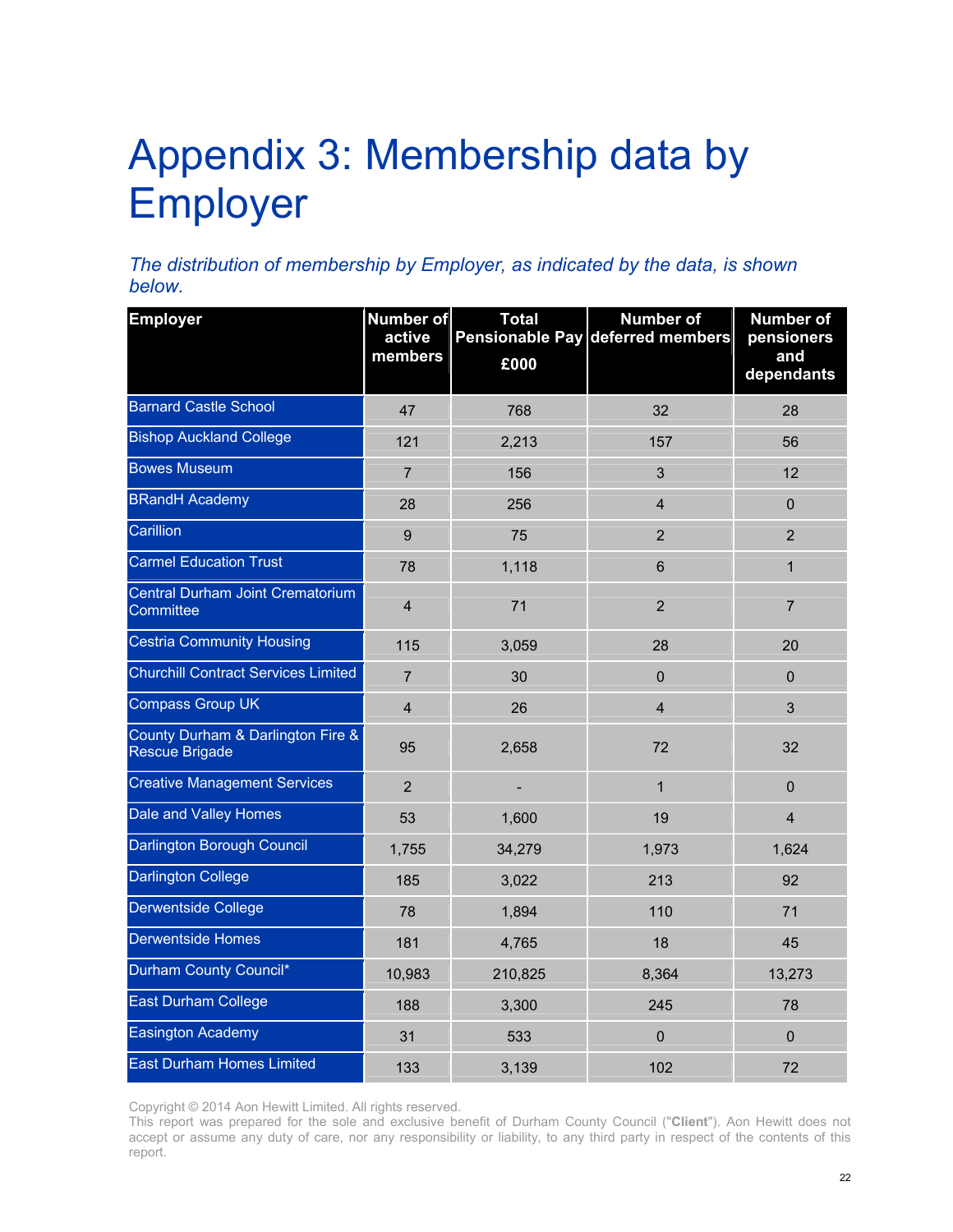| <b>Employer</b>                                                  | <b>Number of</b><br>active<br>members | <b>Total</b><br>£000 | <b>Number of</b><br>Pensionable Pay deferred members | <b>Number of</b><br>pensioners<br>and<br>dependants |
|------------------------------------------------------------------|---------------------------------------|----------------------|------------------------------------------------------|-----------------------------------------------------|
| <b>Education Village</b>                                         | 117                                   | 1,964                | 8                                                    | 1                                                   |
| <b>Federation of Abbey Schools Trust</b>                         | 29                                    | 274                  | $\mathbf 0$                                          | $\mathbf 0$                                         |
| <b>Federation of Mowden Schools</b>                              | 15                                    | 199                  | $\mathbf{1}$                                         | $\pmb{0}$                                           |
| <b>Firthmoor Primary School</b>                                  | 13                                    | 224                  | $\mathbf 0$                                          | $\mathbf 0$                                         |
| <b>Future Leisure in Coxhoe</b>                                  | $\,6$                                 | 109                  | $\mathbf 0$                                          | $\mathbf 0$                                         |
| <b>Glendene Arts Academy</b>                                     | 38                                    | 621                  | $\mathbf 0$                                          | $\pmb{0}$                                           |
| <b>Heathfield Academy Trust</b>                                  | 21                                    | 270                  | 3                                                    | 0                                                   |
| Hummersknott Academy Trust                                       | 89                                    | 1,314                | $6\phantom{1}$                                       | 1                                                   |
| <b>Hurworth Academy</b>                                          | 36                                    | 574                  | $\overline{7}$                                       | 1                                                   |
| <b>Hurworth Primary School</b>                                   | 17                                    | 231                  | $\mathbf 1$                                          | $\pmb{0}$                                           |
| <b>KGB Cleaning and Support Service</b>                          | $\overline{2}$                        |                      | $\mathbf 0$                                          | $\mathbf{1}$                                        |
| Kier Support Services Limited                                    | 30                                    | 694                  | $\overline{7}$                                       | $\overline{4}$                                      |
| <b>King James Academy</b>                                        | 56                                    | 775                  | 17                                                   | 3                                                   |
| Leisureworks                                                     | 25                                    | 584                  | 17                                                   | 21                                                  |
| livin' Housing                                                   | 143                                   | 3,806                | 22                                                   | 23                                                  |
| <b>Longfield Academy Trust</b>                                   | 115                                   | 1,822                | 12                                                   | $\overline{\mathbf{4}}$                             |
| <b>Mears</b>                                                     | 80                                    | 1,795                | $\overline{4}$                                       | 24                                                  |
| <b>MITIE Cleaning</b>                                            | $\mathbf{1}$                          |                      | $\overline{2}$                                       | $\mathbf{1}$                                        |
| <b>MITIE PFI Ltd</b>                                             | 1                                     |                      | $\pmb{0}$                                            | $\overline{2}$                                      |
| Morrison Facilities Services Limited                             | 72                                    | 1,679                | 10                                                   | 8                                                   |
| Murton Community Primary School                                  | 35                                    | 527                  | $\mathbf 0$                                          | $\mathbf 0$                                         |
| Murton Welfare Association                                       | $\mathbf{3}$                          |                      | $\overline{4}$                                       | $\pmb{0}$                                           |
| New College Durham Academies<br><b>Trust</b>                     | 101                                   | 1,702                | $6\phantom{1}$                                       | 1                                                   |
| New College, Durham                                              | 258                                   | 4,464                | 229                                                  | 121                                                 |
| <b>New Seaham Academy</b>                                        | $\,6$                                 | 60                   | $\pmb{0}$                                            | $\pmb{0}$                                           |
| North East Council of Addiction<br>(NECA)                        | $\overline{2}$                        |                      | $\pmb{0}$                                            | $\pmb{0}$                                           |
| Office of the Police and Crime<br><b>Commissioner for Durham</b> | 858                                   | 19,667               | 438                                                  | 310                                                 |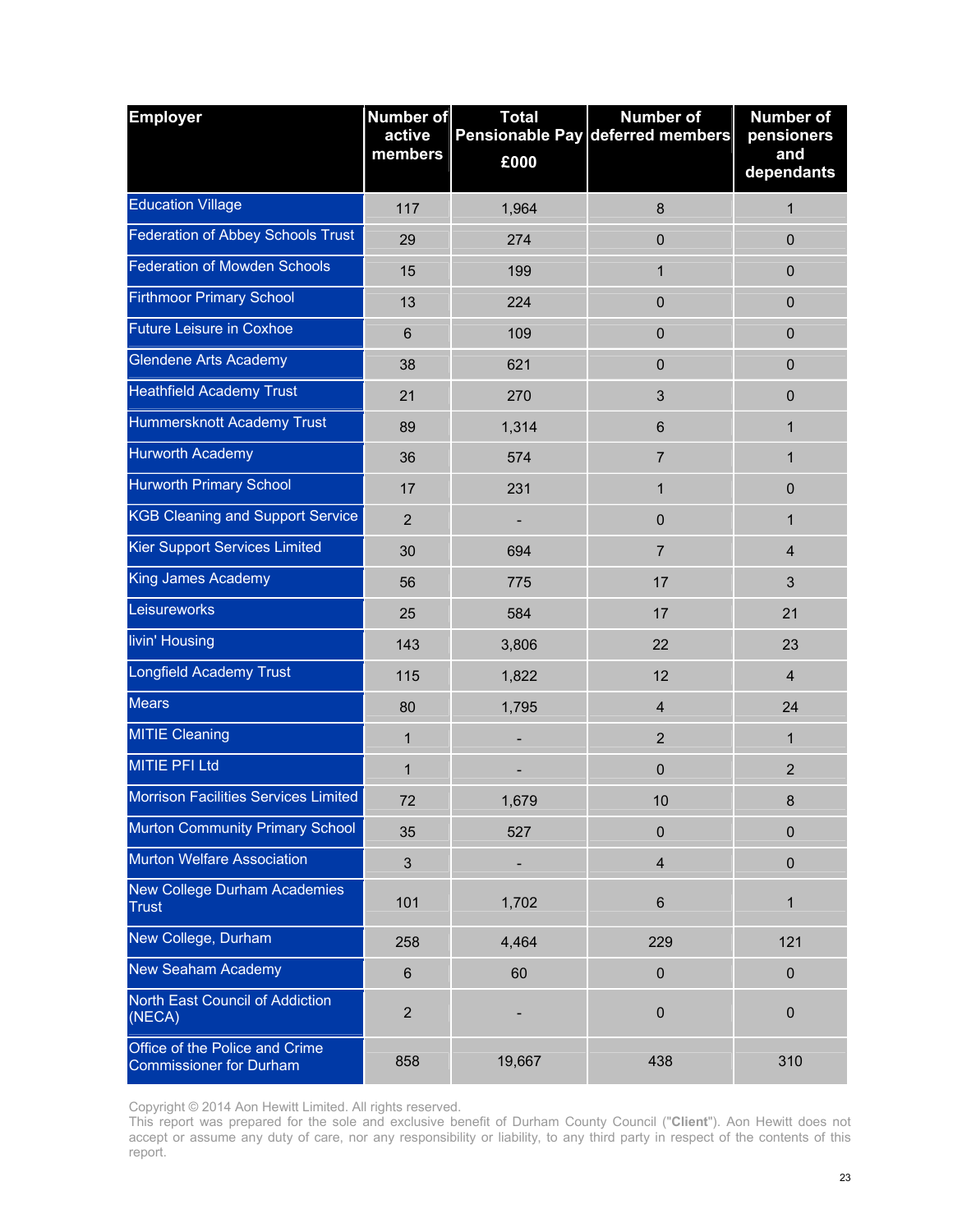| <b>Employer</b>                                                  | Number of<br>active<br>members | <b>Total</b><br>£000 | <b>Number of</b><br>Pensionable Pay deferred members | <b>Number of</b><br>pensioners<br>and<br>dependants |
|------------------------------------------------------------------|--------------------------------|----------------------|------------------------------------------------------|-----------------------------------------------------|
| <b>Park View Community School</b>                                | 38                             | 691                  | $\mathbf{1}$                                         | 3                                                   |
| Parkside Academy                                                 | 44                             | 586                  | $\mathbf{1}$                                         | $\mathbf 0$                                         |
| Queen Elizabeth Sixth Form<br>College                            | 54                             | 924                  | 35                                                   | 10                                                  |
| <b>Reid Street Primary School</b>                                | 20                             | 319                  | $\mathbf{1}$                                         | $\mathbf 0$                                         |
| Shotton Hall Academy Trust                                       | 35                             | 687                  | $\overline{2}$                                       | $\mathbf 0$                                         |
| St Aidan's CE Academy                                            | 45                             | 976                  | 11                                                   | $\mathbf{1}$                                        |
| St Bede's Catholic School and Sixth<br>Form College (Lanchester) | 37                             | 647                  | $\mathbf 0$                                          | $\overline{0}$                                      |
| St Bede's RC Primary School                                      | 20                             | 212                  | $\mathbf 0$                                          | $\mathbf 0$                                         |
| St George's CE Academy                                           | 21                             | 232                  | $\mathbf 0$                                          | $\mathbf 0$                                         |
| St John's CE Primary School                                      | 15                             | 182                  | $\overline{2}$                                       | $\mathbf 0$                                         |
| St John's School and Sixth Form<br>College                       | 47                             | 754                  | 3                                                    | $\mathbf 0$                                         |
| <b>Staindrop School</b>                                          | 28                             | 419                  | $\mathbf{1}$                                         | $\overline{2}$                                      |
| <b>Taylor Shaw Longfield</b>                                     | 5                              | 45                   | $\mathbf 0$                                          | $\mathbf{1}$                                        |
| <b>Taylor Shaw Primary</b>                                       | 37                             | 306                  | $\mathfrak{S}$                                       | 5                                                   |
| <b>Teesdale Housing Association</b>                              | $\overline{7}$                 | 157                  | 3                                                    | $\overline{2}$                                      |
| <b>Teesdale School</b>                                           | 30                             | 443                  | 5                                                    | $\mathbf 0$                                         |
| The Excel Academy Partnership                                    | 36                             | 637                  | 3                                                    | $\mathbf 0$                                         |
| The Forge                                                        | $\overline{2}$                 |                      | 1                                                    | $\overline{0}$                                      |
| The Hermitage Academy                                            | 47                             | 654                  | $\,6\,$                                              | $\mathbf{1}$                                        |
| <b>Three Rivers Housing</b>                                      | $\overline{2}$                 |                      | $\mathbf 0$                                          | $\mathbf 0$                                         |
| <b>Town and Parish Councils</b>                                  | 197                            | 3,676                | 114                                                  | 142                                                 |
| <b>Tudhoe Learning Trust</b>                                     | 74                             | 767                  | $\mathbf{1}$                                         | $\pmb{0}$                                           |
| <b>West Park Academy</b>                                         | 34                             | 353                  | $\overline{7}$                                       | $\mathbf 0$                                         |
| <b>Woodham Academy</b>                                           | 37                             | 559                  | $\mathbf{1}$                                         | $\mathbf{1}$                                        |
| Former Employers (No Active<br>Members)                          | $\pmb{0}$                      |                      | 95                                                   | 322                                                 |
| Total                                                            | 17,185                         | 331,656              | 12,445                                               | 16,436                                              |

*\*Includes members of Investing in Children* 

Copyright © 2014 Aon Hewitt Limited. All rights reserved.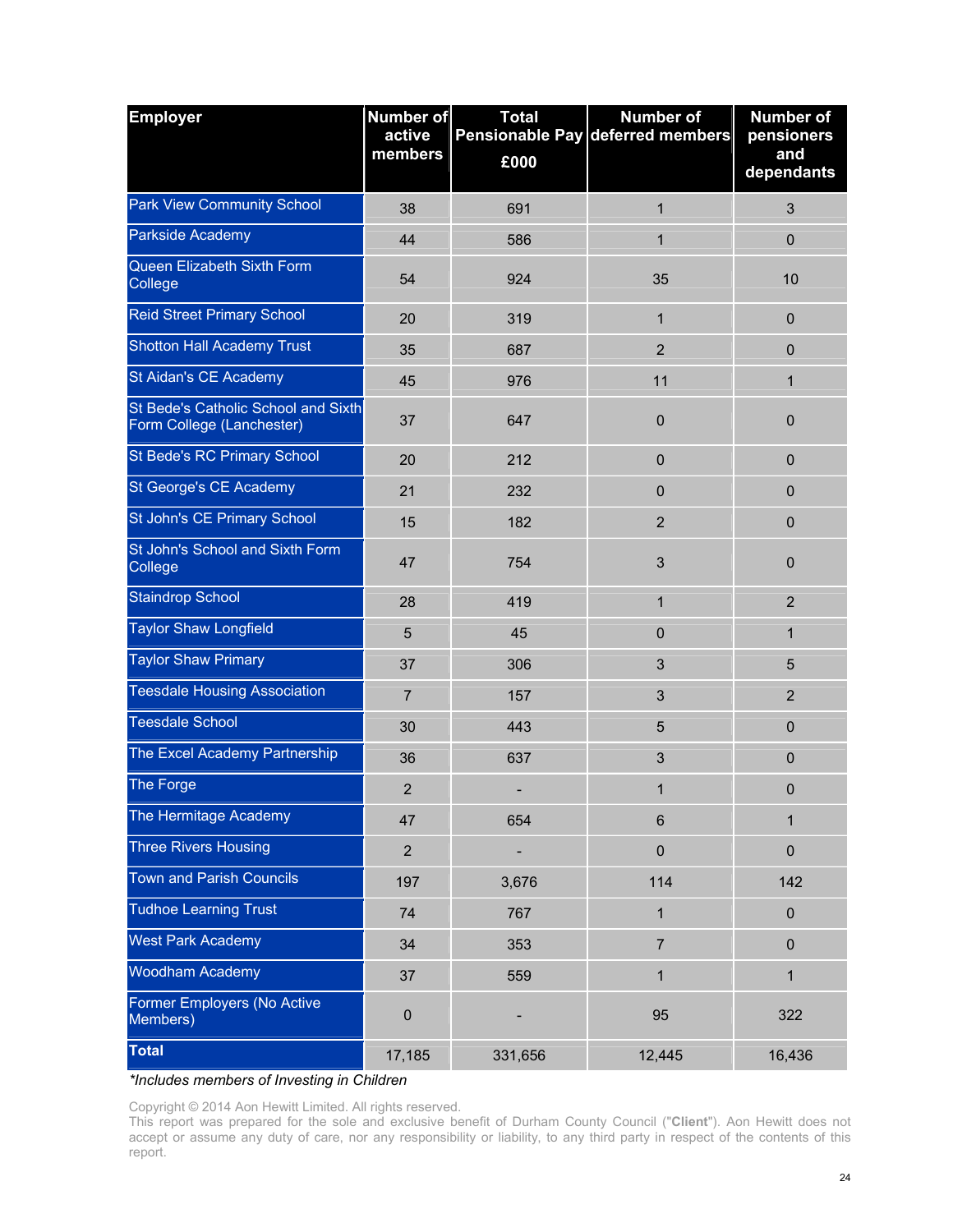*Note:* 

*Pensionable Pay is over the year to the valuation date, and includes annualised pay for new entrants during the year. Actual part-time pay is included for part-timers.* 

*For Employers with three or fewer members, Pensionable Pay is not shown for data privacy reasons, but has been included in the total.* 

*There were also 989 members who had yet to decide to take a transfer payment.* 

*The pensioners and dependants figure excludes 154 children who are in receipt of a pension.* 

This report was prepared for the sole and exclusive benefit of Durham County Council ("**Client**"). Aon Hewitt does not accept or assume any duty of care, nor any responsibility or liability, to any third party in respect of the contents of this report.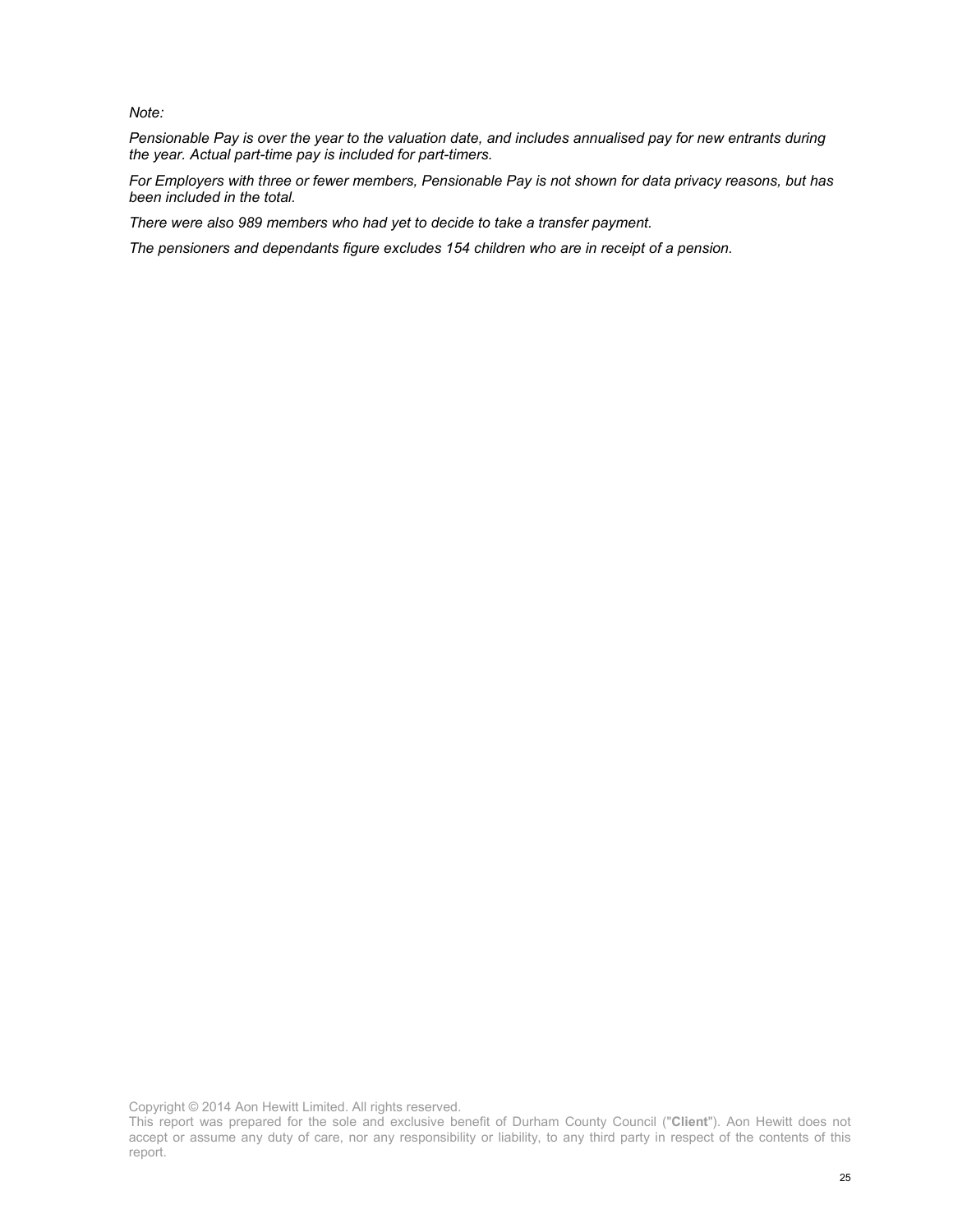## Appendix 4: Benefits

The benefits of the Local Government Pension Scheme are set out in Regulations, the principal Regulations currently being

- the Local Government Pension Scheme (Benefits, Membership and Contributions) Regulations 2007 (as subsequently amended) for membership before April 2014
- **the Local Government Pension Scheme Regulations 2013 for membership from 1 April 2014**

A broad summary of the benefits payable to active members as at 31 March 2014 is given below. This reflects our understanding of the Regulations at the time of writing. This may however be subject to change and readers should refer to the Regulations for further details.

|                                                  | 2008 Scheme                                                                                                                                                                                                               | 2014 Scheme                                                                                                                      |
|--------------------------------------------------|---------------------------------------------------------------------------------------------------------------------------------------------------------------------------------------------------------------------------|----------------------------------------------------------------------------------------------------------------------------------|
| <b>Type of scheme</b>                            | Final salary                                                                                                                                                                                                              | Career average revalued earnings (CARE)                                                                                          |
| <b>Normal Retirement /</b><br><b>Pension Age</b> | 65                                                                                                                                                                                                                        | Linked to State Pension Age (or age 65 if higher)                                                                                |
| <b>Member contributions</b>                      | Between 5.5% of pay and 7.5% of full time equivalent<br>Pensionable Pay dependent on contribution band the<br>member is in (average 6.5%)<br>Special provisions apply for certain categories of former<br>manual workers. | Between 5.5% of pay and 12.5% of actual Pensionable<br>Pay dependent on contribution band the member is in<br>(average $6.5\%$ ) |
| <b>50:50 option</b>                              | Not applicable                                                                                                                                                                                                            | Members can opt to pay 50% contributions for 50% of<br>member's pension benefit (dependants' benefits not<br>affected)           |

Copyright © 2014 Aon Hewitt Limited. All rights reserved.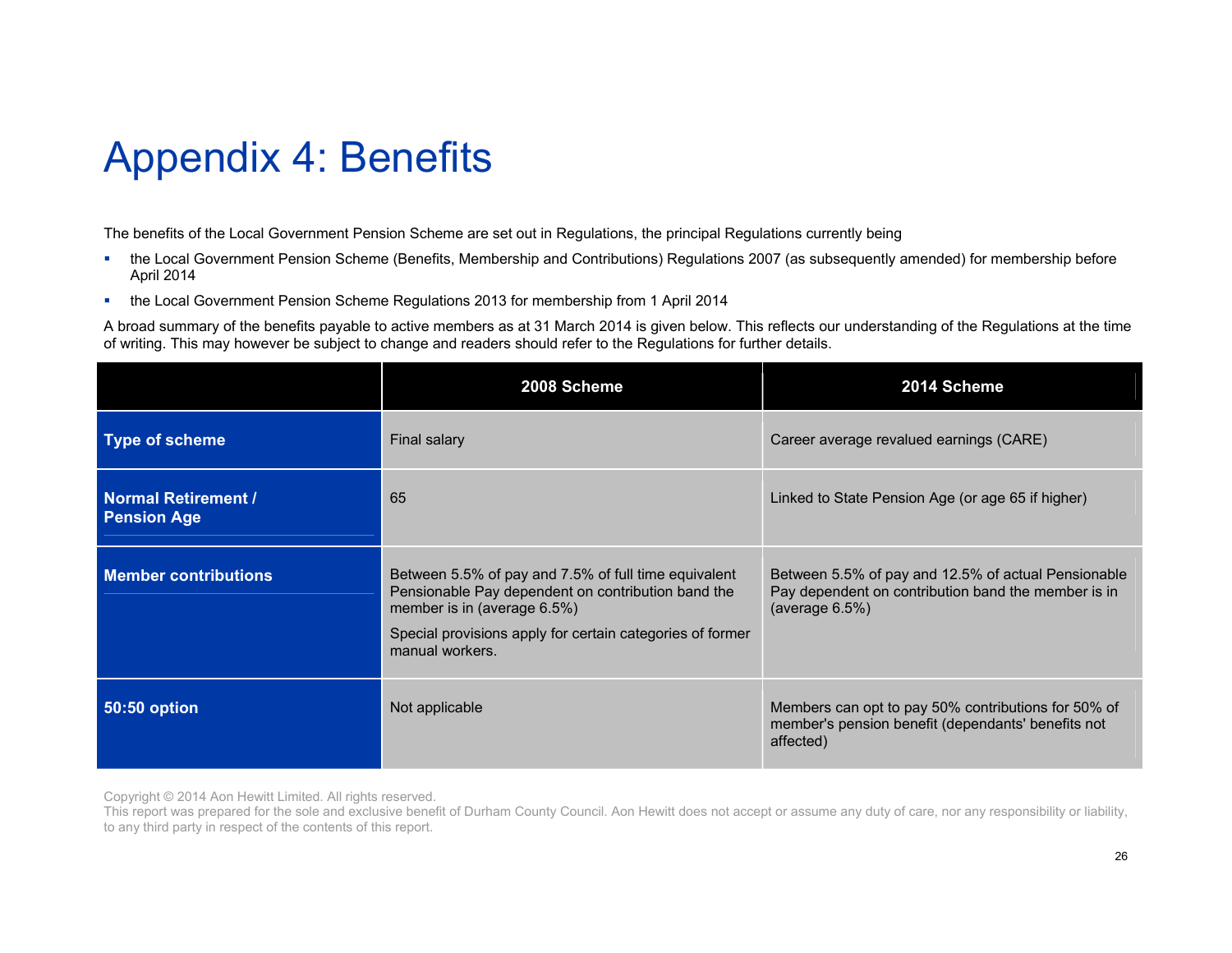|                                     | 2008 Scheme                                                                                                                                                                                                                              | 2014 Scheme                                                                                                                                                                                 |
|-------------------------------------|------------------------------------------------------------------------------------------------------------------------------------------------------------------------------------------------------------------------------------------|---------------------------------------------------------------------------------------------------------------------------------------------------------------------------------------------|
| <b>Pensionable Pay</b>              | Generally total pay (excluding non contractual overtime)                                                                                                                                                                                 | Generally total pay (including non contractual overtime)                                                                                                                                    |
| <b>Final Pay</b>                    | Generally Pensionable Pay over the 12 months prior to<br>retirement or earlier exit or, if higher, in one of the<br>preceding two years.                                                                                                 | Not applicable                                                                                                                                                                              |
| <b>Pensionable service</b>          | Membership of Fund (years and days), plus periods of<br>credited service                                                                                                                                                                 | Not applicable                                                                                                                                                                              |
| <b>Normal retirement</b><br>pension | 1/60 of Final Pay for each year of Pensionable Service<br>on or after 1 April 2008.<br>For each year of Pensionable Service before 1 April<br>2008:<br>a pension of 1/80 of Final Pay, plus<br>٠<br>a cash sum of 3/80 of Final Pay<br>٠ | 1/49 of revalued Pensionable Pay received during<br>membership from 1 April 2014.<br>The resulting accumulated pension is called the<br>'pension account'.                                  |
| <b>Retirement cash sum</b>          | Pension can be surrendered for additional cash sum to<br>a maximum cash sum of one quarter of the total capital<br>value of benefits.<br>Conversion rate is £12 for each £1 pa of pension given<br>up.                                   | Pension can be surrendered for cash sum to a<br>maximum cash sum of one quarter of the total capital<br>value of benefits.<br>Conversion rate is £12 for each £1 pa of pension given<br>up. |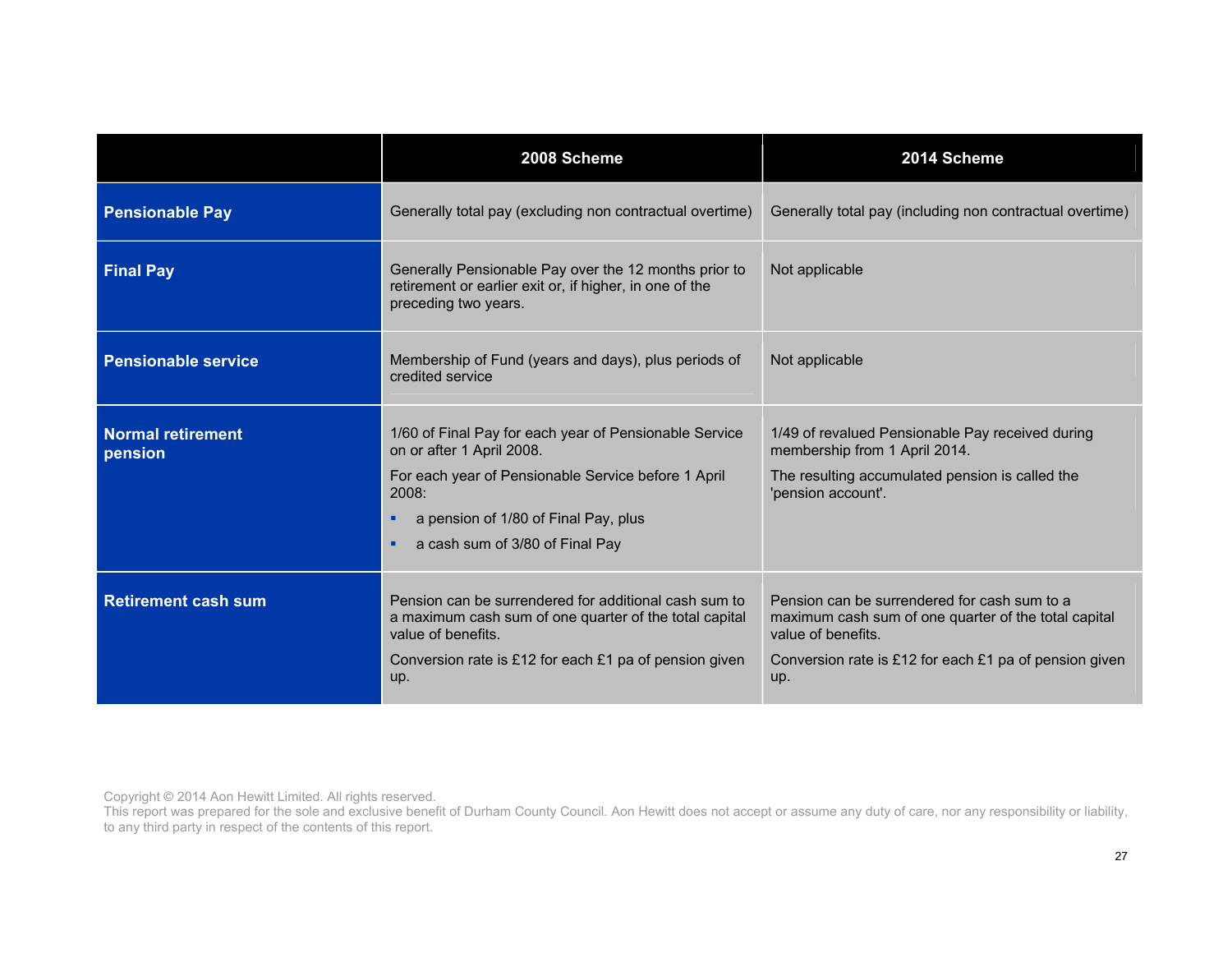|                                    | 2008 Scheme                                                                                                                                                                                                                                                                                                                                                                                                                                                                     | 2014 Scheme                                                                                                                                                                                                                                                                                                                                                                                                                                                                                                                                                                                                                                                                                                        |
|------------------------------------|---------------------------------------------------------------------------------------------------------------------------------------------------------------------------------------------------------------------------------------------------------------------------------------------------------------------------------------------------------------------------------------------------------------------------------------------------------------------------------|--------------------------------------------------------------------------------------------------------------------------------------------------------------------------------------------------------------------------------------------------------------------------------------------------------------------------------------------------------------------------------------------------------------------------------------------------------------------------------------------------------------------------------------------------------------------------------------------------------------------------------------------------------------------------------------------------------------------|
| <b>Early retirement</b><br>pension | Reduced pension payable on retirement after age 60, or<br>after age 55 with Employer consent.<br>Pension calculated as for normal retirement but based<br>on Pensionable Service to early retirement date, and<br>reduced for early payment.<br>Certain categories of member eligible for protection can<br>retire on unreduced pension if their age plus<br>Pensionable Service is greater than or equal to 85<br>years, with Employer consent required if under age 60.       | Reduced pension payable on retirement after age 55.<br>Pension calculated as for normal retirement but based<br>on revalued Pensionable Pay up to early retirement<br>date, and reduced for early payment.<br>Certain categories of member eligible for protection can<br>retire on unreduced pension if their age plus<br>Pensionable Service is greater than or equal to 85<br>years.                                                                                                                                                                                                                                                                                                                            |
| Incapacity and ill-health pensions | In each case members must be permanently incapable<br>of efficiently discharging their current duties to qualify.<br>Tier 1<br>Payable to members with more than 3 months'<br>Pensionable Service based on Final Pay at exit and<br>potential Pensionable Service that would have been<br>completed to Normal Retirement Age.<br>To qualify for this benefit there must be no<br>٠<br>reasonable prospect of the member being capable<br>of undertaking any gainful employment. | In each case members must<br>be permanently incapable of efficiently discharging<br>٠<br>the duties of the employment they were engaged in<br>to qualify and<br>be incapable of immediately undertaking any gainful<br>٠<br>employment<br>Tier 1<br>Payable to members with more than 2 years'<br>Pensionable Service.<br>Immediate payment of accrued pension, plus an<br>٠<br>enhancement equal to the amount of earned<br>pension the member would have accrued between<br>the date of leaving and Normal Pension Age, based<br>on the current Pensionable Pay.<br>To qualify for this benefit the member must be<br>unlikely to be capable of undertaking any gainful<br>employment before Normal Pension Age. |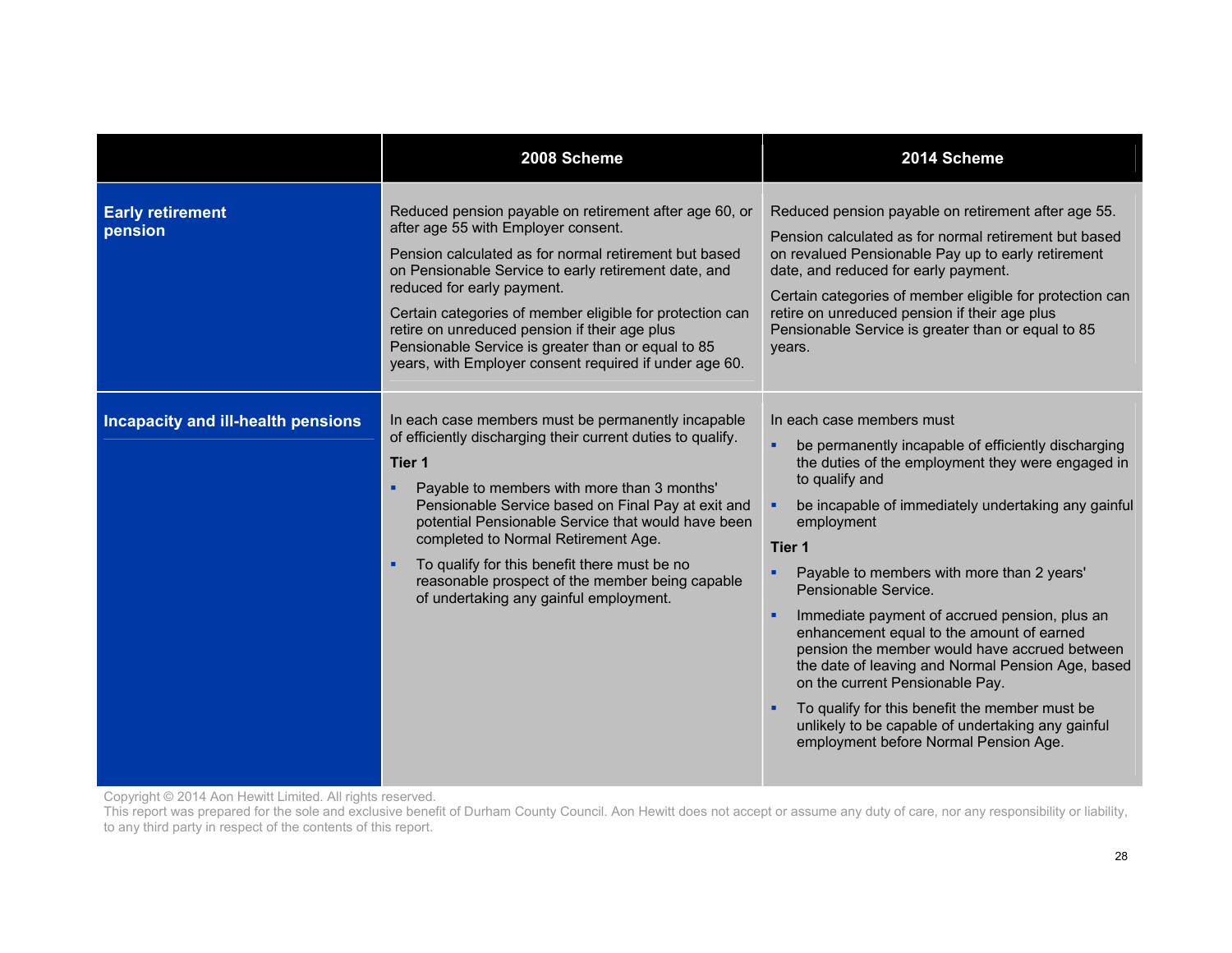|                                                          | 2008 Scheme                                                                                                                                                                                                                                                                                                                                                                                                    | 2014 Scheme                                                                                                                                                                                                                                                                                                                                                                                  |
|----------------------------------------------------------|----------------------------------------------------------------------------------------------------------------------------------------------------------------------------------------------------------------------------------------------------------------------------------------------------------------------------------------------------------------------------------------------------------------|----------------------------------------------------------------------------------------------------------------------------------------------------------------------------------------------------------------------------------------------------------------------------------------------------------------------------------------------------------------------------------------------|
| <b>Incapacity and ill-health pensions</b><br>(continued) | Tier 2<br>Payable to members with more than 3 months'<br>٠<br>service based on Final Pay at exit and Pensionable<br>Service completed to date of exit plus 25% of the<br>period from date of exit to Normal Retirement Age.<br>To qualify for this benefit the member must be<br>expected to be capable of undertaking gainful<br>employment at some point after 3 years, but before<br>Normal Retirement Age. | Tier <sub>2</sub><br>Payable to members with more than 2 years'<br>٠<br>Pensionable Service.<br>п<br>Immediate payment of accrued pension, plus an<br>enhancement equal to 25% of the Tier 1<br>enhancement.<br>To qualify for this benefit the member must be<br>expected to be capable of undertaking gainful<br>employment at some point after 3 years, but before<br>Normal Pension Age. |
|                                                          | Tier 3<br>Payable to members with more than 3 months'<br>Pensionable Service based on Final Pay at exit and<br>Pensionable Service completed to date of exit.<br>To qualify for this benefit the member must be<br>expected to be capable of undertaking gainful<br>employment at some point within 3 years of date of<br>exit.<br>Payable for 3 years or until gainful employment<br>obtained, if earlier.    | Tier <sub>3</sub><br>As 2008 Scheme, but subject to members having<br>qualifying service of 2 years or more.                                                                                                                                                                                                                                                                                 |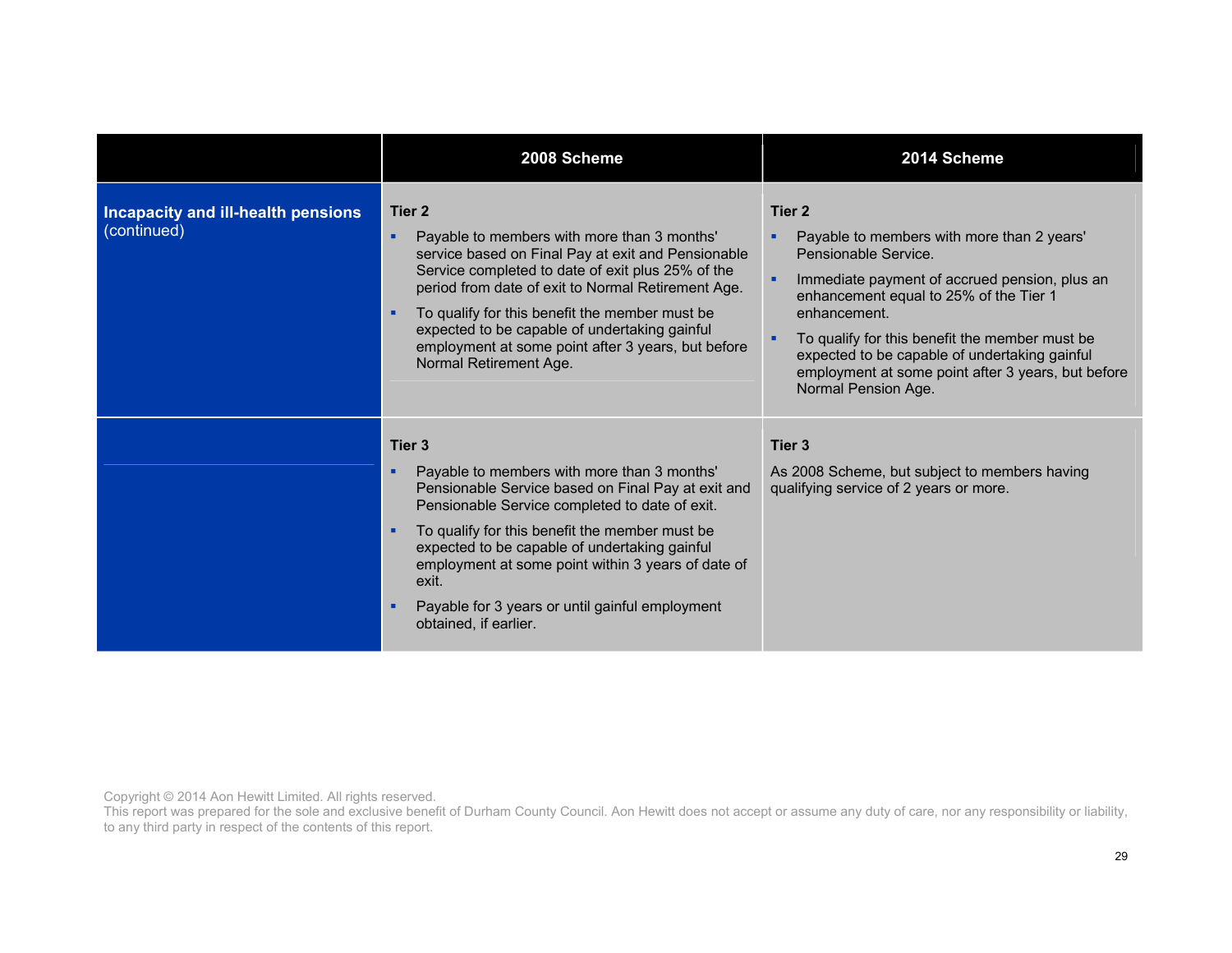|                                               | 2008 Scheme                                                                                                                                                                                                                                                                                                                                                                                      | 2014 Scheme                                                                                                                                                  |
|-----------------------------------------------|--------------------------------------------------------------------------------------------------------------------------------------------------------------------------------------------------------------------------------------------------------------------------------------------------------------------------------------------------------------------------------------------------|--------------------------------------------------------------------------------------------------------------------------------------------------------------|
| <b>Leaving Pensionable Service</b>            | Pension payable on retirement at Normal Retirement<br>Age based on Final Pay at exit and Pensionable Service<br>to date of exit.<br>Certain categories of member can retire early on<br>unreduced pension if aged 60 or over and their age plus<br>service is greater than or equal to 85 years. Service in<br>this case includes the period between date of exit and<br>date pension commences. | Pension payable on retirement at Normal Pension Age<br>calculated as for normal retirement based on revalued<br>Pensionable Pay during period of membership. |
| <b>CARE</b> revaluation<br>in service         | Not applicable                                                                                                                                                                                                                                                                                                                                                                                   | In line with increases in the Consumer Prices Index<br>(CPI)                                                                                                 |
| Deferred pension revaluation after<br>leaving | Guaranteed Minimum Pensions (GMPs) increase in<br>deferment in line with State revaluation factors.<br>Deferred pensions in excess of GMPs increase in<br>line with CPI                                                                                                                                                                                                                          | In line with CPI                                                                                                                                             |
| <b>Pension increases in payment</b>           | GMPs accrued after 6 April 1988 increase at the<br>lower of 3% pa and CPI<br>Pensions in payment in excess of GMPs increase in<br>line with CPI                                                                                                                                                                                                                                                  | In line with CPI                                                                                                                                             |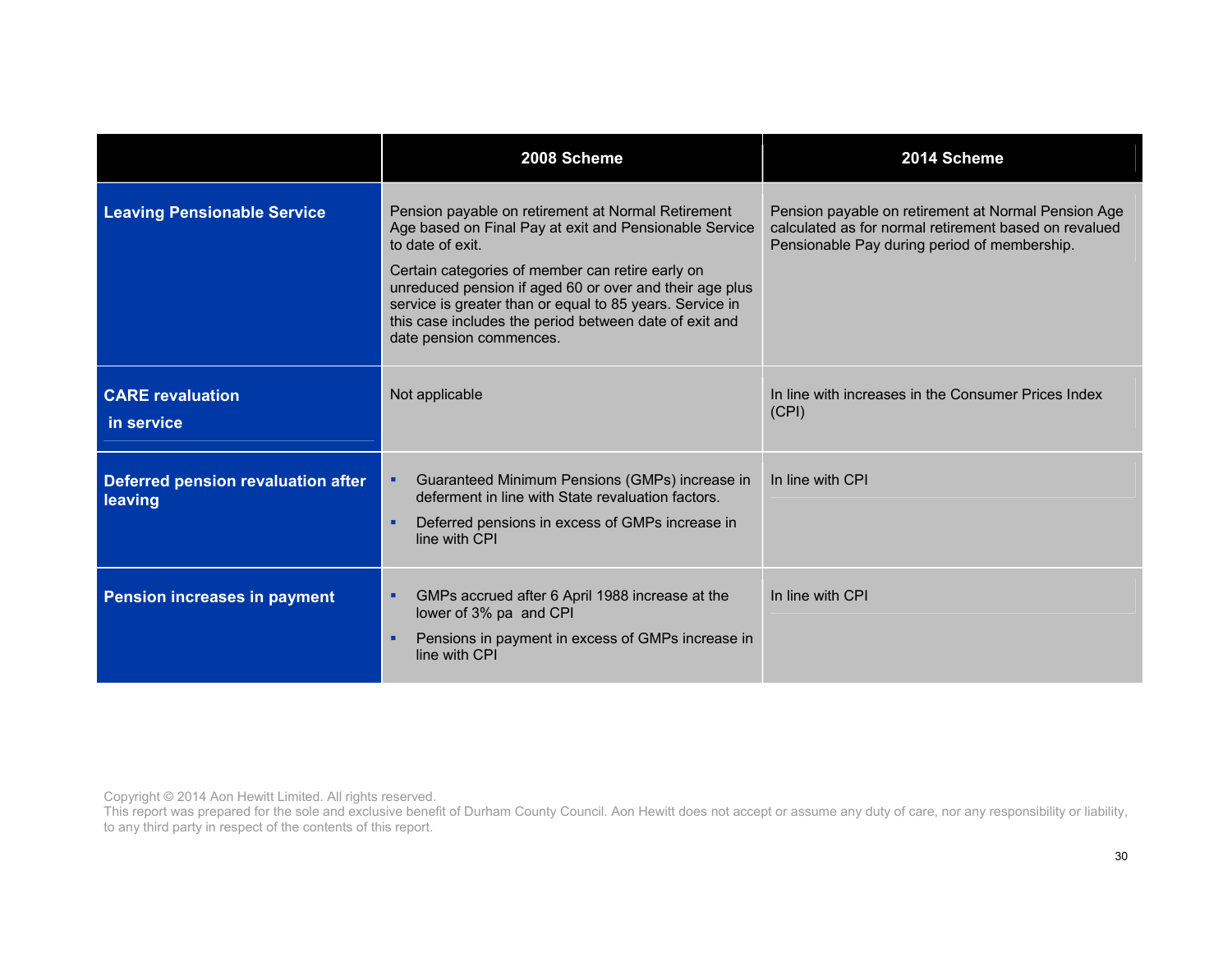|                               | 2008 Scheme                                                                                                                                                                                                                                                                                                                                                                                    | 2014 Scheme                                                                                                                                                                                                                                                                                                                                                                                          |
|-------------------------------|------------------------------------------------------------------------------------------------------------------------------------------------------------------------------------------------------------------------------------------------------------------------------------------------------------------------------------------------------------------------------------------------|------------------------------------------------------------------------------------------------------------------------------------------------------------------------------------------------------------------------------------------------------------------------------------------------------------------------------------------------------------------------------------------------------|
| <b>Death benefits</b>         | A cash sum of 3 x Final Pay at exit.<br>٠<br>A partner's pension of 1/160 of Final Pay at exit for<br>٠<br>each year of Pensionable Service, including a<br>service enhancement that would have applied had<br>retirement due to ill-health under Tier 1 occurred at<br>the date of death.<br>Partners are spouses, civil partners and co-<br>habitees.<br>Children's pensions may be payable. | A cash sum of 3 x Pensionable Pay at exit.<br>٠<br>A partner's pension of 1/160 of revalued<br>٠<br>Pensionable Pay received during membership to<br>date of death plus an enhancement to pension of<br>1/160 of Pensionable Pay at death for each year<br>between death and Normal Pension Age.<br>Partners are spouses, civil partners and co-<br>habitees.<br>Children's pensions may be payable. |
| <b>State pension scheme</b>   | The Scheme is contracted out of the State Second<br>Pension Scheme.                                                                                                                                                                                                                                                                                                                            | The Scheme is contracted out of the State Second<br>Pension Scheme.<br>Note that the Government proposes abolishing<br>contracting out from April 2016.                                                                                                                                                                                                                                              |
| <b>Protections /underpins</b> | Pre 2008 benefits protected.<br>Rule of 85 retained for members aged over 60 on 31<br>March 2016. Partial protection of Rule of 85 for<br>members aged over 60 on 31 March 2020.                                                                                                                                                                                                               | Pre 2014 benefits protected (including link to eventual<br>Final Pay).<br>Underpin of benefits on 2008 Scheme structure for<br>members aged over 55 in April 2012.<br>Rule of 85 protections where applicable will continue to<br>apply in the 2014 Scheme.                                                                                                                                          |
| <b>Vesting period</b>         | A refund of member contributions is paid for members<br>leaving membership with qualifying service of less than<br>3 months.                                                                                                                                                                                                                                                                   | A refund of member contributions is paid for members<br>leaving membership with qualifying service of less than<br>2 years.                                                                                                                                                                                                                                                                          |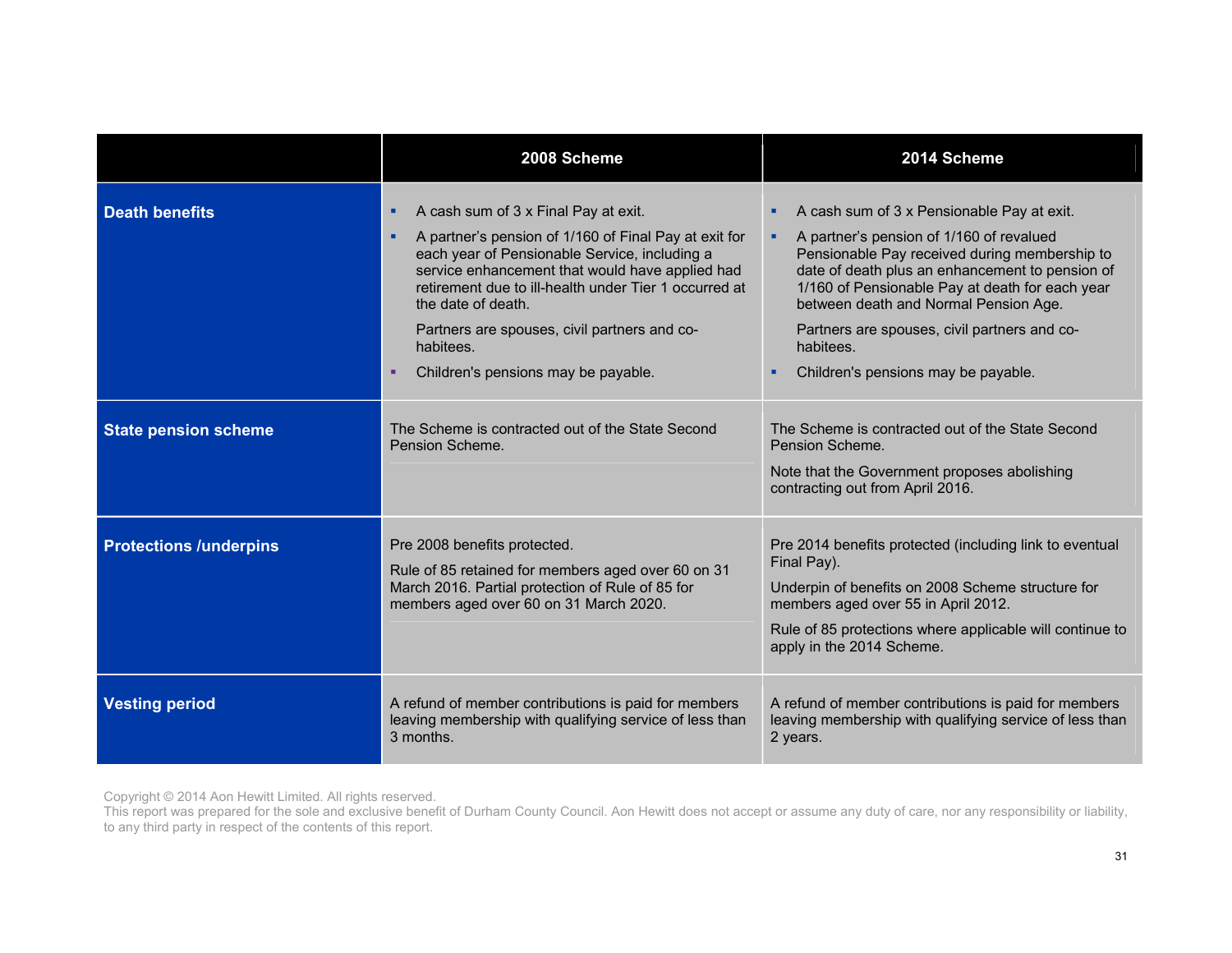### Appendix 5: Consolidated revenue account

*We show a summary of the revenue and outgo of the Fund since the previous valuation below.* 

|                                     |                            | <b>Total</b><br>£000s |  |
|-------------------------------------|----------------------------|-----------------------|--|
| Fund as at 31 March 2010            |                            | 1,681,969             |  |
| <b>Income</b>                       |                            |                       |  |
| <b>Contributions</b>                | Employer normal            | 163,951               |  |
|                                     | <b>Employer additional</b> | 56,034                |  |
|                                     | <b>Employer special</b>    | 4,218                 |  |
|                                     | Employee                   | 67,762                |  |
| <b>Transfers-in</b>                 |                            | 23,725                |  |
| Investment income                   |                            | 110,569               |  |
| Other income                        |                            | 15,005                |  |
| <b>Total income</b>                 |                            | 441,264               |  |
| <b>Outgo</b>                        |                            |                       |  |
| Pensions paid                       |                            | 228,475               |  |
| <b>Retirement cash sums</b>         |                            | 64,555                |  |
| <b>Transfers-out</b>                |                            | 24,817                |  |
| Death benefits paid                 |                            | 4,445                 |  |
| Refunds of contributions on leaving |                            | 15                    |  |
| State scheme premiums               |                            | $\mathbf{3}$          |  |
| <b>Expenses</b>                     | Investment                 | 21,001                |  |
|                                     | Administration             | 3,753                 |  |
| Other outgo                         |                            | 1,545                 |  |
| <b>Total outgo</b>                  |                            | 348,609               |  |
| <b>Change in market value</b>       |                            | 310,836               |  |
| Fund as at 31 March 2013            |                            | 2,085,460             |  |

We have adjusted the assets shown above by subtracting £27.0M to reflect an anticipated payment out of the Fund in respect of a bulk transfer in respect of transfers which occurred before the valuation date.

Copyright © 2014 Aon Hewitt Limited. All rights reserved.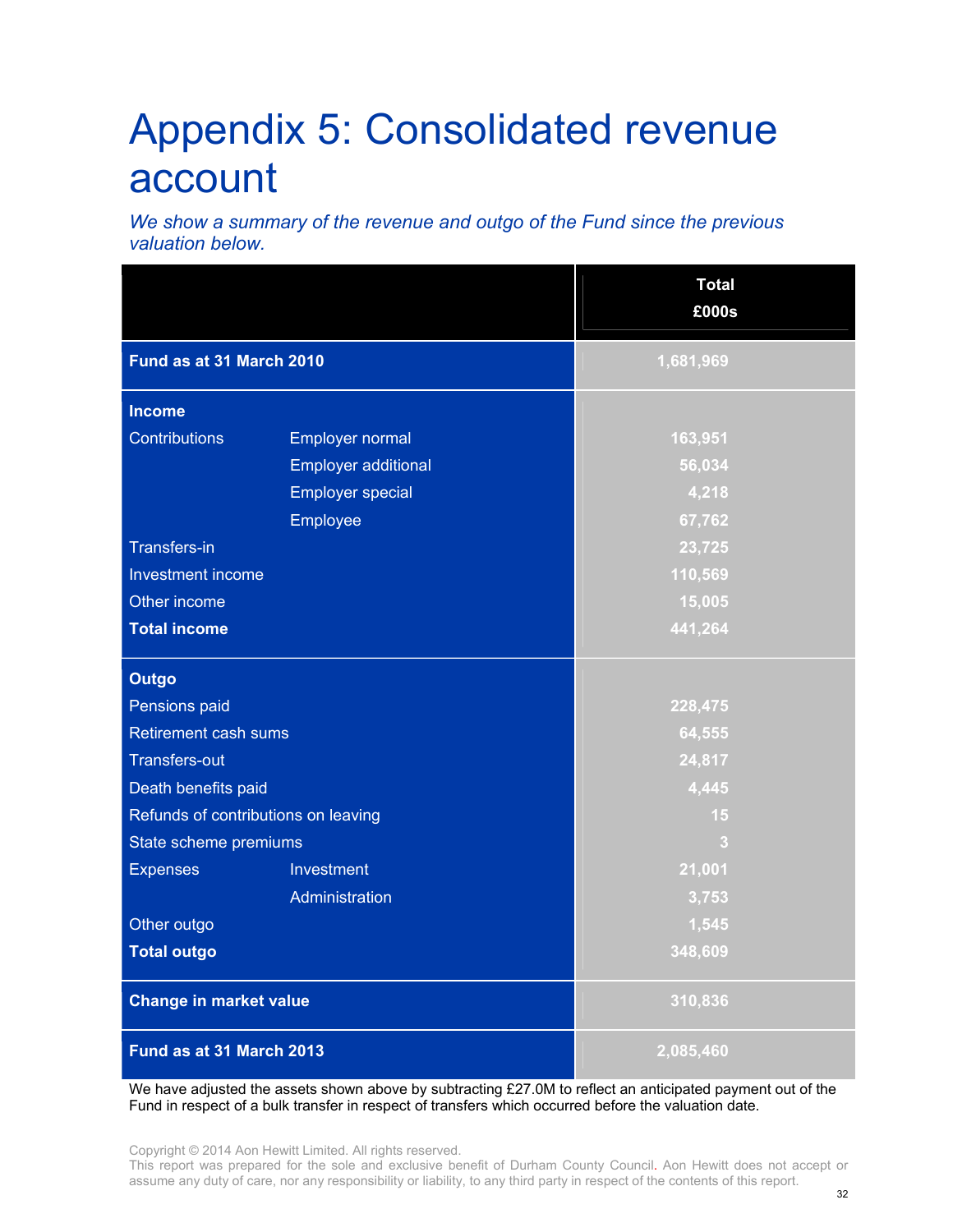### Appendix 6: Employer funding strategies

*An Employer's funding strategy depends on its own circumstances. Key details for each Employer are set out below. See the sections on Funding Objective and the Glossary in Appendix 12 for more details.* 

| <b>Employer</b>                                     | <b>Recovery period</b><br><b>Years</b> | <b>Subsuming or Underwriting</b><br><b>Employer (if any)</b>  |
|-----------------------------------------------------|----------------------------------------|---------------------------------------------------------------|
| <b>Barnard Castle School</b>                        | $\overline{7}$                         |                                                               |
| <b>Bishop Auckland College</b>                      | 16                                     |                                                               |
| <b>Bowes Museum</b>                                 | Future working lifetime                | <b>Durham County Council</b>                                  |
| <b>BRandH Academy</b>                               | 18                                     |                                                               |
| Carillion                                           | 18                                     |                                                               |
| <b>Carmel Education Trust</b>                       | 18                                     |                                                               |
| <b>Cestria Community Housing</b>                    | $18*$                                  | Durham County Council (original<br>transferring members only) |
| Central Durham Joint Crematorium<br>Committee       | 9.8                                    |                                                               |
| <b>Churchill Contract Services</b><br>Limited       | N/A                                    |                                                               |
| <b>Compass Group UK</b>                             | N/A                                    |                                                               |
| County Durham & Darlington Fire<br>& Rescue Brigade | 16                                     |                                                               |
| Dale and Valley Homes                               | 18                                     | Durham County Council                                         |
| Darlington Borough Council                          | 18                                     |                                                               |
| <b>Darlington College</b>                           | 16                                     |                                                               |
| <b>Derwentside College</b>                          | 16                                     |                                                               |
| <b>Derwentside Homes</b>                            | $18*$                                  | Durham County Council (original<br>transferring members only) |
| <b>Durham County Council</b>                        | 18                                     |                                                               |
| <b>Easington Academy</b>                            | 18                                     |                                                               |
| East Durham College                                 | 16                                     |                                                               |
| <b>East Durham Homes Limited</b>                    | 18                                     | Durham County Council                                         |

Copyright © 2014 Aon Hewitt Limited. All rights reserved.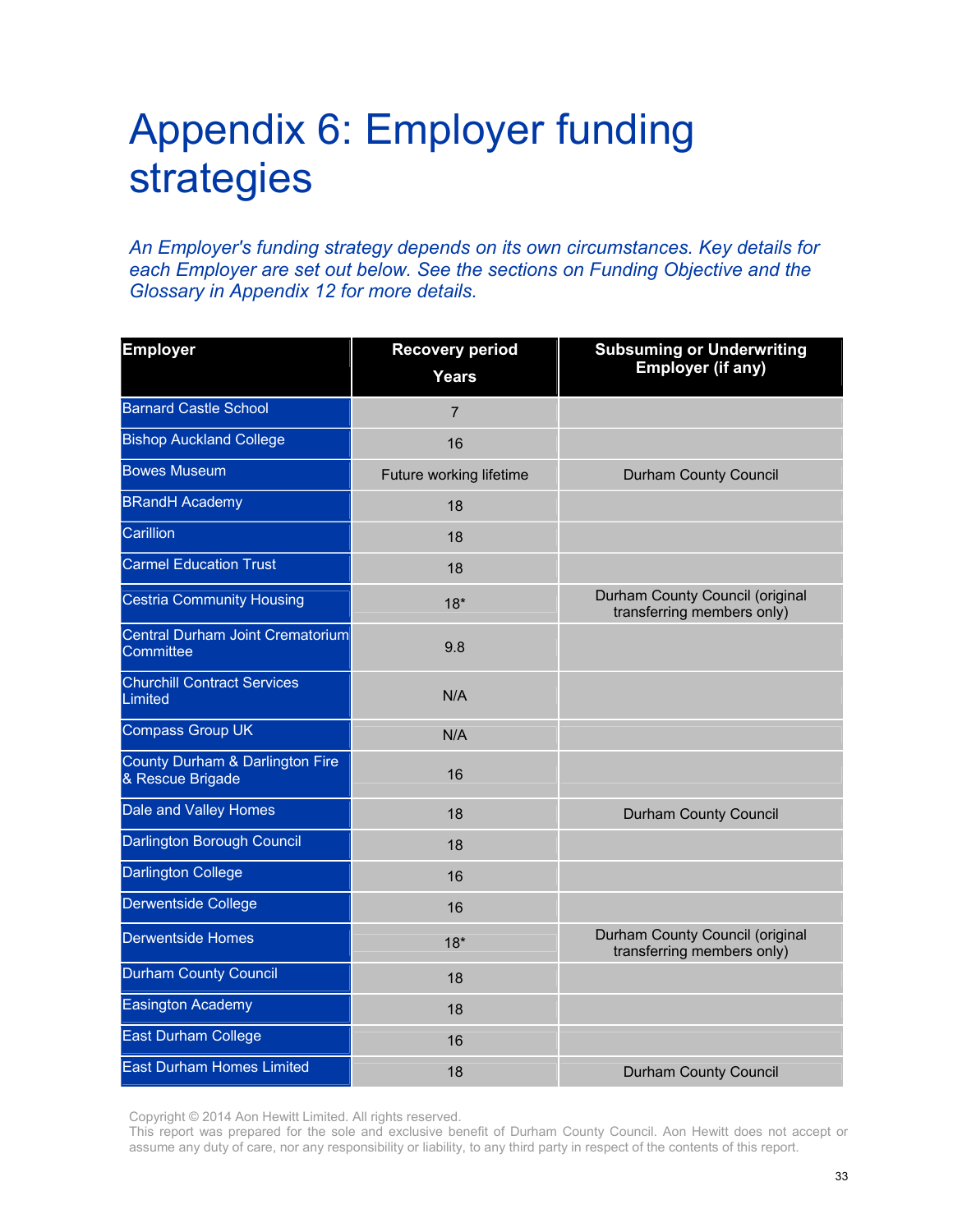| <b>Employer</b>                                                  | <b>Recovery period</b><br><b>Years</b> | <b>Subsuming or Underwriting</b><br><b>Employer (if any)</b>  |
|------------------------------------------------------------------|----------------------------------------|---------------------------------------------------------------|
| <b>Education Village</b>                                         |                                        |                                                               |
|                                                                  | 18                                     |                                                               |
| <b>Federation of Abbey Schools Trust</b>                         | 18                                     |                                                               |
| <b>Federation of Mowden Schools</b>                              | 18                                     |                                                               |
| <b>Future Leisure in Coxhoe</b>                                  | Future working lifetime                | Durham County Council                                         |
| <b>Firthmoor Primary School</b>                                  | 18                                     |                                                               |
| <b>Glendene Arts Academy</b>                                     | 18                                     |                                                               |
| <b>Heathfield Academy Trust</b>                                  | 18                                     |                                                               |
| Hummersknott Academy Trust                                       | 18                                     |                                                               |
| <b>Hurworth Academy</b>                                          | 18                                     |                                                               |
| <b>Hurworth Primary School</b>                                   | 18                                     |                                                               |
| Investing in Children                                            | 18                                     | <b>Durham County Council</b>                                  |
| <b>KGB Cleaning and Support</b><br><b>Services</b>               | 1.4                                    |                                                               |
| <b>King James Academy</b>                                        | 18                                     |                                                               |
| Leisureworks                                                     | 12.3                                   | Durham County Council (original<br>transferring members only) |
| livin' Housing                                                   | N/A                                    | Durham County Council                                         |
| <b>Longfield Academy Trust</b>                                   | 18                                     |                                                               |
| <b>Mears</b>                                                     | Future working lifetime                | Durham County Council                                         |
| <b>MITIE Cleaning</b>                                            | Future working lifetime                |                                                               |
| <b>MITIE PFI Ltd</b>                                             | N/A                                    |                                                               |
| <b>Morrison Facilities Services</b><br>Limited                   | Future working lifetime                | Durham County Council                                         |
| Murton Community Primary School                                  | 18                                     |                                                               |
| <b>Murton Welfare Association</b>                                | N/A                                    |                                                               |
| New College Durham Academies<br><b>Trust</b>                     | 18                                     |                                                               |
| New College, Durham                                              | 18                                     |                                                               |
| New Seaham Academy                                               | 18                                     |                                                               |
| North East Council of Addiction<br>(NECA)                        | 1                                      |                                                               |
| Office of the Police and Crime<br><b>Commissioner for Durham</b> | 16                                     |                                                               |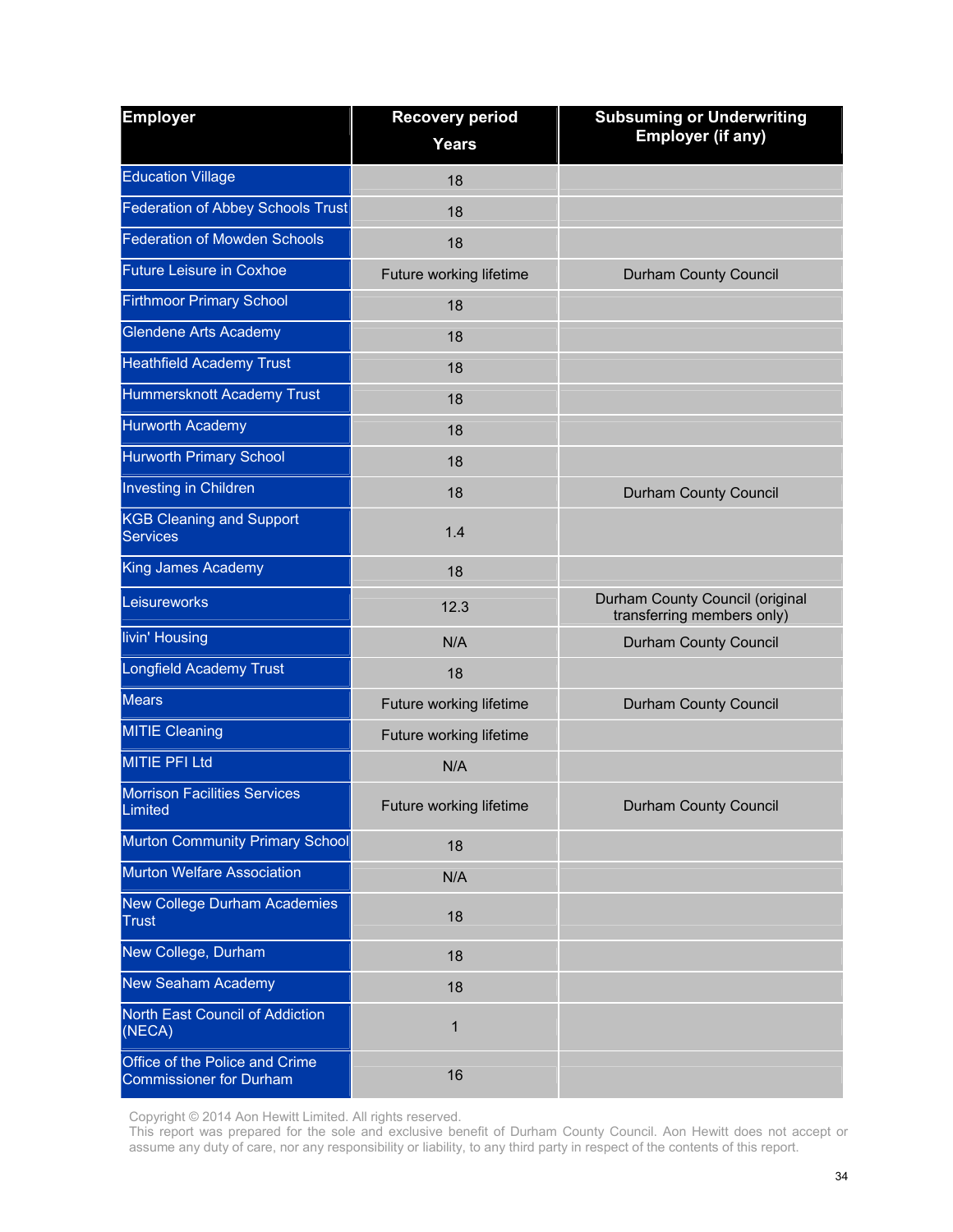| <b>Employer</b>                                                  | <b>Recovery period</b><br><b>Years</b> | <b>Subsuming or Underwriting</b><br><b>Employer (if any)</b> |
|------------------------------------------------------------------|----------------------------------------|--------------------------------------------------------------|
| <b>Park View Community School</b>                                | 18                                     |                                                              |
| Parkside Academy                                                 | 18                                     |                                                              |
| Queen Elizabeth Sixth Form<br>College                            | N/A                                    |                                                              |
| Reid Street Primary School                                       | 18                                     |                                                              |
| <b>Shotton Hall Academy Trust</b>                                | 18                                     |                                                              |
| St Aidan's CE Academy                                            | 18                                     |                                                              |
| St Bede's Catholic School and<br>Sixth Form College (Lanchester) | 18                                     |                                                              |
| St Bede's RC Primary School                                      | 18                                     |                                                              |
| St George's CE Academy                                           | 18                                     |                                                              |
| St John's CE Primary School                                      | 18                                     |                                                              |
| St John's School and Sixth Form<br>College                       | 18                                     |                                                              |
| <b>Staindrop School</b>                                          | 18                                     |                                                              |
| <b>Taylor Shaw Longfield</b>                                     | Future working lifetime                |                                                              |
| <b>Taylor Shaw Primary</b>                                       | 8.3                                    | Durham County Council                                        |
| <b>Teesdale Housing Association</b>                              | 12                                     |                                                              |
| <b>Teesdale School</b>                                           | 18                                     |                                                              |
| The Excel Academy Partnership                                    | 18                                     |                                                              |
| The Forge                                                        | 18                                     |                                                              |
| The Hermitage Academy                                            | 18                                     |                                                              |
| <b>Three Rivers Housing</b>                                      | $18*$                                  |                                                              |
| <b>Town and Parish Councils</b>                                  | 9.8                                    |                                                              |
| <b>Tudhoe Learning Trust</b>                                     | 18                                     |                                                              |
| <b>West Park Academy</b>                                         | 18                                     |                                                              |
| Woodham Academy                                                  | 18                                     |                                                              |

\* The theoretical rate was approximately increased the reflect the fact that new entrants will be valued on an orphan funding target.

Copyright © 2014 Aon Hewitt Limited. All rights reserved.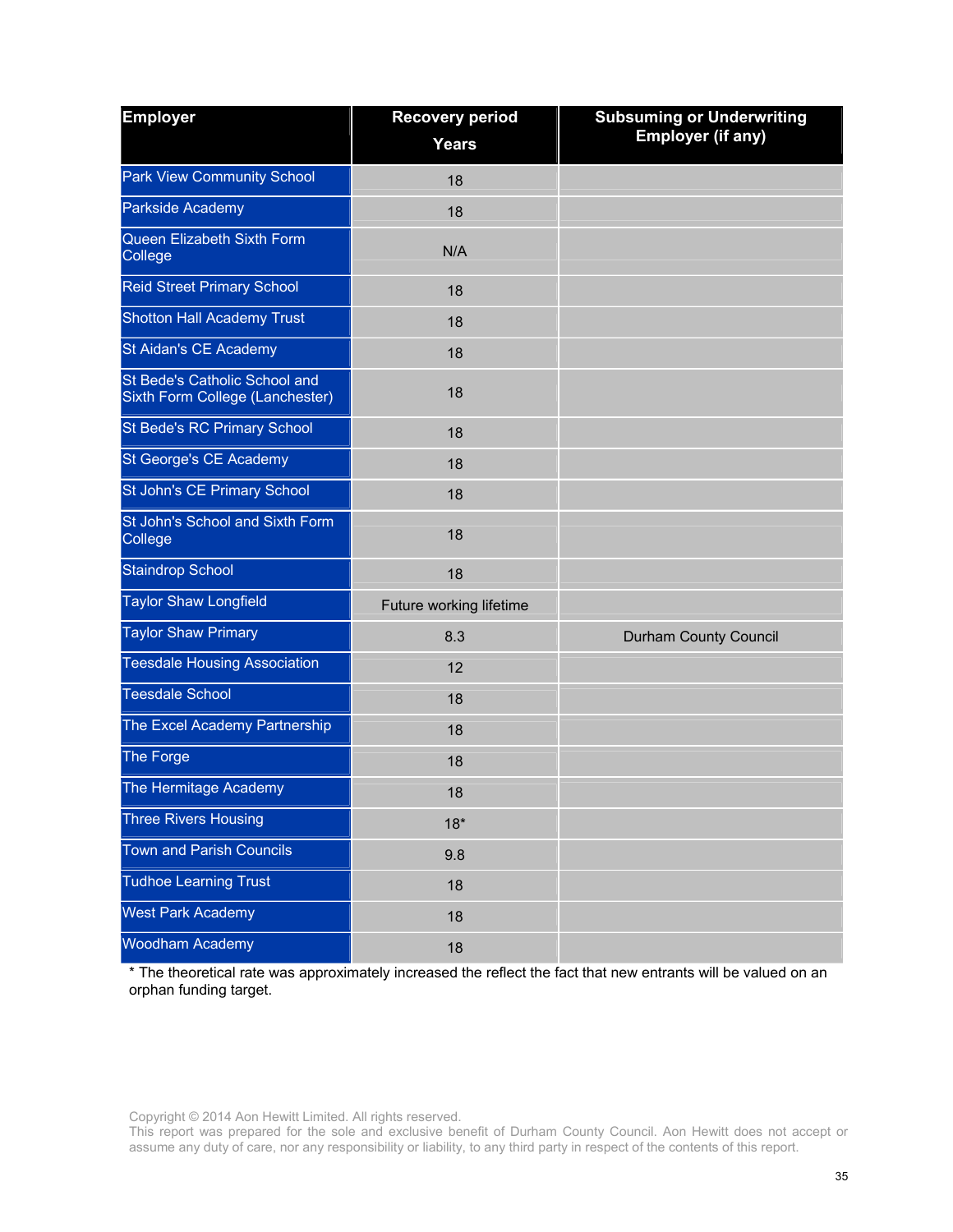### Appendix 7: Assumptions used to value the liabilities

*The assumptions used for calculating the past service liabilities and the cost of future benefit accrual are summarised below. Different assumptions are used for the low risk measure, as set out in Appendix 8.* 

### **Financial assumptions**

| In service discount rate                 |                         |
|------------------------------------------|-------------------------|
| <b>Scheduled bodies</b>                  | $5.4\%$ pa              |
| Orphan bodies                            | 5.2% pa                 |
|                                          |                         |
| Left service discount rate               |                         |
| <b>Scheduled bodies</b>                  | $5.4\%$ pa              |
| Orphan bodies                            | $3.9%$ pa               |
|                                          |                         |
| <b>Rate of Pensionable Pay increases</b> | $3.9%$ pa               |
| (in addition to promotional increases)   |                         |
|                                          |                         |
| <b>Rate of RPI price inflation</b>       | $3.3%$ pa               |
|                                          |                         |
| <b>Rate of CPI price inflation</b>       | $2.4\%$ pa              |
|                                          |                         |
| Rate of revaluation of pension accounts  | $2.4\%$ pa              |
| <b>Rate of pension increases</b>         |                         |
|                                          |                         |
| on non GMPs                              | $2.4\%$ pa              |
| on post 88 GMPs                          | $2.0%$ pa               |
|                                          |                         |
| Rate of deferred pension increases       | $2.4%$ pa               |
|                                          |                         |
| <b>Administration expenses</b>           | 0.4% of Pensionable Pay |

Copyright © 2014 Aon Hewitt Limited. All rights reserved.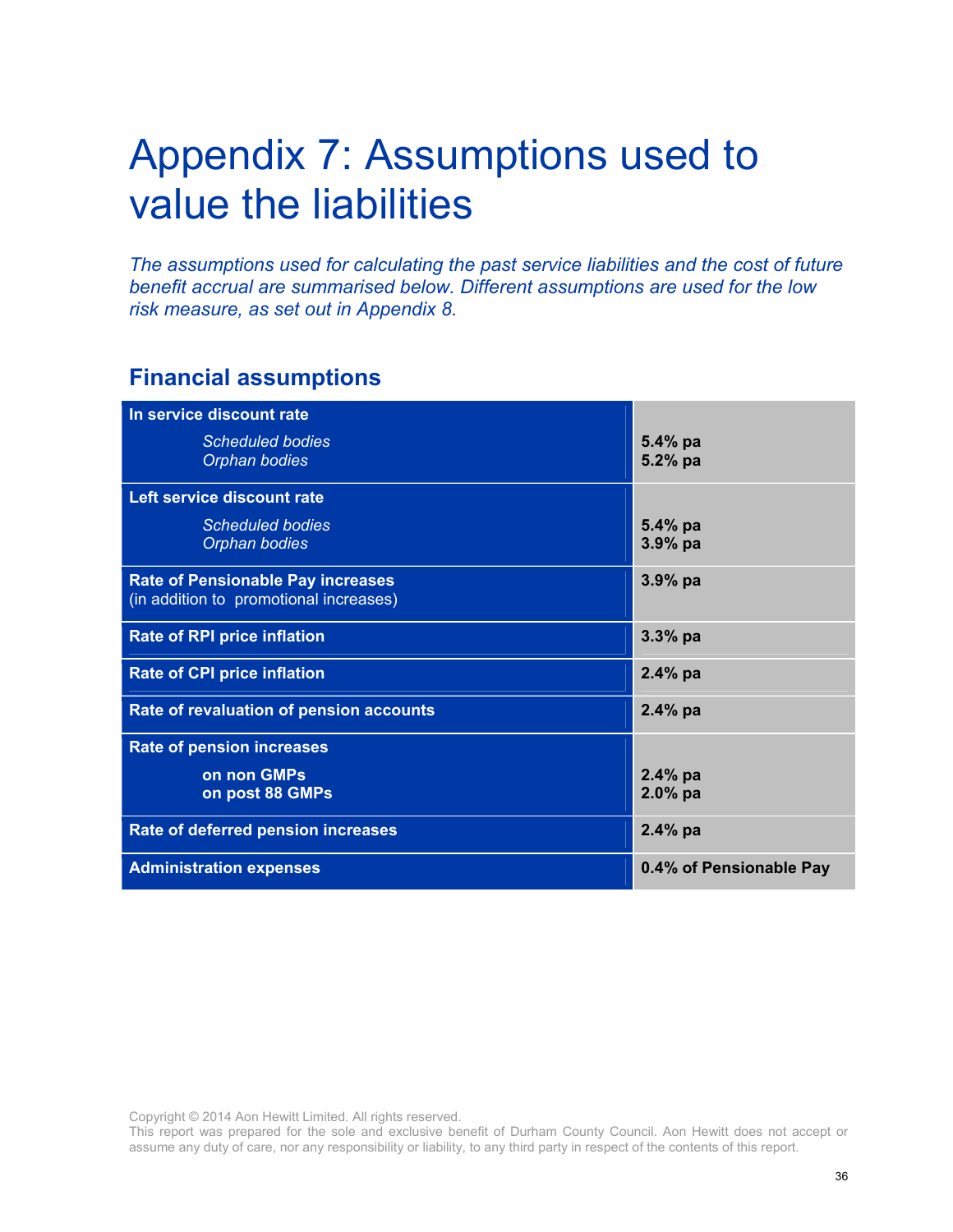### **Demographic assumptions**

| <b>Pre-retirement base</b>                    | Males: 50% of Standard SAPS Normal Health tables                                                                                                                                                                                                                 |                                                                                                                             |  |  |  |
|-----------------------------------------------|------------------------------------------------------------------------------------------------------------------------------------------------------------------------------------------------------------------------------------------------------------------|-----------------------------------------------------------------------------------------------------------------------------|--|--|--|
| mortality                                     | Females: 50% of Standard SAPS Normal Health tables                                                                                                                                                                                                               |                                                                                                                             |  |  |  |
| <b>Post-retirement base</b>                   | Males: 105% of Standard SAPS Normal Health tables                                                                                                                                                                                                                |                                                                                                                             |  |  |  |
| mortality                                     | Females: 105% of Standard SAPS Normal Health tables                                                                                                                                                                                                              |                                                                                                                             |  |  |  |
| <b>III-health retirement base</b>             |                                                                                                                                                                                                                                                                  | Males: 110% of Standard SAPS III Health tables                                                                              |  |  |  |
| mortality                                     | Females: 110% of Standard SAPS III Health tables                                                                                                                                                                                                                 |                                                                                                                             |  |  |  |
| <b>Improvements to base</b><br>mortality      | An allowance for improvements between 2002 and 2013 and an allowance for<br>future improvements have been made in line with the CMI 2012 Core Projections<br>assuming a long-term annual rate of improvement in mortality rates of 1.5% pa<br>for men and women. |                                                                                                                             |  |  |  |
| <b>Promotional salary</b><br><b>increases</b> | Allowance has been made for age-related promotional increases (see sample<br>rates below).                                                                                                                                                                       |                                                                                                                             |  |  |  |
| <b>Withdrawals</b>                            | On withdrawal, members are assumed to leave a deferred pension in the Fund.                                                                                                                                                                                      | Allowance has been made for withdrawals from service (see sample rates below).                                              |  |  |  |
| <b>Retirement age</b>                         | Members were assumed to retire at the following ages:                                                                                                                                                                                                            |                                                                                                                             |  |  |  |
|                                               | <b>Member group</b>                                                                                                                                                                                                                                              | <b>Assumed age at retirement</b>                                                                                            |  |  |  |
|                                               | Active members with protected Rule of<br>85 age (joined LGPS before 1 October<br>2006 and attained age 60 before 1<br>April 2020)                                                                                                                                | Rule of 85 age (or age 60 if higher).<br>Any part of their pension payable from<br>a later age will be reduced.             |  |  |  |
|                                               | All other active members                                                                                                                                                                                                                                         | Age 65.                                                                                                                     |  |  |  |
|                                               |                                                                                                                                                                                                                                                                  | Post 2014 pensions will be reduced if<br>the member's State Pension Age is<br>projected to be over age 65 at that<br>point. |  |  |  |
|                                               | Deferred members who left the Fund<br>before 1 April 2013 with protected Rule<br>of 85 age                                                                                                                                                                       | Rule of 85 age (or age 60 if higher).<br>Any part of their pension payable from<br>a later age will be reduced.             |  |  |  |
|                                               | Deferred members who left the Fund<br>before 1 April 2013 with no protected<br>Rule of 85 age                                                                                                                                                                    | Age 65.                                                                                                                     |  |  |  |
| <b>Retirement cash sum</b>                    | Each member was assumed to surrender pension on retirement, such that the<br>total cash received (including any accrued lump sum from pre 2008 service) is<br>80% of the permitted maximum.                                                                      |                                                                                                                             |  |  |  |
| <b>Family details</b>                         | Men were assumed to be three years older than their wife/partner.                                                                                                                                                                                                |                                                                                                                             |  |  |  |
|                                               | 90% of non-pensioners were assumed to be married or have a spouse, civil<br>partner or co-habitee ('partner') at retirement or earlier death.                                                                                                                    |                                                                                                                             |  |  |  |
|                                               | 90% of pensioners were assumed to be married or have a partner at age 65 or<br>younger.                                                                                                                                                                          |                                                                                                                             |  |  |  |
|                                               | Partners were assumed to exhibit the same mortality as pensioners of the same<br>sex who retired in normal health.                                                                                                                                               |                                                                                                                             |  |  |  |

Copyright © 2014 Aon Hewitt Limited. All rights reserved.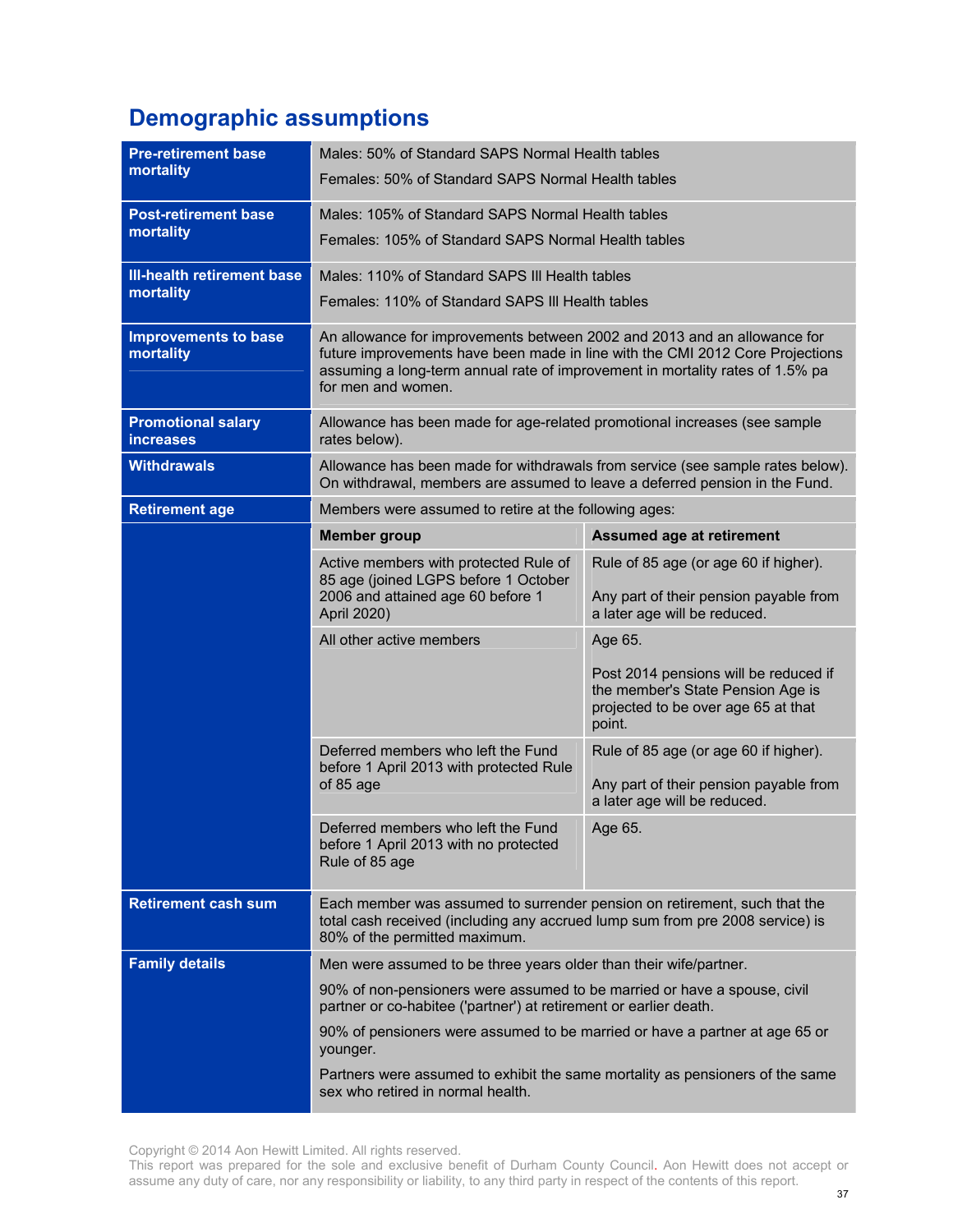|                                        | No allowance for children's pensions.                                                                                                       |     |                                                                                                                                                                                                                                        |  |  |  |  |
|----------------------------------------|---------------------------------------------------------------------------------------------------------------------------------------------|-----|----------------------------------------------------------------------------------------------------------------------------------------------------------------------------------------------------------------------------------------|--|--|--|--|
| <b>Retirement due to ill</b><br>health | Allowance has been made for retirements due to ill health (see below).<br>Proportions assumed to fall into the different benefit tiers are: |     |                                                                                                                                                                                                                                        |  |  |  |  |
|                                        | Tier 1                                                                                                                                      | 70% |                                                                                                                                                                                                                                        |  |  |  |  |
|                                        | Tier 2                                                                                                                                      | 15% |                                                                                                                                                                                                                                        |  |  |  |  |
|                                        | Tier 3                                                                                                                                      | 15% |                                                                                                                                                                                                                                        |  |  |  |  |
|                                        |                                                                                                                                             |     |                                                                                                                                                                                                                                        |  |  |  |  |
| Take up of 50:50 Scheme                | 50:50 scheme.                                                                                                                               |     | An allowance consistent with that used by the Government Actuary's Department<br>in the costing of the 2014 Local Government Pension Scheme based on an<br>assumption of 10% of members earning less than £21,000 electing to join the |  |  |  |  |

#### **Sample rates**

| <b>Current age</b> | Percentage<br>leaving the<br><b>Fund each</b>                         | Percentage promotional pay<br>increase over year |       | Percentage leaving the Fund<br>each year as a result of ill health<br>retirement |       |  |
|--------------------|-----------------------------------------------------------------------|--------------------------------------------------|-------|----------------------------------------------------------------------------------|-------|--|
|                    | year as a result<br>of withdrawal<br>from service<br>Men and<br>Women | Men                                              | Women | Men                                                                              | Women |  |
| 20                 | 11.5                                                                  | 7.0                                              | 3.0   | 0.00                                                                             | 0.00  |  |
| 25                 | 9.5                                                                   | 4.5                                              | 2.7   | 0.02                                                                             | 0.01  |  |
| 30                 | 7.6                                                                   | 2.1                                              | 1.4   | 0.03                                                                             | 0.02  |  |
| 35                 | 6.1                                                                   | 1.0                                              | 0.0   | 0.06                                                                             | 0.04  |  |
| 40                 | 4.6                                                                   | 0.0                                              | 0.0   | 0.10                                                                             | 0.05  |  |
| 45                 | 3.0                                                                   | 0.0                                              | 0.0   | 0.16                                                                             | 0.10  |  |
| 50                 | 1.5                                                                   | 0.0                                              | 0.0   | 0.22                                                                             | 0.14  |  |
| 55                 | 0.0                                                                   | 0.0                                              | 0.0   | 0.47                                                                             | 0.32  |  |
| 60                 | 0.0                                                                   | 0.0                                              | 0.0   | 0.73                                                                             | 0.50  |  |

Copyright © 2014 Aon Hewitt Limited. All rights reserved.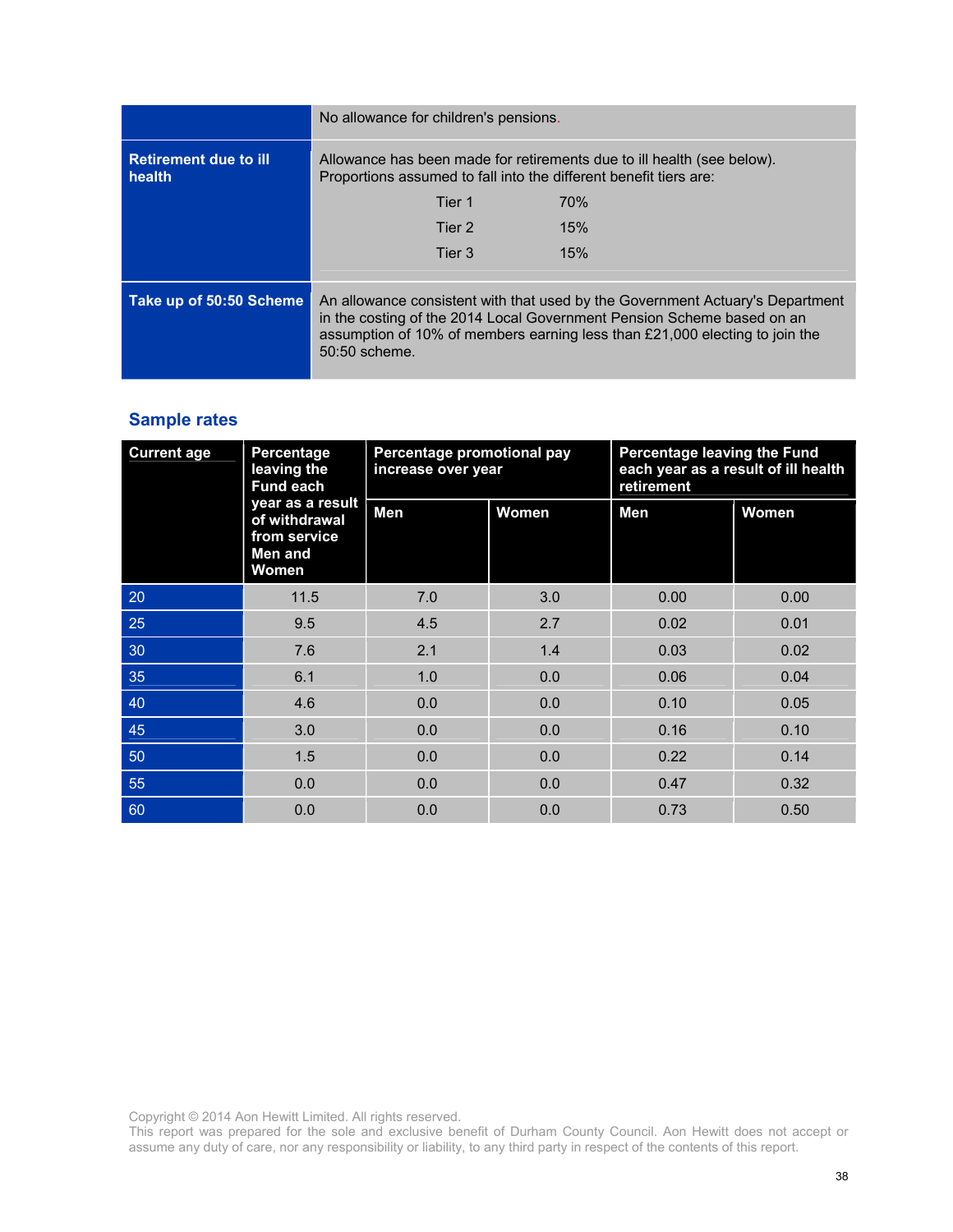### Appendix 8: Assumptions for low risk measure

*The low risk measure considers the position if no allowance is made in the discount rate for returns on the Fund assets to exceed the yields available on long dated UK government bonds as at 31 March 2013, as shown below.* 

*All other assumptions are the same as shown in Appendix 7.* 

### **Financial Assumptions**

| In service discount rate   | $3.2%$ pa |
|----------------------------|-----------|
| Left service discount rate | $3.2%$ pa |

Copyright © 2014 Aon Hewitt Limited. All rights reserved.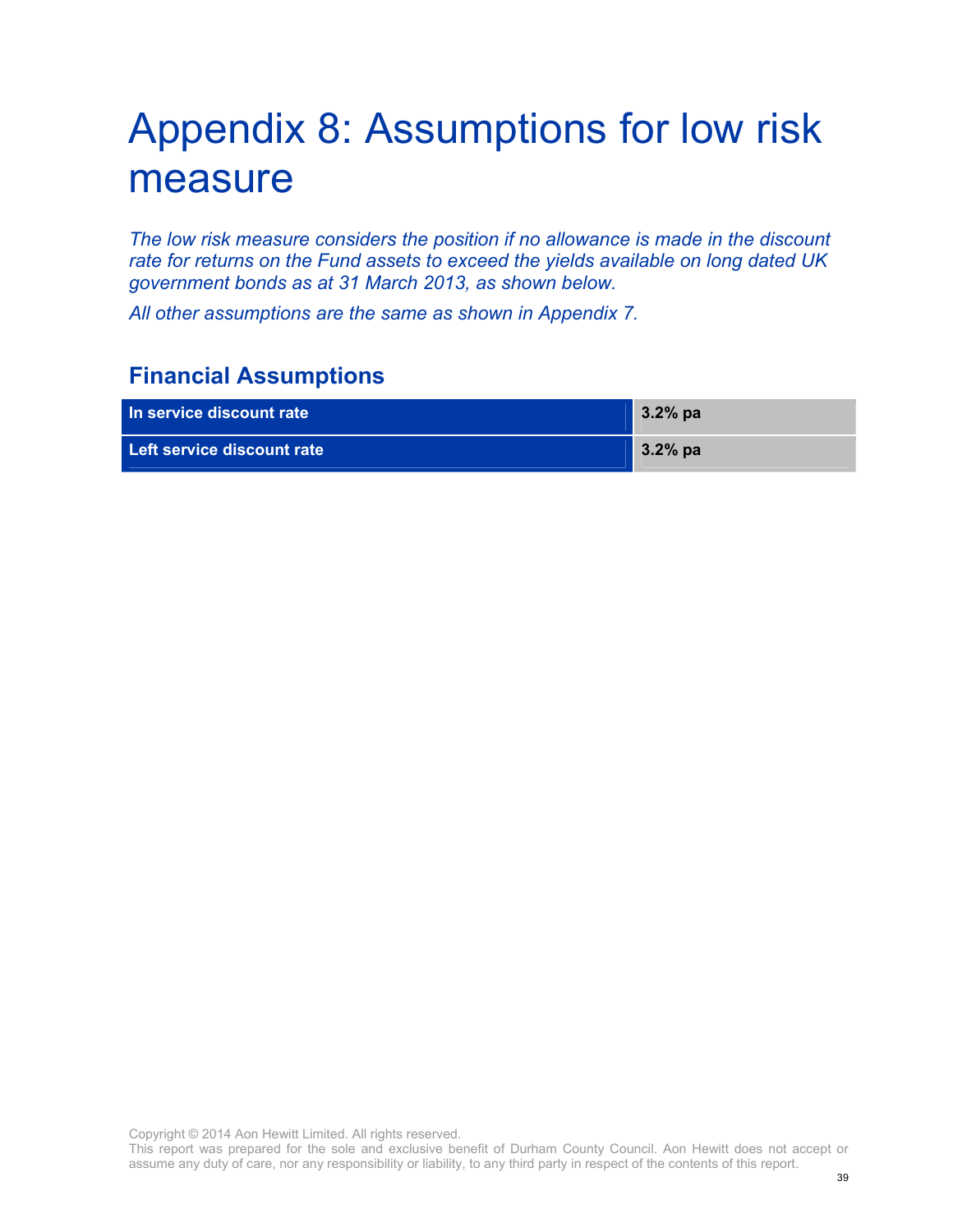# Appendix 9: Membership experience

*We have compared the actual numbers of deaths, retirements and other exits since the previous valuation with the numbers expected on the assumptions used for the current valuation:* 

| <b>Type of exit</b>                         | Men   | Women       |
|---------------------------------------------|-------|-------------|
| <b>Death in service</b>                     |       |             |
| Actual                                      | 16    | 20          |
| Expected                                    | 18    | 29          |
| <b>Withdrawals (excluding refunds)</b>      |       |             |
| <b>Actual</b>                               | 1,088 | 2,612       |
| Expected                                    | 607   | 1,362       |
| <b>Normal and voluntary retirements</b>     |       |             |
| <b>Actual</b>                               | 243   | 341         |
| Expected                                    | 716   | 654         |
| <b>III-health retirements</b>               |       |             |
| <b>Actual</b>                               | 42    | 38          |
| Expected                                    | 46    | 51          |
| <b>Severance and redundancy retirements</b> |       |             |
| <b>Actual</b>                               | 488   | 514         |
| <b>Expected</b>                             | 0     | $\mathbf 0$ |

Copyright © 2014 Aon Hewitt Limited. All rights reserved.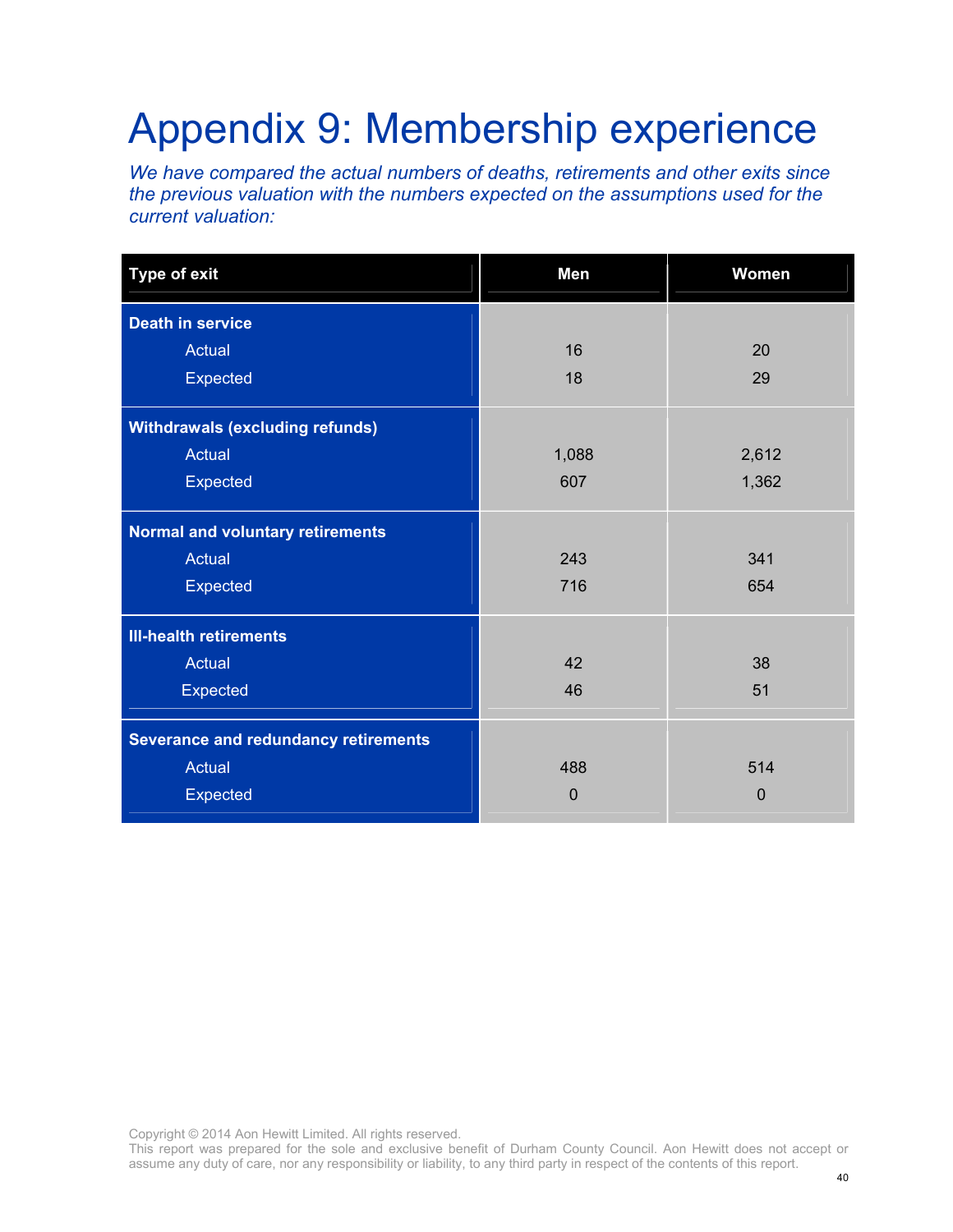## Appendix 10: Current contribution rates

*Details of contributions payable by Employers in the year ended 31 March 2014 are set out below.* 

| <b>Employer</b>                            | Pensionable<br>Pay | <b>Additional monetary</b><br>amount |
|--------------------------------------------|--------------------|--------------------------------------|
|                                            | $\%$               | £                                    |
| <b>Scheduled Bodies</b>                    |                    |                                      |
| <b>Bishop Auckland College</b>             | 12.9%              | 54,000                               |
| <b>BRandH Academy</b>                      | 14.3%              | 7,700                                |
| <b>Carmel Education Trust</b>              | 17.0%              | 52,200                               |
| Central Durham Joint Crematorium Committee | 18.7%              |                                      |
| County Durham & Darlington Fire Brigade    | 12.7%              | 146,000                              |
| Darlington Borough Council                 | 13.1%              | 2,550,000                            |
| <b>Darlington College</b>                  | 12.8%              | 94,000                               |
| <b>Derwentside College</b>                 | 13.7%              | 80,000                               |
| <b>Durham County Council</b>               | 13.1%              | 23,600,000                           |
| <b>Easington Academy</b>                   | 17.6%              | 31,600                               |
| <b>East Durham College</b>                 | 12.4%              | 54,000                               |
| <b>Education Village</b>                   | 16.6%              | 112,000                              |
| <b>Federation of Abbey Schools Trust</b>   | 15.9%              | 13,600                               |
| <b>Federation of Mowden Schools</b>        | 15.3%              | 10,700                               |
| <b>Firthmoor Primary School</b>            | 17.6%              | 15,600                               |
| <b>Glendene Arts Academy</b>               | 14.5%              | 45,900                               |
| <b>Heathfield Academy Trust</b>            | 18.9%              | 27,500                               |
| Hummersknott Academy Trust                 | 15.4%              | 60,600                               |
| <b>Hurworth Academy</b>                    | 12.0%              | 10,400                               |
| <b>Hurworth Primary School</b>             | 17.4%              | 11,300                               |
| King James Academy                         | 14.4%              | 46,000                               |
| Longfield Academy Trust                    | 15.9%              | 114,900                              |

Copyright © 2014 Aon Hewitt Limited. All rights reserved.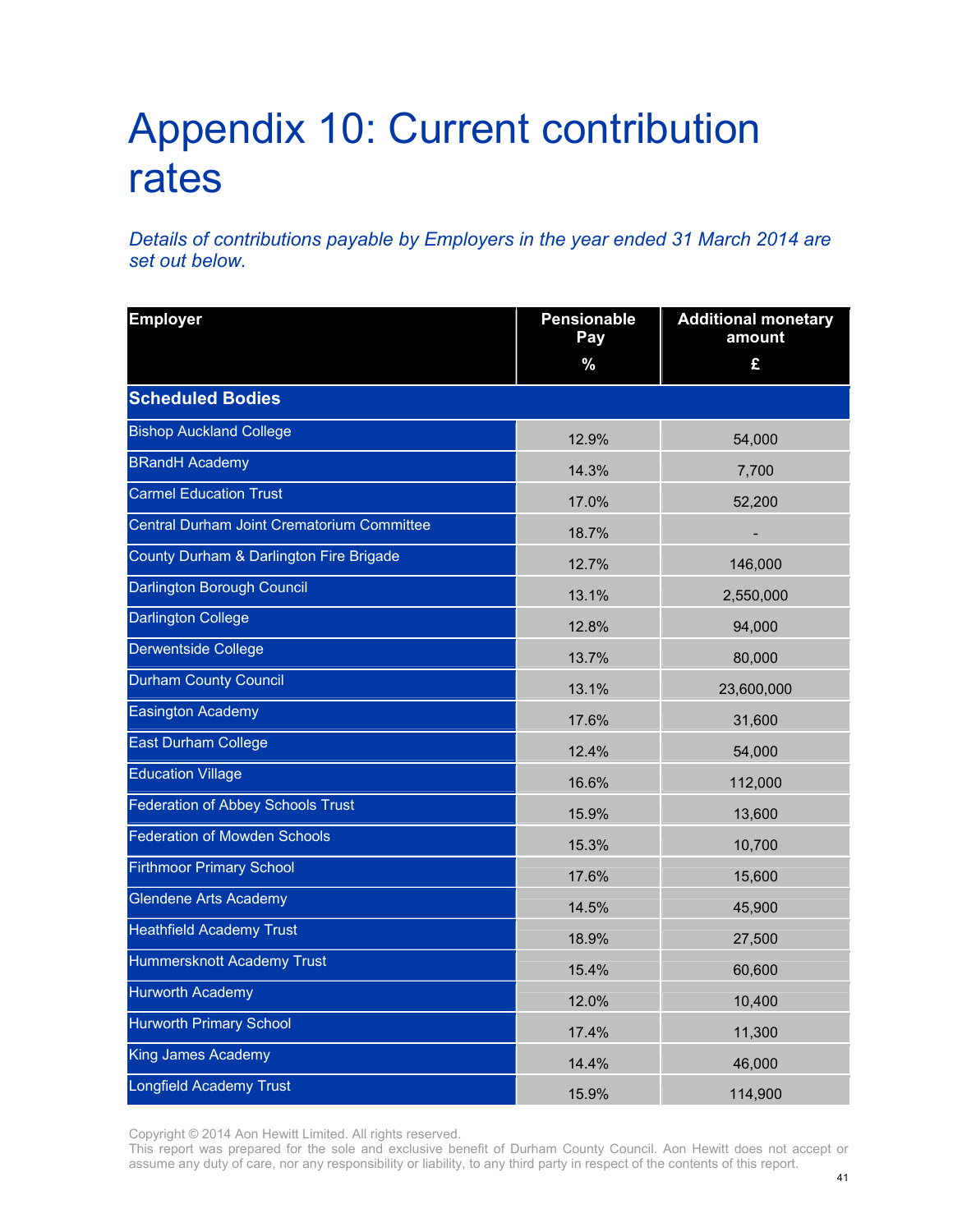| <b>Employer</b>                                                  | Pensionable<br>Pay | <b>Additional monetary</b><br>amount |
|------------------------------------------------------------------|--------------------|--------------------------------------|
|                                                                  | $\%$               | £                                    |
| Murton Community Primary School                                  | 16.2%              | 43,000                               |
| New College Durham Academies Trust                               | 19.0%              | 110,600                              |
| New College, Durham                                              | 13.0%              |                                      |
| <b>New Seaham Academy</b>                                        |                    | 181,000                              |
| Office of the Police and Crime Commissioner for Durham           | 20.8%              | 4,900                                |
| <b>Park View Community School</b>                                | 11.4%              | 840,000                              |
| Parkside Academy                                                 | 15.2%              | 41,400                               |
| Queen Elizabeth Sixth Form College                               | 18.3%              | 50,800                               |
| <b>Reid Street Primary School</b>                                | 14.3%              | 10,400                               |
|                                                                  | 15.4%              | 13,600                               |
| <b>Shotton Hall Academy Trust</b>                                | 11.9%              | 17,900                               |
| St Aidan's CE Academy                                            | 13.1%              | 44,000                               |
| St Bede's Catholic School and Sixth Form College<br>(Lanchester) | 17.1%              | 62,700                               |
| St Bede's RC Primary School                                      | 17.9%              | 15,000                               |
| St George's CE Academy                                           | 19.4%              | 8,100                                |
| St John's CE Primary School                                      | 18.0%              | 5,600                                |
| St John's School and Sixth Form College                          | 15.0%              | 51,000                               |
| <b>Staindrop School</b>                                          | 16.6%              | 31,300                               |
| <b>Teesdale School</b>                                           | 15.1%              | 30,900                               |
| The Excel Academy Partnership                                    | 15.1%              | 44,700                               |
| The Hermitage Academy                                            | 13.6%              | 29,900                               |
| Town Councils & Parish Councils                                  | 18.7%              |                                      |
| <b>Tudhoe Learning Trust</b>                                     | 15.0%              | 71,500                               |
| <b>West Park Academy</b>                                         | 13.9%              | 7,300                                |
| <b>Woodham Academy</b>                                           | 17.3%              | 43,400                               |
| <b>Admission Bodies</b>                                          |                    |                                      |
| <b>Barnard Castle School</b>                                     | 22.2%              | 170,000                              |
| <b>Bowes Museum</b>                                              | 47.0%              |                                      |
| Carillion                                                        | 21.5%              |                                      |
| <b>Cestria Community Housing</b>                                 | 12.7%              |                                      |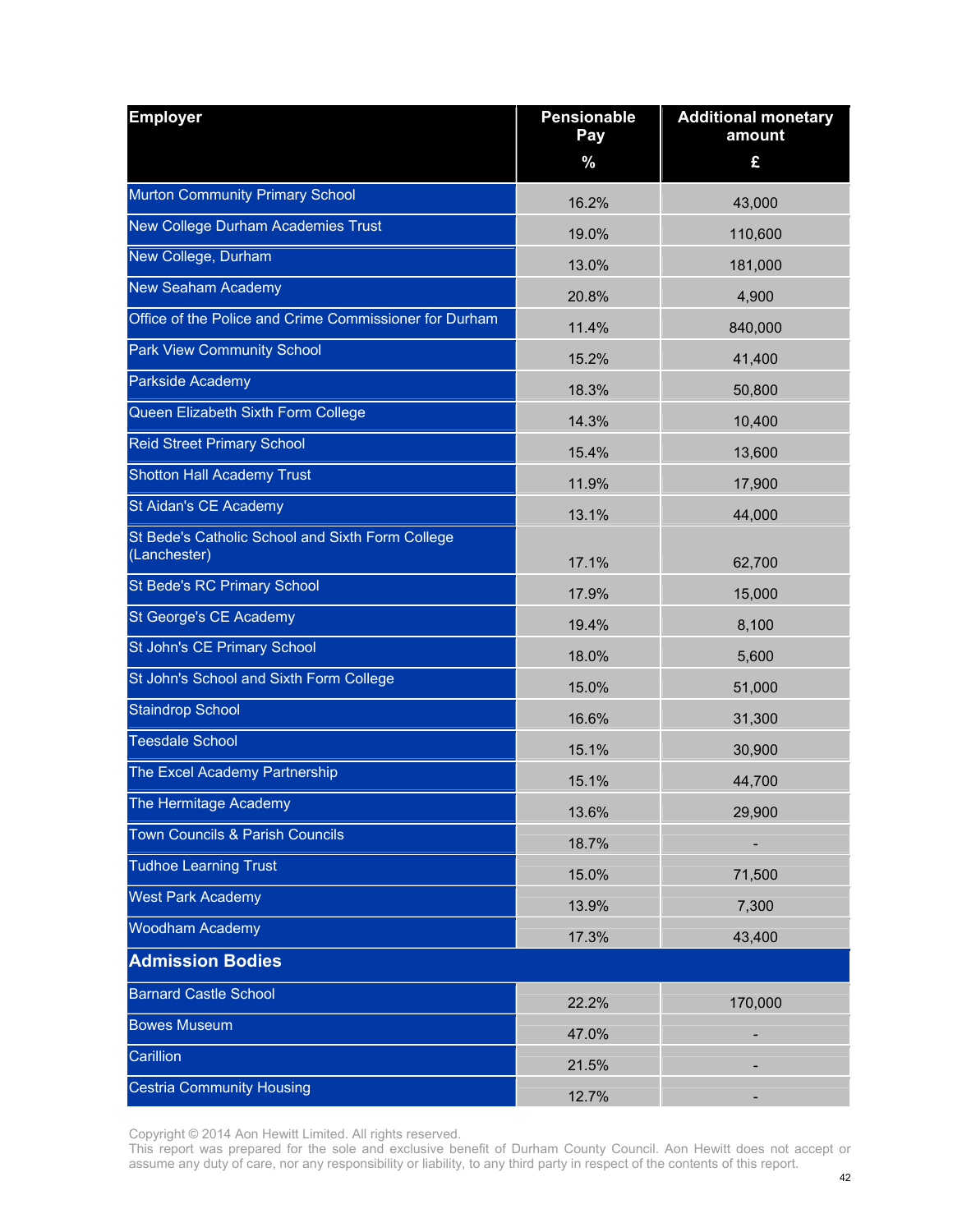| <b>Employer</b>                          | Pensionable<br>Pay | <b>Additional monetary</b><br>amount |
|------------------------------------------|--------------------|--------------------------------------|
|                                          | $\%$               | £                                    |
| Churchill Contract Services Limited      | 28.0%              |                                      |
| Compass Group UK                         | 23.5%              | 2,900                                |
| Dale & Valley Homes                      | 12.2%              | 16,000                               |
| Derwentside Homes                        | 14.4%              |                                      |
| <b>East Durham Homes Limited</b>         | 12.9%              | 574,000                              |
| <b>Future Leisure in Coxhoe</b>          | 14.7%              |                                      |
| Investing in Children                    | 13.1%              |                                      |
| Leisureworks                             | 13.5%              | 41,000                               |
| livin' Housing                           | 12.5%              |                                      |
| <b>KGB Cleaning and Support Services</b> | 27.4%              |                                      |
| <b>Mears</b>                             | 5.9%               |                                      |
| <b>MITIE Cleaning</b>                    | 24.9%              | 550                                  |
| <b>MITIE PFI Ltd</b>                     | 25.2%              | 3,800                                |
| Morrison Facility Services Limited       | 0.0%               | ÷,                                   |
| Murton Welfare Association               | 20.5%              | 2,700                                |
| North East Council of Addiction (NECA)   | 29.3%              | ÷,                                   |
| <b>Taylor Shaw Longfield</b>             | 22.2%              | 1,800                                |
| <b>Taylor Shaw Primary</b>               | 0.0%               | -                                    |
| <b>Teesdale Housing Association</b>      | 22.1%              | 34,000                               |
| The Forge                                | 21.1%              |                                      |
| <b>Three Rivers Housing</b>              | 20.3%              | 2,700                                |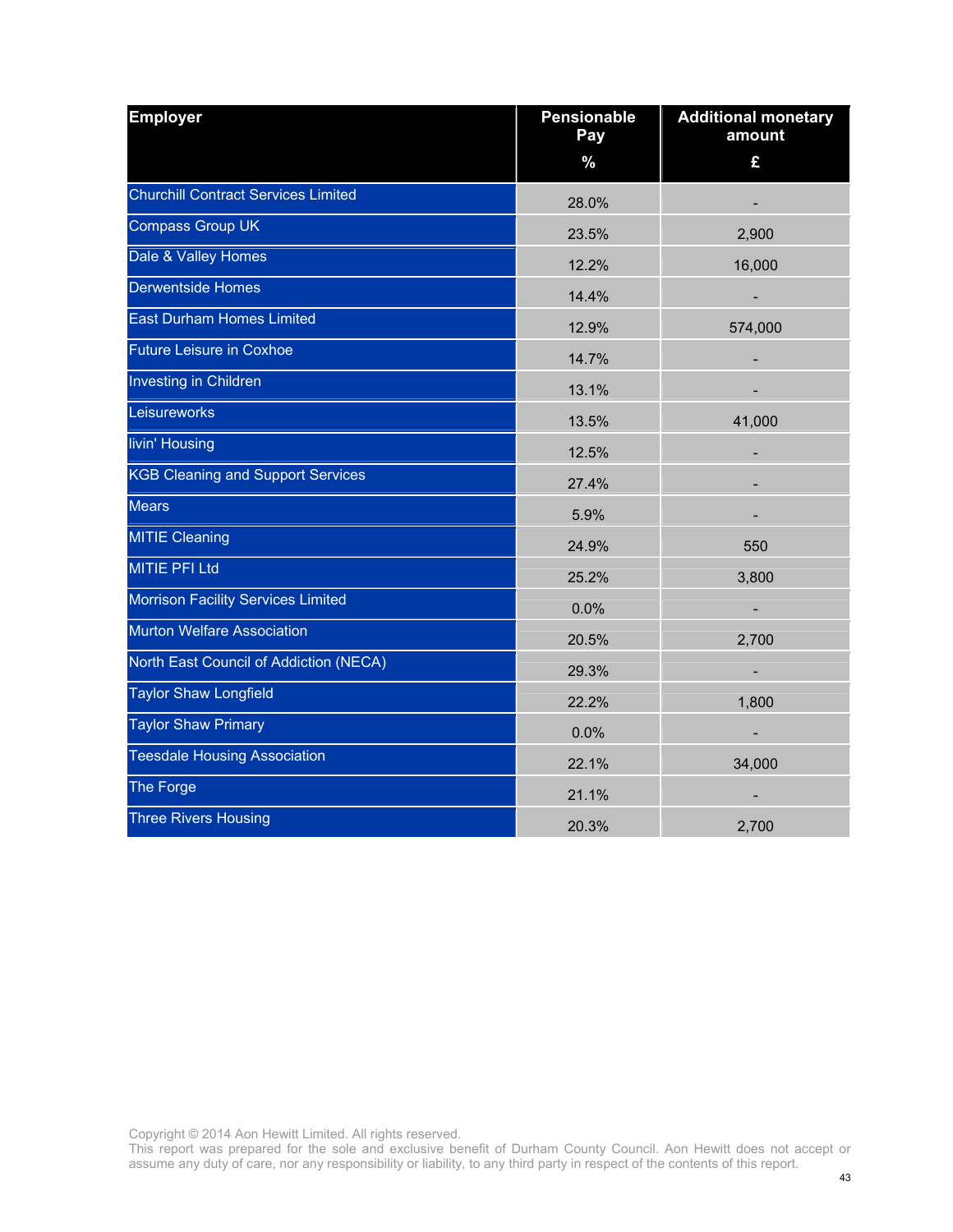### Appendix 11: Rates and Adjustments **Certificate**

#### *Actuarial certificate given for the purposes of Regulation 36 of the Local Government Pension Scheme (Administration) Regulations 2008*

In accordance with Regulation 36 of the Local Government Pension Scheme (Administration) Regulations 2008 (the 'Administration Regulations'), we certify that contributions should be paid by Employers at the following rates for the period 1 April 2014 to 31 March 2017.

- A common rate of 13.7% of Pensionable Pay.
- Individual adjustments which, when added to or subtracted from the common rate, produce the following minimum Employer contribution rates

| <b>Employer</b>                                            | <b>Contribution rate</b><br>1 April 2014 to 31 | <b>Additional monetary amount</b><br><b>Year commencing 1 April</b> |            |            |  |
|------------------------------------------------------------|------------------------------------------------|---------------------------------------------------------------------|------------|------------|--|
|                                                            | <b>March 2017</b>                              | 2014                                                                | 2015       | 2016       |  |
|                                                            | % Pensionable<br>Pay                           | £                                                                   | £          | £          |  |
| <b>Scheduled bodies</b>                                    |                                                |                                                                     |            |            |  |
| <b>Bishop Auckland College</b>                             | 13.2%                                          | 17,000                                                              | 17,700     | 18,400     |  |
| <b>BRandH Academy</b>                                      | 12.9%                                          | 1,700                                                               | 1,800      | 1,800      |  |
| <b>Carmel Education Trust</b>                              | 13.9%                                          | 24,900                                                              | 25,900     | 26,900     |  |
| <b>Central Durham Joint Crematorium</b><br>Committee       | 18.7%                                          |                                                                     |            |            |  |
| County Durham & Darlington Fire &<br><b>Rescue Brigade</b> | 13.1%                                          | 86,900                                                              | 90,300     | 93,800     |  |
| Darlington Borough Council                                 | 13.6%                                          | 1,880,000                                                           | 1,950,000  | 2,030,000  |  |
| <b>Darlington College</b>                                  | 13.6%                                          | 61,100                                                              | 63,500     | 66,000     |  |
| <b>Derwentside College</b>                                 | 13.6%                                          | 90,000                                                              | 93,500     | 97,100     |  |
| <b>Durham County Council</b>                               | 13.8%                                          | 21,300,000                                                          | 22,100,000 | 23,000,000 |  |
| <b>Easington Academy</b>                                   | 13.7%                                          | 20,700                                                              | 21,500     | 22,300     |  |
| <b>East Durham College</b>                                 | 11.9%                                          | 24,100                                                              | 25,000     | 26,000     |  |
| <b>Education Village</b>                                   | 12.8%                                          | 40,300                                                              | 41,800     | 43,500     |  |
| <b>Federation of Abbey Schools Trust</b>                   | 13.2%                                          | 6,500                                                               | 6,700      | 7,000      |  |
| <b>Federation of Mowden Schools</b>                        | 10.8%                                          | 3,500                                                               | 3,700      | 3,800      |  |
| <b>Firthmoor Primary School</b>                            | 14.9%                                          | 8,500                                                               | 8,800      | 9,100      |  |

Copyright © 2014 Aon Hewitt Limited. All rights reserved.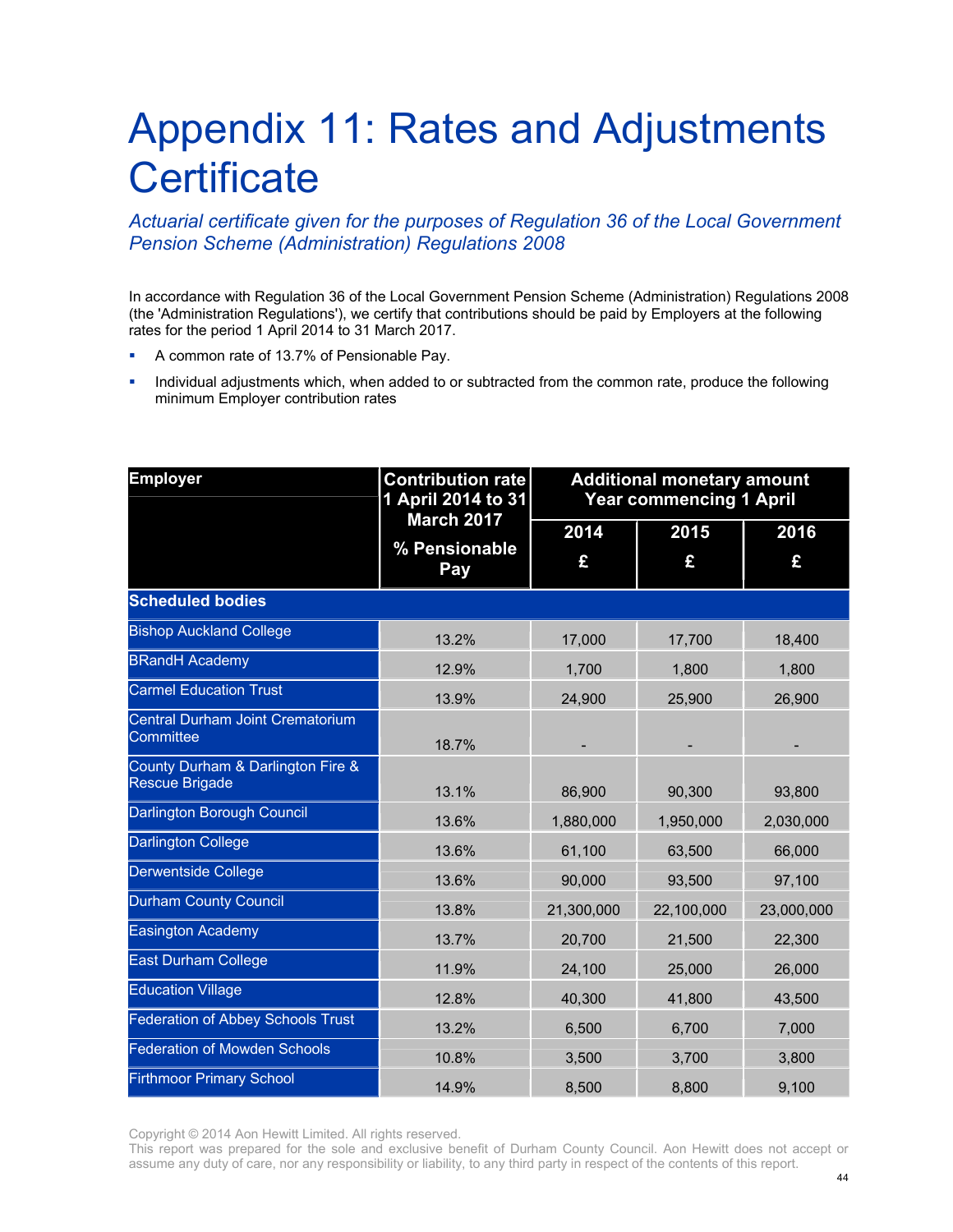| <b>Employer</b>                                                   | <b>Contribution rate</b><br>1 April 2014 to 31 |           | <b>Additional monetary amount</b><br><b>Year commencing 1 April</b> |           |
|-------------------------------------------------------------------|------------------------------------------------|-----------|---------------------------------------------------------------------|-----------|
|                                                                   | <b>March 2017</b><br>% Pensionable<br>Pay      | 2014<br>£ | 2015<br>£                                                           | 2016<br>£ |
| <b>Glendene Arts Academy</b>                                      | 10.5%                                          | 34,100    | 35,500                                                              | 36,800    |
| <b>Heathfield Academy Trust</b>                                   | 15.8%                                          | 18,100    | 18,800                                                              | 19,500    |
| <b>Hummersknott Academy Trust</b>                                 | 13.7%                                          | 42,900    | 44,500                                                              | 46,300    |
| <b>Hurworth Academy</b>                                           | 12.4%                                          | 9,100     | 9,400                                                               | 9,800     |
| <b>Hurworth Primary School</b>                                    | 13.5%                                          | 5,000     | 5,200                                                               | 5,400     |
| King James Academy                                                | 14.0%                                          | 32,100    | 33,300                                                              | 34,600    |
| <b>Longfield Academy Trust</b>                                    | 13.1%                                          | 47,800    | 49,600                                                              | 51,600    |
| Murton Community Primary School                                   | 13.1%                                          | 32,200    | 33,500                                                              | 34,800    |
| New College Durham Academies<br><b>Trust</b>                      | 13.4%                                          | 62,300    | 64,800                                                              | 67,300    |
| New College, Durham                                               | 13.1%                                          | 187,000   | 194,000                                                             | 202,000   |
| <b>New Seaham Academy</b>                                         | 18.6%                                          | 4,300     | 4,500                                                               | 4,700     |
| Office of the Police and Crime<br><b>Commissioner for Durham</b>  | 11.8%                                          | 716,000   | 744,000                                                             | 773,000   |
| <b>Park View Community School</b>                                 | 11.4%                                          | 30,400    | 31,600                                                              | 32,800    |
| Parkside Academy                                                  | 15.2%                                          | 34,100    | 35,400                                                              | 36,800    |
| Queen Elizabeth Sixth Form College                                | 15.6%                                          |           |                                                                     |           |
| <b>Reid Street Primary School</b>                                 | 16.4%                                          | 9,800     | 10,200                                                              | 10,600    |
| Shotton Hall Academy Trust*                                       | 11.4%                                          | 33,000    | 34,200                                                              | 35,600    |
| St Aidan's CE Academy                                             | 13.6%                                          | 53,500    | 55,600                                                              | 57,700    |
| St Bede's Catholic College and Sixth<br>Form College (Lanchester) | 13.4%                                          | 47,200    | 49,000                                                              | 51,000    |
| St Bede's RC Primary School                                       | 13.2%                                          | 3,300     | 3,400                                                               | 3,600     |
| St George's CE Academy                                            | 16.7%                                          | 4,000     | 4,200                                                               | 4,300     |
| St John's CE Primary School                                       | 12.6%                                          | 1,300     | 1,400                                                               | 1,500     |
| St John's School and Sixth Form                                   | 13.5%                                          | 31,700    | 32,900                                                              | 34,200    |
| <b>Staindrop School</b>                                           | 15.0%                                          | 25,500    | 26,500                                                              | 27,500    |
| <b>Teesdale School</b>                                            | 14.3%                                          | 17,200    | 17,900                                                              | 18,600    |
| The Excel Academy Partnership                                     | 12.4%                                          | 20,200    | 21,000                                                              | 21,900    |
| The Hermitage Academy                                             | 13.3%                                          | 28,100    | 29,200                                                              | 30,300    |
| <b>Town and Parish Councils</b>                                   | 18.7%                                          |           |                                                                     |           |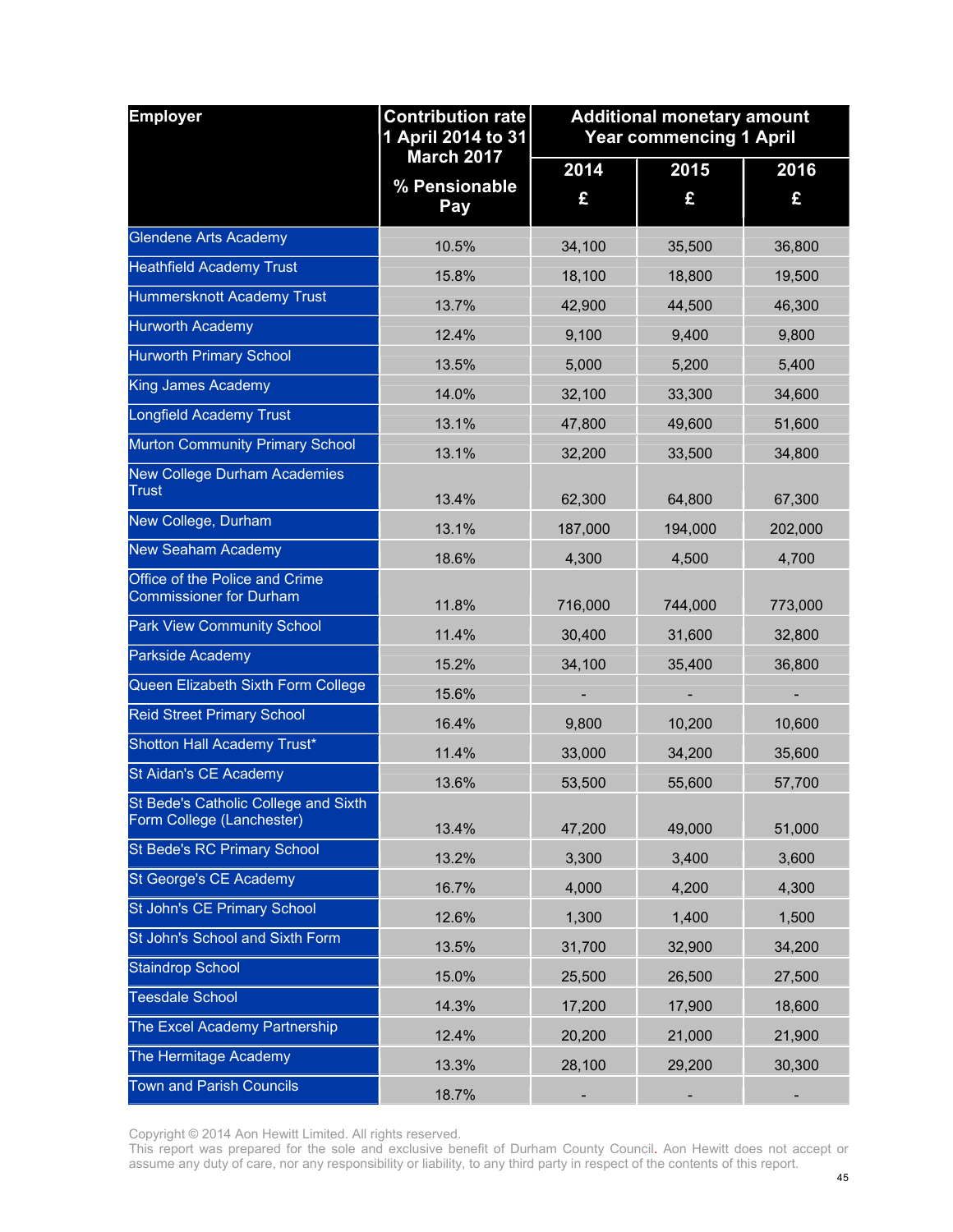| <b>Employer</b>                                                   | <b>Contribution rate</b><br>1 April 2014 to 31 |           | <b>Additional monetary amount</b><br><b>Year commencing 1 April</b> |           |  |
|-------------------------------------------------------------------|------------------------------------------------|-----------|---------------------------------------------------------------------|-----------|--|
|                                                                   | <b>March 2017</b><br>% Pensionable<br>Pay      | 2014<br>£ | 2015<br>£                                                           | 2016<br>£ |  |
| <b>Tudhoe Learning Trust</b>                                      | 12.5%                                          | 43,000    | 44,700                                                              | 46,500    |  |
| <b>West Park Academy</b>                                          | 12.7%                                          | 6,400     | 6,600                                                               | 6,900     |  |
| <b>Woodham Academy</b>                                            | 14.3%                                          | 34,400    | 35,700                                                              | 37,100    |  |
| <b>Community or Admission Bodies (subsumption funding target)</b> |                                                |           |                                                                     |           |  |
| <b>Cestria Community Housing</b>                                  | 12.7%                                          |           |                                                                     |           |  |
| Dale and Valley Homes                                             | 11.6%                                          | 41,800    | 43,500                                                              | 45,200    |  |
| <b>Derwentside Homes</b>                                          | 14.4%                                          |           |                                                                     |           |  |
| <b>East Durham Homes Limited</b>                                  | 15.2%                                          | 412,000   | 428,000                                                             | 445,000   |  |
| Leisureworks                                                      | 12.8%                                          | 4,200     | 4,400                                                               | 4,600     |  |
| livin' Housing                                                    | 8.5%                                           |           |                                                                     |           |  |
| <b>Mears</b>                                                      | 0.0%                                           |           |                                                                     |           |  |
| Morrison Facilities Services Limited                              | 0.0%                                           |           |                                                                     |           |  |
| <b>Taylor Shaw Primary</b>                                        | 14.7%                                          |           |                                                                     |           |  |
| <b>Admission Bodies</b>                                           |                                                |           |                                                                     |           |  |
| <b>Barnard Castle School</b>                                      | 23.1%                                          | 68,500    | 71,100                                                              | 73,900    |  |
| <b>Bowes Museum</b>                                               | 0.0%                                           |           |                                                                     |           |  |
| Carillion                                                         | 16.8%                                          |           |                                                                     |           |  |
| <b>Churchill Contract Services Limited</b>                        | 18.7%                                          |           |                                                                     |           |  |
| <b>Compass Group UK</b>                                           | 20.1%                                          |           |                                                                     |           |  |
| <b>Future Leisure in Coxhoe</b>                                   | 7.0%                                           |           |                                                                     |           |  |
| <b>Investing in Children</b>                                      | 13.8%                                          |           |                                                                     |           |  |
| <b>KGB Cleaning and Support Services</b>                          | 0.0%                                           |           |                                                                     |           |  |
| <b>MITIE Cleaning</b>                                             | 29.7%                                          |           |                                                                     |           |  |
| <b>MITIE PFI Ltd</b>                                              | 29.9%                                          |           |                                                                     |           |  |
| Murton Welfare Association                                        | 20.4%                                          |           |                                                                     |           |  |
| North East Council of Addiction<br>(NECA)                         | 0.0%                                           |           |                                                                     |           |  |
| <b>Taylor Shaw Longfield</b>                                      | 20.2%                                          |           |                                                                     |           |  |
| <b>Teesdale Housing Association</b>                               | 23.0%                                          | 3,000     | 3,100                                                               | 3,300     |  |
| The Forge                                                         | 12.2%                                          |           |                                                                     |           |  |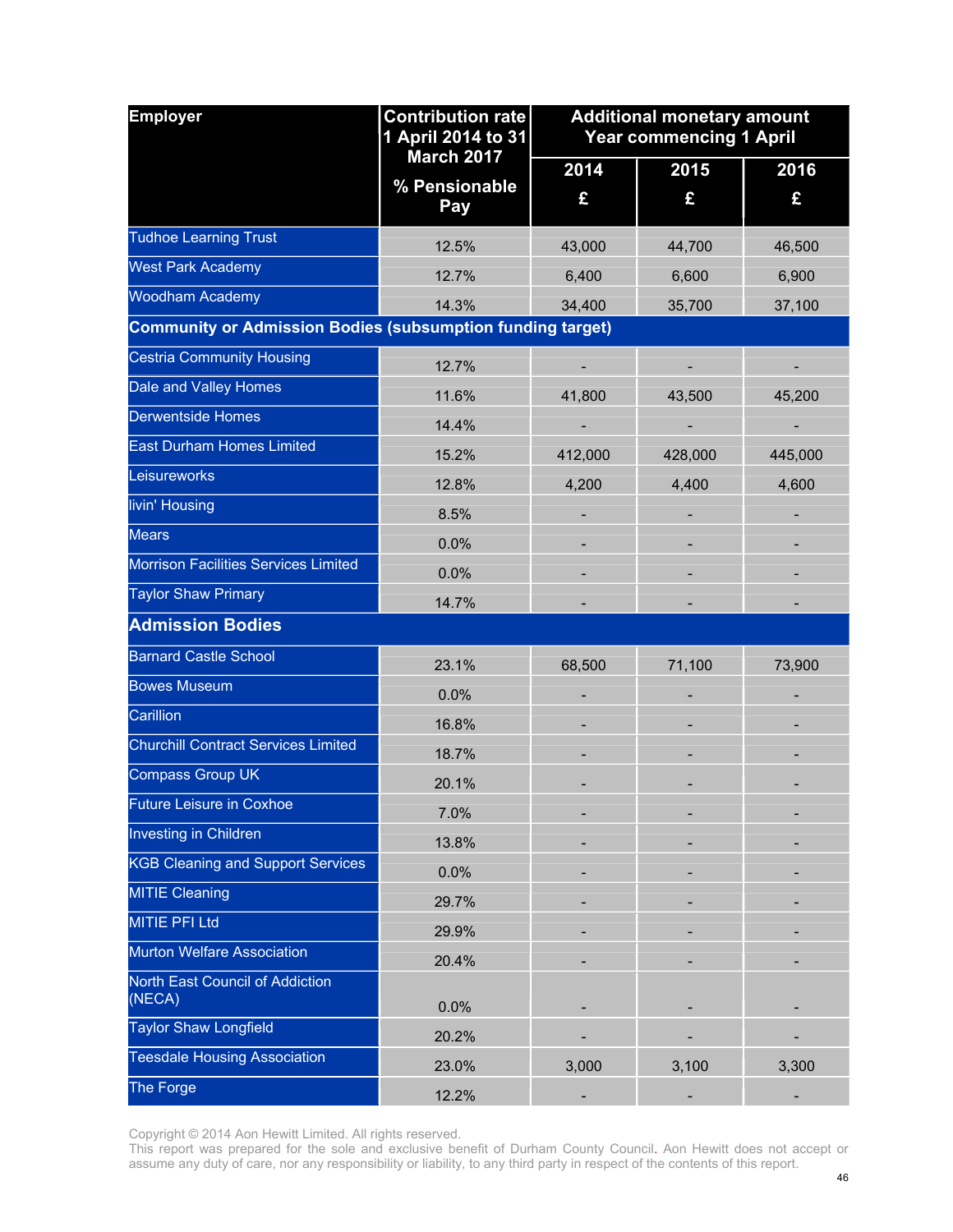| <b>Employer</b>             | <b>Contribution rate</b><br>1 April 2014 to 31<br><b>March 2017</b><br>% Pensionable<br>Pay | <b>Additional monetary amount</b><br><b>Year commencing 1 April</b> |                          |           |
|-----------------------------|---------------------------------------------------------------------------------------------|---------------------------------------------------------------------|--------------------------|-----------|
|                             |                                                                                             | 2014<br>£                                                           | 2015<br>£                | 2016<br>£ |
| <b>Three Rivers Housing</b> | 22.9%                                                                                       |                                                                     | $\overline{\phantom{0}}$ |           |

\* Includes an allowance for Browney School joining the Trust after the valuation date.

The contributions shown above represent the minimum contributions to be paid by each Employer. Employers may choose to pay additional contributions from time to time subject to the Administering Authority's agreement.

Where payments due from an Employer are expressed as monetary amounts, the amounts payable by that Employer should be adjusted to take account of any amounts payable, in respect of a surplus or shortfall to which those monetary payments relate, by new employers created after the valuation date which have been credited with proportions of the assets and liabilities of the relevant Employer. Any adjustment should be as advised by the Fund Actuary.

Where grouping or pooling arrangements are introduced or changed following the signing of this certificate, relevant Employer contributions may be adjusted to reflect the new arrangements. Any adjustment should be as advised by the Fund Actuary.

Additional contributions may be required in respect of any additional liabilities that arise under the provisions of Regulations 30, 31, 35 and 38 of the 2013 Regulations and Employers will be notified of such contributions separately by the Administering Authority.

Additional contributions may be payable by any Employers which have ceased to participate in the Fund since 31 March 2013 and these will be certified separately.

Contribution rates for Employers commencing participation in the Fund after 31 March 2013 will be advised separately.

This certificate should be read in conjunction with the notes overleaf.

#### **Signed on behalf of Aon Hewitt Limited**



Chris Archer FIA Fellow of the Institute and Faculty of Actuaries

31 March 2014

Bijal Shah FIA Fellow of the Institute and Faculty of Actuaries

Aon Hewitt Limited 25 Marsh Street Bristol BS1 4AQ

Copyright © 2014 Aon Hewitt Limited. All rights reserved.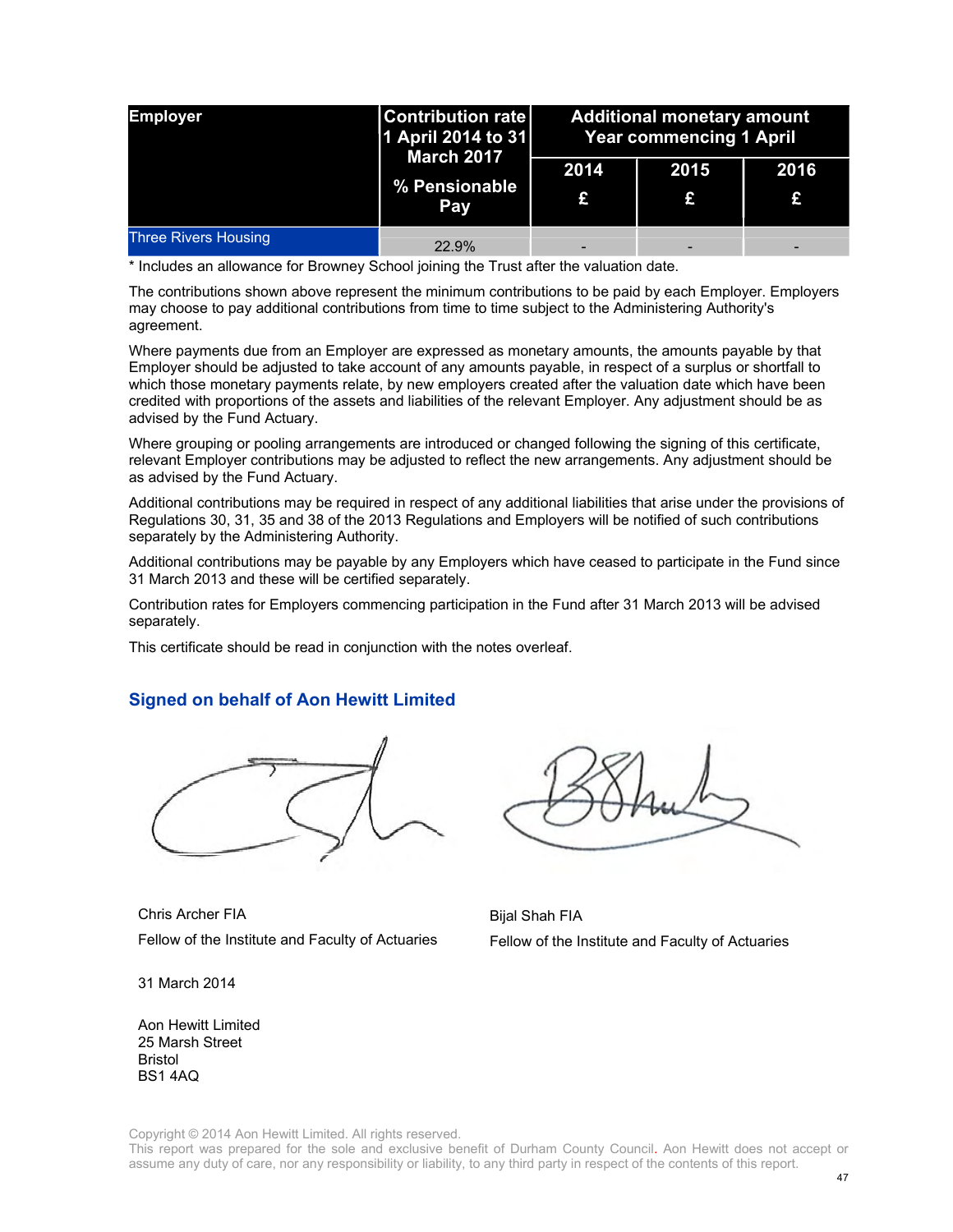#### **Notes to Actuary's certificate**

The contribution rates certified have been assessed using the actuarial methods and assumptions detailed in our report dated 31 March 2014.

These assumptions imply the following levels of new retirement liabilities from active membership status:

| <b>Type of Retirement</b>                                                                                                                               | Anticipated retirements over 4 year period from 1 April<br>2013 to 31 March 2017                                                                                                                                                                                          |                            |  |
|---------------------------------------------------------------------------------------------------------------------------------------------------------|---------------------------------------------------------------------------------------------------------------------------------------------------------------------------------------------------------------------------------------------------------------------------|----------------------------|--|
|                                                                                                                                                         | <b>Number</b>                                                                                                                                                                                                                                                             | <b>New Pension</b><br>£000 |  |
| Normal, late and voluntary under<br>Regulations 30(1), 30(3) and 30(5) of the<br>2013 Regulations or Regulation 16 or 30<br>of the Benefits Regulations | 1,724                                                                                                                                                                                                                                                                     | 13,398                     |  |
| <b>Comments on Funding</b>                                                                                                                              | Such retirements are generally 'cost neutral'. Additional funding<br>would not normally be required if actual retirements exceed the<br>number anticipated, unless retirements occur before Normal<br>Pension Age and no reduction for early payment applies.             |                            |  |
|                                                                                                                                                         | The Administering Authority requires separate funding of any<br>additional liabilities arising from such retirements and, as such,<br>the financial impact of these retirements is neutral.                                                                               |                            |  |
| Ill-health under Regulation 35 of the<br>2013 Regulations or Regulation 20 of the<br><b>Benefits Regulations</b>                                        | 130                                                                                                                                                                                                                                                                       | 1,009                      |  |
| <b>Comments on Funding</b>                                                                                                                              | Such retirements increase costs due to the early payment of<br>enhanced benefits. If actual retirements exceed the number<br>anticipated, and no action is taken before the next valuation, this<br>would be identified as a source of loss at the next valuation.        |                            |  |
|                                                                                                                                                         | In accordance with Regulation 64(6)(b) of the 2013 Regulations<br>the Administering Authority should monitor the number of ill-<br>health retirements arising over each Fund year and refer the<br>position to the Actuary if numbers exceed the levels implied<br>above. |                            |  |

Copyright © 2014 Aon Hewitt Limited. All rights reserved.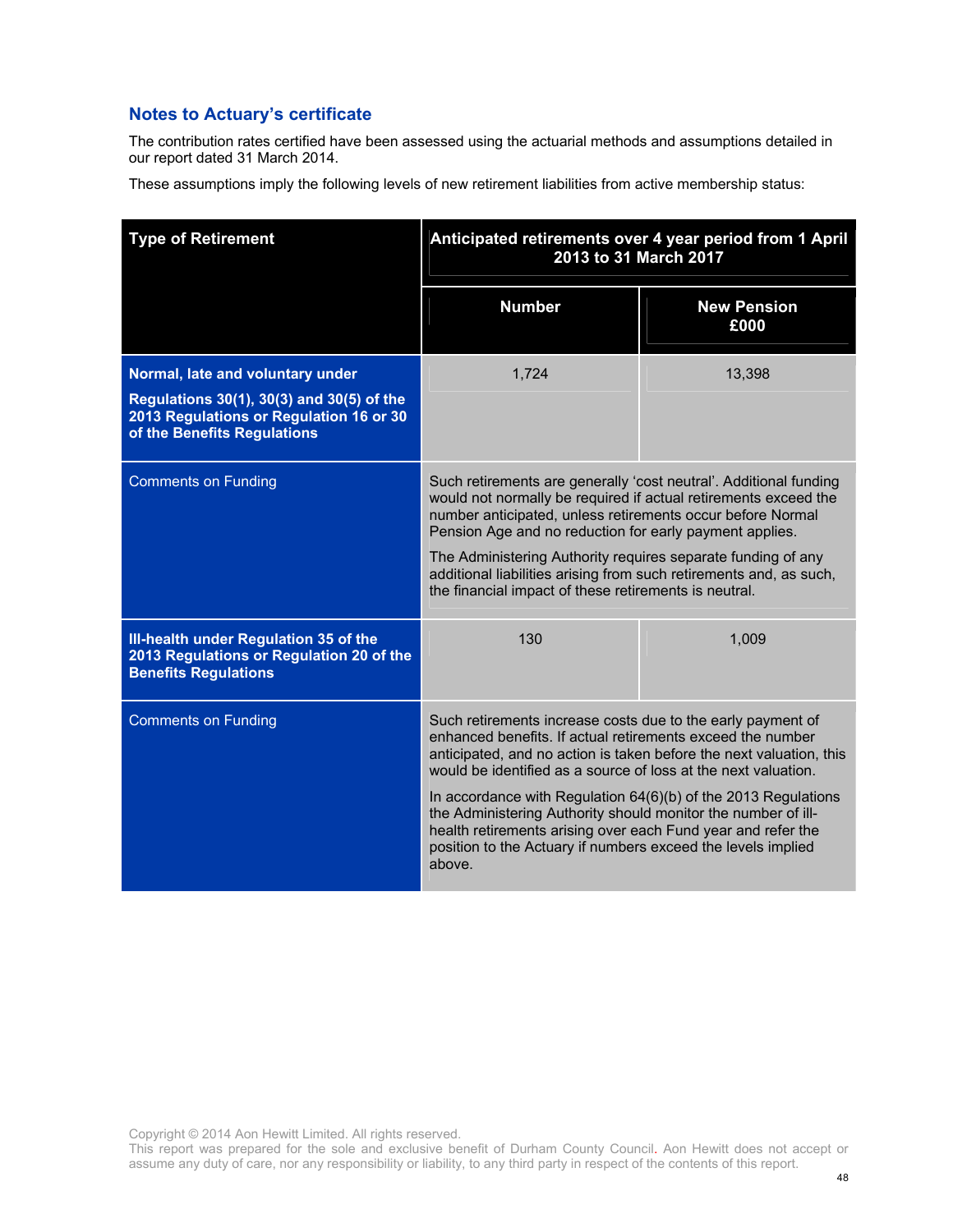| <b>Type of Retirement</b>                                                                                                                     | Anticipated retirements over 4 year period from 1 April<br>2013 to 31 March 2017                                                                                                                                                                                                                                                                                                                                                                                                                                        |                            |
|-----------------------------------------------------------------------------------------------------------------------------------------------|-------------------------------------------------------------------------------------------------------------------------------------------------------------------------------------------------------------------------------------------------------------------------------------------------------------------------------------------------------------------------------------------------------------------------------------------------------------------------------------------------------------------------|----------------------------|
|                                                                                                                                               | <b>Number</b>                                                                                                                                                                                                                                                                                                                                                                                                                                                                                                           | <b>New Pension</b><br>£000 |
| Severance and redundancy under<br>Regulation 30(7) of the 2013 Regulations<br>or Regulation 19 of the Benefits<br><b>Regulations</b>          | <b>Nil</b>                                                                                                                                                                                                                                                                                                                                                                                                                                                                                                              | Nil                        |
| <b>Comments on Funding</b>                                                                                                                    | Such retirements increase costs due to the early payment of<br>benefits. Any enhancement of benefits through the Fund would<br>increase costs further. If actual retirements exceed the number<br>anticipated, and no action is taken before the next valuation, this<br>would be identified as a source of loss at the next valuation.<br>The Administering Authority requires separate funding of<br>liabilities arising from such retirements and, as such, the<br>financial impact of these retirements is neutral. |                            |
| <b>Flexible retirement under Regulation</b><br>30(6) of the 2013 Regulations or<br><b>Regulation 18 of the Benefits</b><br><b>Regulations</b> | <b>Nil</b>                                                                                                                                                                                                                                                                                                                                                                                                                                                                                                              | <b>Nil</b>                 |
| <b>Comments on Funding</b>                                                                                                                    | Such retirements are generally 'cost neutral'. Additional funding<br>would not normally be required if actual retirements exceed the<br>number anticipated, unless retirements occur before Normal<br>Pension Age and no reduction for early payment applies.<br>The Administering Authority requires separate funding of any<br>additional liabilities arising from such retirements and, as such,<br>the financial impact of these retirements is neutral                                                             |                            |

In this certificate references to

- the 2013 Regulations mean the Local Government Pension Scheme Regulations 2013
- **the Benefits Regulations mean the Local Government Pension Scheme (Benefits, Membership, and** Contributions) Regulations 2007
- the Administration Regulations mean the Local Government Pension Scheme (Administration) Regulations 2008

Copyright © 2014 Aon Hewitt Limited. All rights reserved.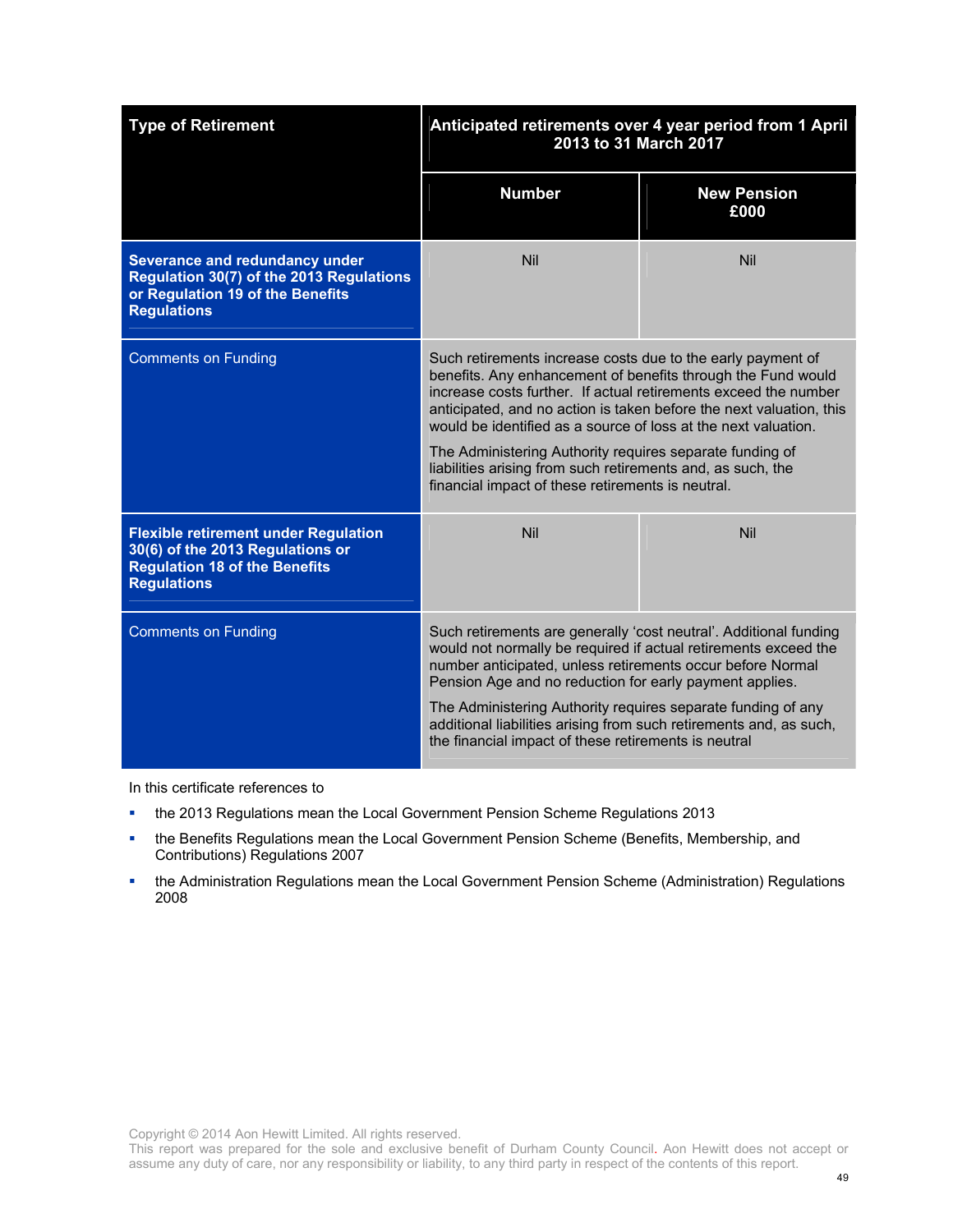# Appendix 12: Glossary

#### **Active member**

A person who is employed by an employer participating in the Fund, and is paying (or is treated as paying) contributions to the Fund (includes certain members temporarily absent, eg due to family leave or sickness).

#### **Admission body**

An Employer admitted to the Fund under an admission agreement.

#### **Attained age method**

This is one of the methods used by actuaries to calculate a contribution rate to the Fund. This method calculates the present value of the benefits expected to build up over members' expected remaining membership of the Fund expressed as a percentage of their expected future pensionable pay. It allows for projected future increases to pension accounts through to retirement or date of leaving service. The method is based on the current membership and takes no account of the possibility of further members joining the Fund. If there are no new members, this method would be expected to result in a stable contribution rate as a percentage of pay, once surpluses or shortfalls are taken into account, and if all the other assumptions are borne out. However, if more members join the Fund to replace older leavers, the contribution rate can be expected to fall.

#### **Best estimate**

Best estimate assumptions are such that the eventual outcome is considered equally likely to be higher or lower than the best estimate.

#### **Consumer Prices Index (CPI)**

This is the price inflation index that increases to pensions and deferred pensions paid by the Fund are based on. It is published every month by the Office of National Statistics.

#### **Deferred member**

A former employee who has left active membership, but has not yet received any benefits from the Fund and is prospectively entitled to receive a deferred pension from his/her Normal Pension Age.

#### **Discount rate**

This is used to place a present value on a future payment. A 'low risk' discount rate is usually derived from the investment return achievable by investing in UK government bonds. A discount rate higher than the 'low risk' rate is often used to allow for some of the extra investment return that is expected by investing in assets other than UK government bonds.

#### **Funding objective**

To hold sufficient and appropriate assets to cover the funding target.

#### **Funding ratio**

This is the ratio of the value of assets to the funding target.

#### **Funding strategy statement**

A document prepared by the Administering Authority in accordance with the Administration Regulations which sets out the funding strategy adopted for the Fund. The Actuary must have regard to this statement in preparing this actuarial valuation.

This report was prepared for the sole and exclusive benefit of Durham County Council. Aon Hewitt does not accept or assume any duty of care, nor any responsibility or liability, to any third party in respect of the contents of this report.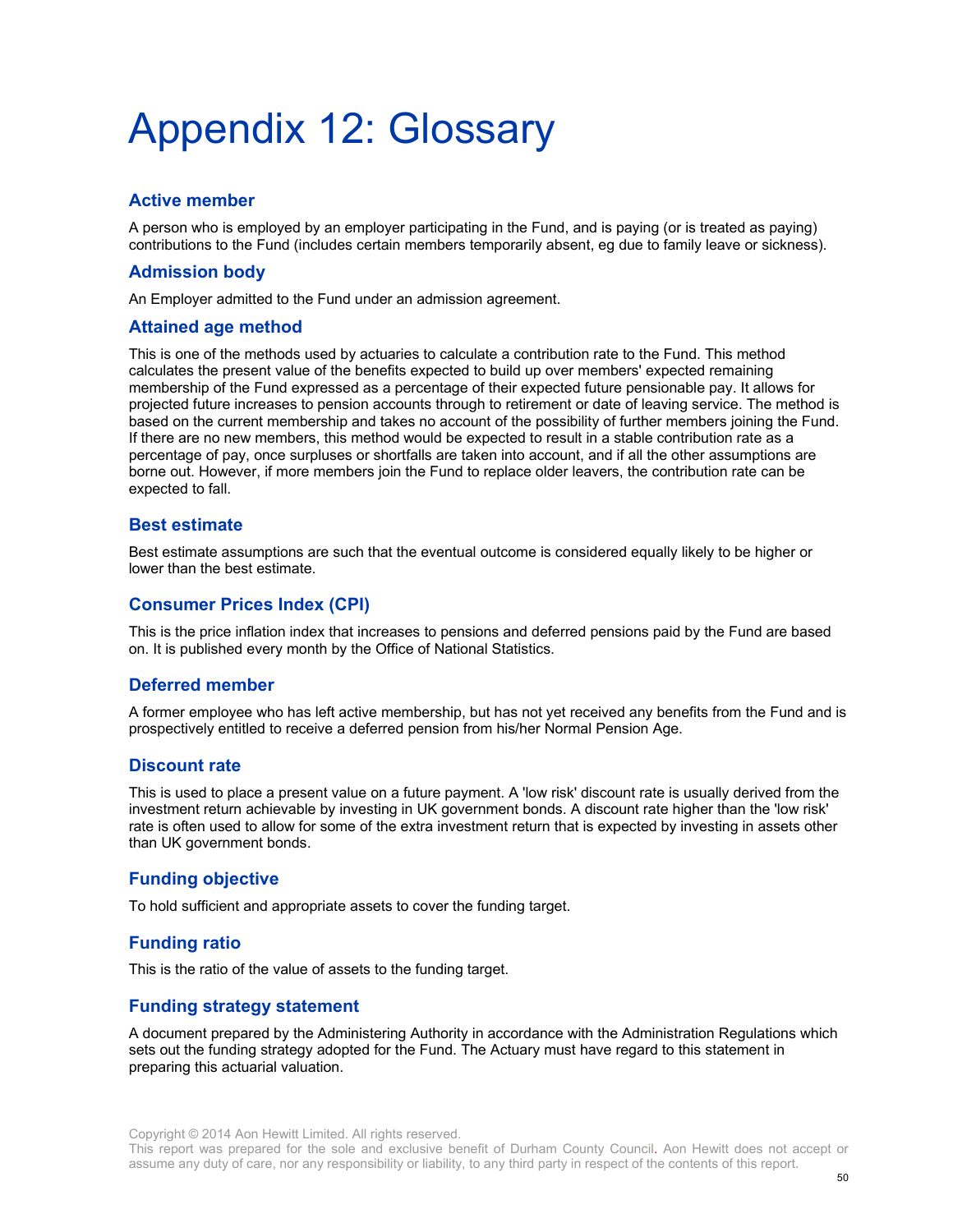#### **Funding target**

An assessment of the present value of the benefits that will be paid from the Fund in the future, normally based on pensionable service prior to the valuation date. Under the current Funding Strategy Statement the funding target is equal to the past service liabilities calculated on a prudent set of assumptions.

#### **Future service contribution rate**

The contribution rate (expressed as a percentage of Pensionable Pay) required to meet the cost of benefits which will accrue to members in future.

#### **Future working lifetime**

The period remaining until members are assumed to die, retire or otherwise leave active service.

#### **Guaranteed Minimum Pensions (GMPs)**

Most Funds that were contracted out of the State Earnings Related Pension Scheme (SERPS) before April 1997 have to provide a pension for service before that date at least equal to the Guaranteed Minimum Pension (GMP). This is approximately equal to the SERPS pension that the member would have earned had the Fund not been contracted out. GMPs ceased to accrue on 6 April 1997 when the legislation changed.

#### **Orphan body**

This is an admission body or other employer whose participation in the Fund may cease at some future point in time, after which it is expected that the Administering Authority will have no access to future contributions in respect of the employer's liabilities in the Fund once any liability on cessation has been paid.

#### **Past service liabilities**

This is the present value of the benefits to which members are entitled based on pensionable service to the valuation date, assessed using the assumptions agreed between a Fund's Administering Authority and the Actuary. It generally allows for projected future increases to pay through to retirement or date of leaving service.

#### **Present value**

Actuarial valuations involve projections of pay, pensions and other benefits into the future. To express the value of the projected benefits in terms of a cash amount at the valuation date, the projected amounts are discounted back to the valuation date by a discount rate. This value is known as the present value. For example, if the discount rate was 6% a year and if we had to pay a cash sum of £1,060 in one year's time the present value would be £1,000.

#### **Projected unit method**

One of the common methods used by actuaries to calculate a contribution rate to a Fund.

This method calculates the present value of the benefits expected to accrue to members over a control period (often one year) following the valuation date. The present value is usually expressed as a percentage of the members' pensionable pay. It allows for projected future increases to benefits through to retirement or date of leaving service. Provided that the distribution of members remains stable with new members joining to take the place of older leavers, the contribution rate calculated can be expected to remain stable, if all the other assumptions are borne out. If there are no new members however, the average age will increase and the contribution rate can be expected to rise.

#### **Prudent**

An estimate or assumption such that the actual outcome is considered to be more likely to be favourable, than unfavourable.

Copyright © 2014 Aon Hewitt Limited. All rights reserved.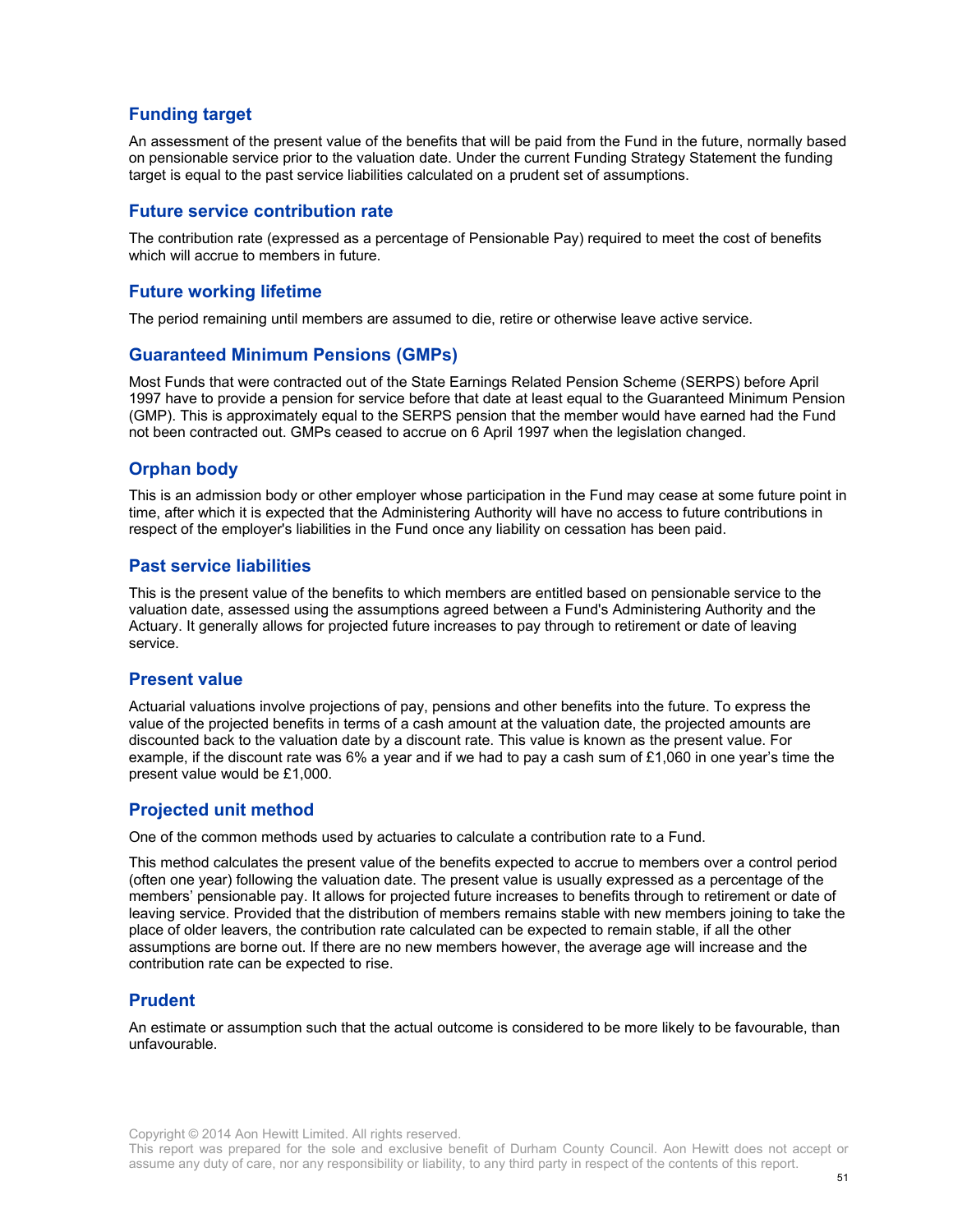#### **Rates and Adjustments Certificate**

A certificate required at each actuarial valuation by the Regulations, setting out the contributions payable by employers for the 3 years from the 1 April following the valuation date.

#### **Recovery period**

The period over which any surplus or shortfall is to be eliminated.

#### **Recovery plan**

Where a valuation shows a funding shortfall against the past service liabilities, a recovery plan sets out how the Administering Authority intends to meet the funding objective.

#### **Regulations**

The statutory regulations setting out the contributions payable to, and the benefits payable from, the Local Government Pension Scheme and how the Funds are to be administered. They currently include the following sets of regulations:

| ×                                                                                                       | 1997 Regulations                  | Local Government Pension Scheme Regulations 1997                                              |  |  |  |
|---------------------------------------------------------------------------------------------------------|-----------------------------------|-----------------------------------------------------------------------------------------------|--|--|--|
| ×                                                                                                       | <b>Administration Regulations</b> | Local Government Pension Scheme (Administration) Regulations<br>2008                          |  |  |  |
| ×                                                                                                       | <b>Benefits Regulations</b>       | Local Government Pension Scheme (Benefits, Membership, and<br>Contributions) Regulations 2007 |  |  |  |
|                                                                                                         | • Transitional Regulations        | Local Government Pension Scheme (Transitional provisions) 1997                                |  |  |  |
| From April 2014 the following will be the key sets of regulations defining set out the new 2014 Scheme: |                                   |                                                                                               |  |  |  |
| ×                                                                                                       | 2013 Regulations                  | Local Government Pension Scheme Regulations 2013                                              |  |  |  |
|                                                                                                         |                                   |                                                                                               |  |  |  |

 2014 Transitional Regulations Local Government Pension Scheme (Transitional Provisions, Savings and Amendment) Regulations 2014

#### **Scheduled body**

Bodies which participate in the Fund under Schedule 2 of the Administration Regulations.

#### **Shortfall**

Where the assets are less than the Funding Target, this is the funding target less the value of assets.

#### **Shortfall contributions**

Additional contributions payable by employers to remove the shortfall by the end of the recovery period.

#### **State Pension Age (SPA)**

Age at which State pensions are payable. Current legislation specifies the following ages:

- Currently age 65 for men; transitioning to age 65 for women by 2018.
- Current legislation transitions State Pension Age for both men and women to age 68 by 2046, as follows:
	- to age 66 by 2020
	- to age 67 by 2036
	- to age 68 by 2046

Legislation to bring forward the increase to age 67 to 2028 is expected to be enacted in Spring 2014.

The Government has announced further proposed changes to link changes in State Pension Age to improvements in longevity.

Copyright © 2014 Aon Hewitt Limited. All rights reserved.